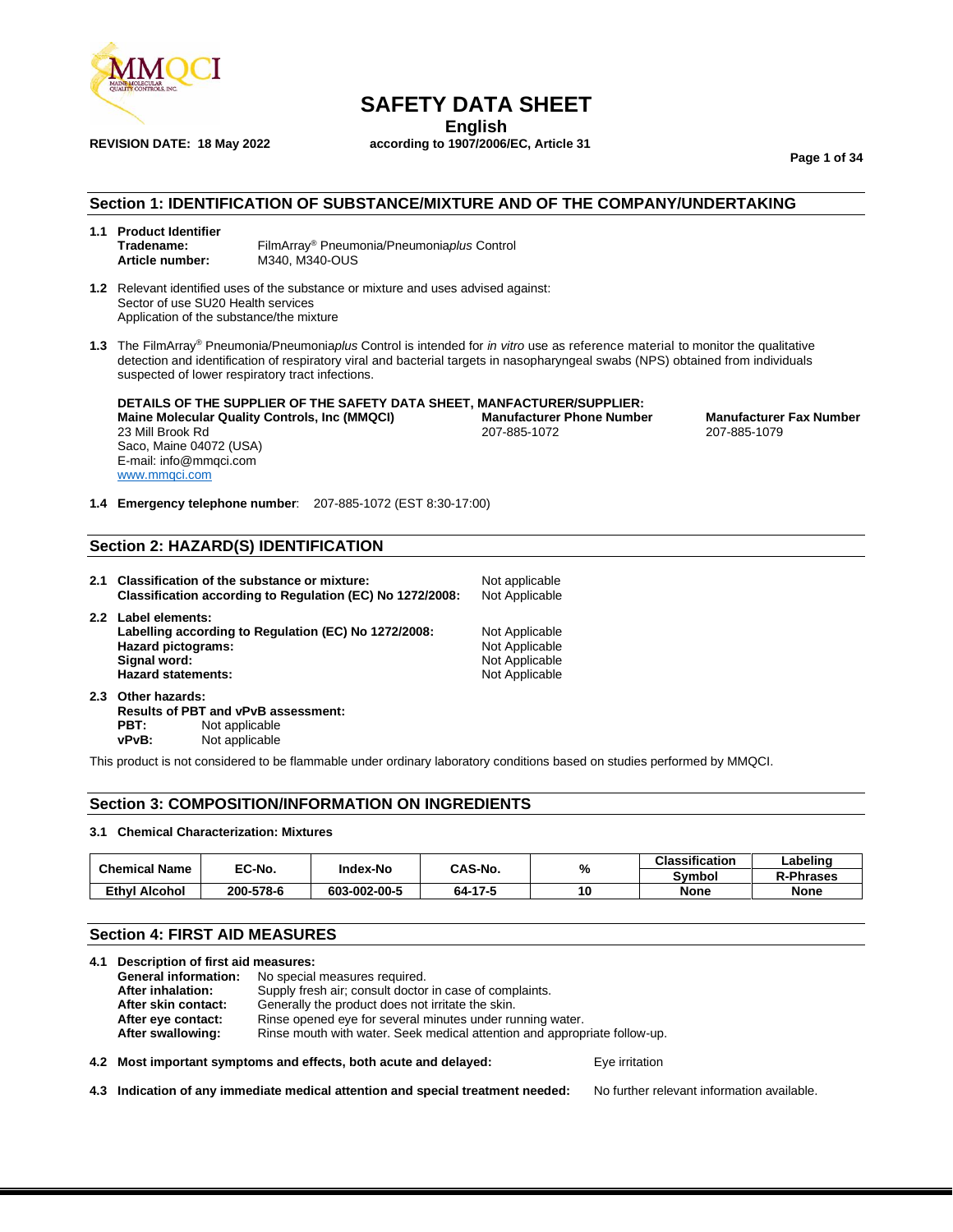

## **SAFETY DATA SHEET**

**English**

**REVISION DATE: 18 May 2022 according to 1907/2006/EC, Article 31**

**Page 2 of 34**

|      | <b>Section 5: FIRE FIGHTING MEASURES</b>                                                                                                                                                                                                                                                                                                                                                               |                        |                                                                                                                                                                                                                                                                                                              |                                                                        |  |
|------|--------------------------------------------------------------------------------------------------------------------------------------------------------------------------------------------------------------------------------------------------------------------------------------------------------------------------------------------------------------------------------------------------------|------------------------|--------------------------------------------------------------------------------------------------------------------------------------------------------------------------------------------------------------------------------------------------------------------------------------------------------------|------------------------------------------------------------------------|--|
| 5.1  | <b>Extinguishing media:</b><br>Suitable extinguishing media:<br>Unsuitable extinguishing media:                                                                                                                                                                                                                                                                                                        |                        | Dry powder, Dry sand<br>Do NOT use water jet.                                                                                                                                                                                                                                                                |                                                                        |  |
| 5.2  | Special hazards arising from the substance or mixture:                                                                                                                                                                                                                                                                                                                                                 |                        | Carbon oxides                                                                                                                                                                                                                                                                                                |                                                                        |  |
| 5.3  | <b>Advice for firefighters:</b>                                                                                                                                                                                                                                                                                                                                                                        |                        |                                                                                                                                                                                                                                                                                                              | Wear self-contained breathing apparatus for firefighting if necessary. |  |
| 5.4  | <b>Further information:</b>                                                                                                                                                                                                                                                                                                                                                                            |                        | Use water spray to cool unopened containers.                                                                                                                                                                                                                                                                 |                                                                        |  |
|      | <b>Section 6: ACCIDENTAL RELEASE MEASURES</b>                                                                                                                                                                                                                                                                                                                                                          |                        |                                                                                                                                                                                                                                                                                                              |                                                                        |  |
| 6.1  | <b>Personal Precautions:</b>                                                                                                                                                                                                                                                                                                                                                                           |                        | Wear appropriate protective clothing.                                                                                                                                                                                                                                                                        |                                                                        |  |
| 6.2  | <b>Environmental Precautions:</b>                                                                                                                                                                                                                                                                                                                                                                      |                        | Wipe up with appropriate absorbent material.                                                                                                                                                                                                                                                                 |                                                                        |  |
| 6.3  | Methods and Material for Containment and Cleaning Up:                                                                                                                                                                                                                                                                                                                                                  |                        | Normal disposal container                                                                                                                                                                                                                                                                                    |                                                                        |  |
| 6.4. | <b>Reference to Other sections:</b>                                                                                                                                                                                                                                                                                                                                                                    |                        | Section 13 Disposal                                                                                                                                                                                                                                                                                          |                                                                        |  |
|      | <b>Section 7: HANDLING AND STORAGE</b>                                                                                                                                                                                                                                                                                                                                                                 |                        |                                                                                                                                                                                                                                                                                                              |                                                                        |  |
| 7.1  | Precaution for Safe Handling: Handle per package insert instructions.                                                                                                                                                                                                                                                                                                                                  |                        |                                                                                                                                                                                                                                                                                                              |                                                                        |  |
| 7.2  | Conditions for Safe Storage: Store at -25°C to -15°C.                                                                                                                                                                                                                                                                                                                                                  |                        |                                                                                                                                                                                                                                                                                                              |                                                                        |  |
| 7.3  | No further relevant information available<br><b>Specific End Use(s):</b>                                                                                                                                                                                                                                                                                                                               |                        |                                                                                                                                                                                                                                                                                                              |                                                                        |  |
|      |                                                                                                                                                                                                                                                                                                                                                                                                        |                        |                                                                                                                                                                                                                                                                                                              |                                                                        |  |
|      | <b>Section 8: EXPOSURE CONTROLS / PERSONAL PROTECTION</b>                                                                                                                                                                                                                                                                                                                                              |                        |                                                                                                                                                                                                                                                                                                              |                                                                        |  |
| 8.1  | <b>Exposure Limit Values:</b><br>None                                                                                                                                                                                                                                                                                                                                                                  |                        |                                                                                                                                                                                                                                                                                                              |                                                                        |  |
| 8.2  | Exposure Controls: This product is not expected to require special ventilation controls. Facilities storing or using this product<br>should be equipped with an eyewash station.                                                                                                                                                                                                                       |                        |                                                                                                                                                                                                                                                                                                              |                                                                        |  |
|      | <b>PERSONAL PROTECTIVE EQUIPMENT:</b><br><b>Respiratory Protection:</b><br>None required<br><b>Skin Protection:</b><br>Lab coat, gloves<br><b>Ventilation:</b><br>Normal                                                                                                                                                                                                                               | <b>Eye Protection:</b> | <b>Work / Hygiene Practices:</b><br><b>Other Protective Equipment:</b>                                                                                                                                                                                                                                       | Safety glasses<br>Standard laboratory precautions<br>None required     |  |
|      | <b>Section 9 - PHYSICAL AND CHEMICAL PROPERTIES</b>                                                                                                                                                                                                                                                                                                                                                    |                        |                                                                                                                                                                                                                                                                                                              |                                                                        |  |
| 9.1  | Information on basic physical and chemical properties:<br>Appearance:<br>Odour:<br>Fruity<br><b>Odour Threshold:</b><br>pH:<br>Melting point/freezing point:<br>Initial boiling point and boiling range:<br>Flash point:<br><b>Evaporation rate:</b><br>Flammability (solid, gas):<br>Upper/lower flammability or explosive limits:<br>Vapour pressure:<br>Vapour density:<br><b>Relative density:</b> |                        | Aqueous solution No data available<br>No data available<br>No data available<br>No data available<br>86°C (186.8°F) (10% ethanol)<br>44 °C (111 °F) - closed cup (10% ethanol)<br>No data available<br>No data available<br>No data available<br>No data available<br>No data available<br>No data available |                                                                        |  |

**Viscosity:** No data available

**Relative density:**<br> **We density:**<br> **Water solubility:**<br> **Water solubility:**<br> **We data available Water solubility:** No data available<br> **Partition coefficient: n-octanol/water:** No data available **Partition coefficient: n-octanol/water:** No data available<br> **Auto-ignition temperature:** No data available **Auto-ignition temperature:** No data available<br> **Decomposition temperature:** No data available

**Decomposition temperature:**<br>Viscosity:

**Explosive properties:**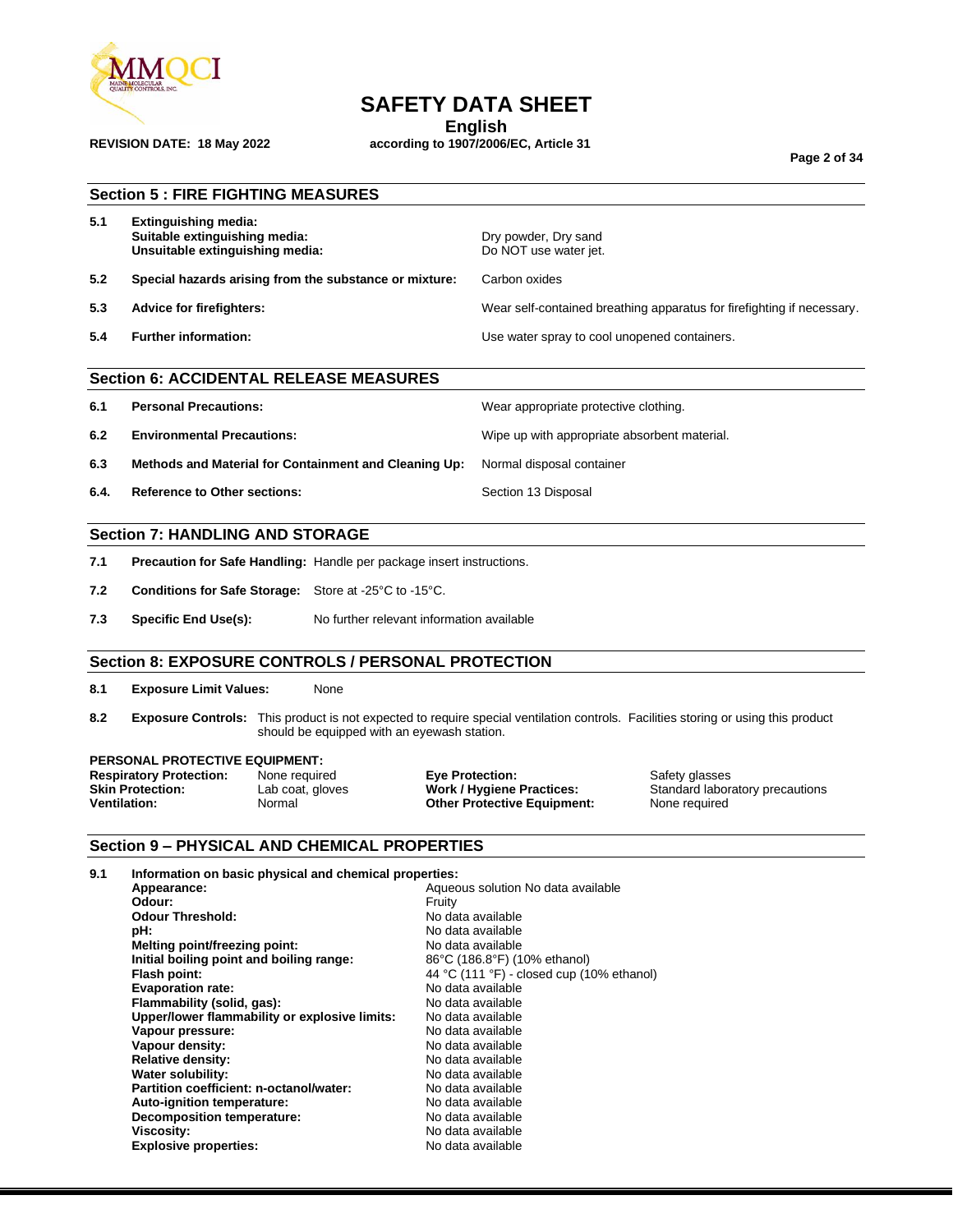

## **SAFETY DATA SHEET**

**English**

**REVISION DATE: 18 May 2022 according to 1907/2006/EC, Article 31**

**Page 3 of 34**

| <b>Oxidizing properties:</b> |
|------------------------------|
|                              |

**Oxidizing properties:** No data available

**9.2 Other information:** No data available

### **Section 10 – STABILITY AND REACTIVITY**

**10.1 Reactivity:** No further relevant information available.

**10.2 Chemical stability Thermal decomposition / conditions to be avoided:** No decomposition if used according to specifications.

| No dangerous reactions known.<br><b>Possibility of hazardous reactions:</b><br>10.3 |  |
|-------------------------------------------------------------------------------------|--|
|-------------------------------------------------------------------------------------|--|

| 10.4 | <b>Conditions to avoid:</b> | No further relevant information available. |
|------|-----------------------------|--------------------------------------------|
| 10.5 | Incompatible materials:     | No further relevant information available. |
|      |                             |                                            |

## **10.6 Hazardous decomposition products:** No dangerous decomposition products known.

## **Section 11 – TOXICOLOGICAL INFORMATION**

| 11.1 | Information on toxicological effects: |                                                                   |  |  |
|------|---------------------------------------|-------------------------------------------------------------------|--|--|
|      | Acute toxicity:                       | Based on available data, the classification criteria are not met. |  |  |

## **11.2 Primary irritant effect:**

Based on available data, the classification criteria are not met. Serious eye damage/irritation: Based on available data, the classification criteria are not met. Respiratory or skin sensitization: Based on available data, the classification criteria are not met.

#### **11.2 CMR effects (carcinogenity, mutagenicity and toxicity for reproduction):**

| Germ cell mutagenicity: | Based on available data, the classification criteria are not met. |
|-------------------------|-------------------------------------------------------------------|
| Carcinogenicity:        | Based on available data, the classification criteria are not met. |
| Reproductive toxicity:  | Based on available data, the classification criteria are not met. |
| STOT-single exposure:   | Based on available data, the classification criteria are not met. |
| STOT-repeated exposure: | Based on available data, the classification criteria are not met. |
| Aspiration hazard:      | Based on available data, the classification criteria are not met. |

### **Section 12 – ECOLOGICAL INFORMATION**

| 12.1 | Toxicity:<br><b>Aquatic toxicity:</b>                                                             | Regarded as having low toxicity to aquatic organisms.                                                                                                       |  |  |
|------|---------------------------------------------------------------------------------------------------|-------------------------------------------------------------------------------------------------------------------------------------------------------------|--|--|
| 12.2 | Persistence and degradability:                                                                    | Readily biodegradable.                                                                                                                                      |  |  |
| 12.3 | <b>Bioaccumulative potential:</b>                                                                 | Low bioaccumulation potential.                                                                                                                              |  |  |
| 12.4 | Mobility in soil:                                                                                 | Water soluble, will partition to agueous phase. Lost within short period through.<br>evaporation and dissolution. Poorly absorbed into soils and sediments. |  |  |
| 12.5 | <b>Results of PBT and vPvB assessment:</b><br>PBT:<br>Not applicable.<br>Not applicable.<br>vPvB: |                                                                                                                                                             |  |  |
| 12.6 | Other adverse effects:                                                                            | No further relevant information available.                                                                                                                  |  |  |
|      | <b>Section 13: DISPOSAL CONSIDERATIONS</b>                                                        |                                                                                                                                                             |  |  |

| 13.1 | <b>Waste Treatment Methods:</b>                                                | Dispose of unused product, spilled substance and waste in normal disposal container.                   |
|------|--------------------------------------------------------------------------------|--------------------------------------------------------------------------------------------------------|
| 13.2 | Uncleaned packaging:<br><b>Recommendation:</b><br>Recommended cleansing agent: | Disposal must be made according to official regulations.<br>Water, if necessary with cleansing agents. |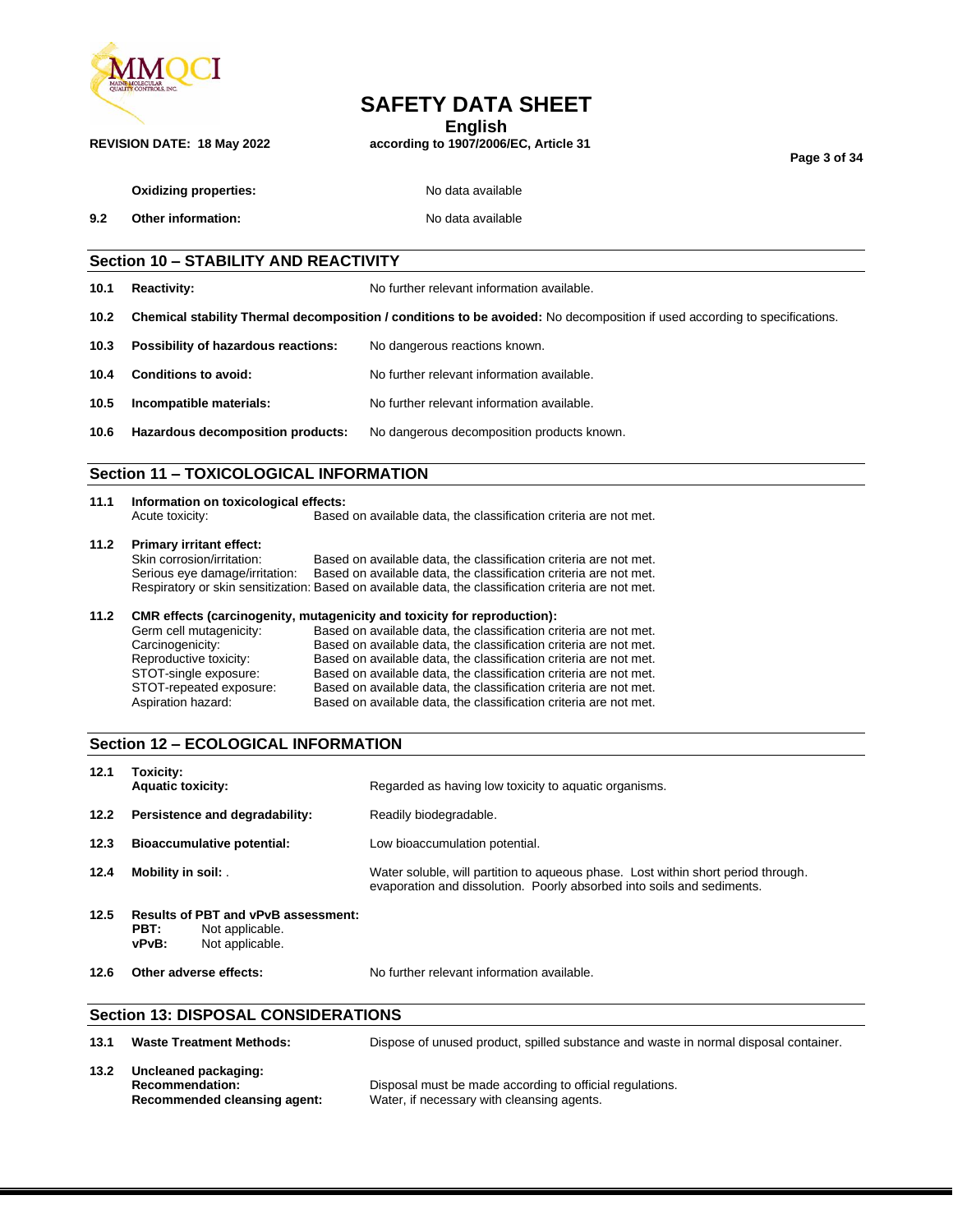

## **SAFETY DATA SHEET**

**English**

**REVISION DATE: 18 May 2022 according to 1907/2006/EC, Article 31**

**Page 4 of 34**

#### **Section 14: TRANSPORT INFORMATION**

| 14.1 | <b>UN-Number:</b>             | ADR, ADN, IMDG, IATA:       | Not Regulated  |
|------|-------------------------------|-----------------------------|----------------|
| 14.2 | UN proper shipping name:      | ADR, ADN, IMDG, IATA:       | Not Regulated  |
| 14.3 | Transport hazard class(es):   | ADR, ADN, IMDG, IATA Class: | Not Regulated  |
| 14.4 | Packing group:                | ADR, IMDG, IATA:            | Not Regulated  |
| 14.5 | <b>Environmental hazards:</b> | <b>Marine pollutant:</b>    | No             |
| 14.6 | Special precautions for user: |                             | Not applicable |

**14.7 Transport in bulk according to Annex II of Marpol and the IBC Code:** Not applicable

#### **Section 15: REGULATORY INFORMATION**

| 15.1 | Safety, health and environmental regulations/legislation specific for the substance or mixture:<br>Directive 2012/18/EU:     |  |                                     |  |
|------|------------------------------------------------------------------------------------------------------------------------------|--|-------------------------------------|--|
|      | Named dangerous substances - ANNEX I:                                                                                        |  | None of the ingredients are listed. |  |
|      | <b>National regulations:</b><br>Water hazard class:<br>Water hazard class 1 (Self-assessment): slightly hazardous for water. |  |                                     |  |
|      | $\mathbf{A} = \mathbf{A} \mathbf{A}$                                                                                         |  |                                     |  |

**15.2 Chemical safety assessment:** A Chemical Safety Assessment has not been carried out.

| Chemical | EC-No.    | Index-No     | CAS-No. | %  | <b>Classification</b> | Labeling         |
|----------|-----------|--------------|---------|----|-----------------------|------------------|
| Name     |           |              |         |    | Symbol                | <b>R-Phrases</b> |
| Ethyl    | 200-578-6 | 603-002-00-5 | 64-17-5 | 10 | <b>None</b>           | <b>None</b>      |
| Alcohol  |           |              |         |    |                       |                  |

**California Proposition 65:** This product does not contain any substances listed on California's listing of known or potential carcinogens. **Chemical Safety Assessment:** Observe general laboratory safety regulations when handling chemicals.

**Section 16: OTHER INFORMATION**

SDS Prepared by: MMQCI Preparation Date: May 2022

FilmArray is a trademark of BioFire Diagnostics, LLC

Disclaimer: The information contained in this SDS is provided only for use as a guide. The SDS was carefully prepared based on references and tests believed to be reliable; however, MMQCI makes no guarantee of the accuracy and completeness of the data. Any use of the data must be in accordance with applicable federal, state and local regulations.

## *Abbreviations and acronyms:*

- *ADR: Accord européen sur le transport des marchandises dangereuses par Route (European Agreement concerning the International Carriage of Dangerous Goods by Road)*
- *IMDG: International Maritime Code for Dangerous Goods*

- *IATA: International Air Transport Association* Globally Harmonised System of Classification and Labelling of Chemicals
- *EINECS: European Inventory of Existing Commercial Chemical Substances*
- *ELINCS: European List of Notified Chemical Substances*
- *CAS: Chemical Abstracts Service (division of the American Chemical Society)*
- *PBT: Persistent, Bioaccumulative and Toxic*

*vPvB: very Persistent and very Bioaccumulative*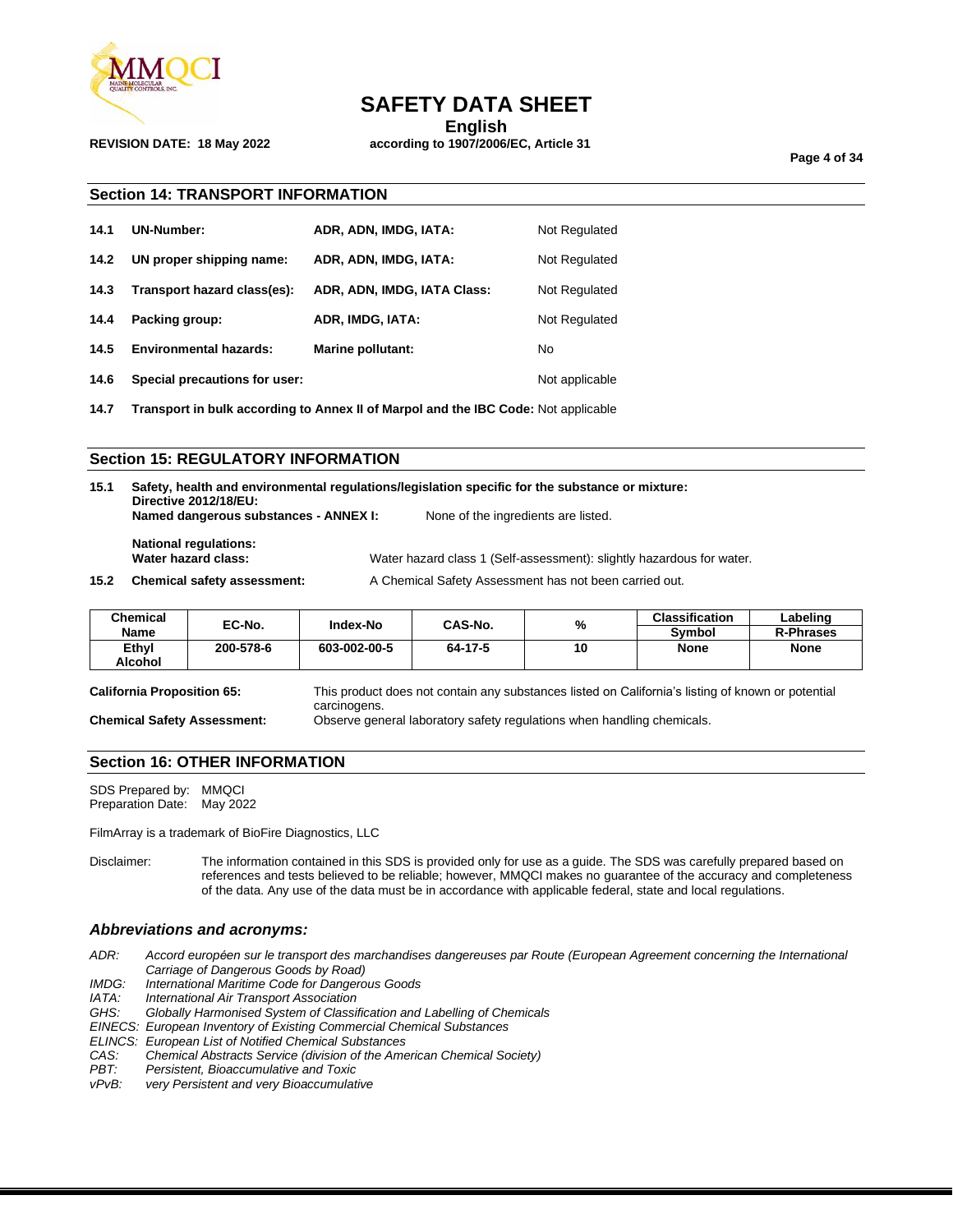

**Français DATE DE RÉVISION : 18 Mai 2022 conformément à 1907/2006/CE, article 31**

**FICHE DE DONNÉES DE SÉCURITÉ**

**Page 5 sur 34**

### **Rubrique 1 : IDENTIFICATION DE LA SUBSTANCE/DU MÉLANGE ET DE LA SOCIÉTÉ/ENTREPRISE**

- **1.1 Identifiant du produit Nom de marque :** FilmArray® Pneumonia/Pneumonia*plus* Control **Numéro d'article :** M340, M340-OUS
- **1.2** Utilisations pertinentes de la substance ou du mélange et utilisations déconseillées : Domaine d'utilisation SU20 Services de santé Application de la substance/du mélange
- **1.3** Le FilmArray® Pneumonia/Pneumonia*plus* Control est destiné à être utilisé *in vitro* comme matériel de référence pour contrôler la détection qualitative et l'identification des cibles virales et bactériennes respiratoires dans les écouvillons nasopharyngés (NPS) prélevés chez des personnes suspectées d'infections des voies respiratoires inférieures.

**LES COORDONNÉES DU FOURNISSEUR DE LA FICHE DE DONNÉES DE SÉCURITÉ, FABRICANT/FOURNISSEUR : Maine Molecular Quality Controls, Inc (MMQCI) Numéro de téléphone du fabricant Numéro de fax du fabricant** 23 Mill Brook Rd 207-885-1072 207-885-1079 Saco, Maine 04072 (États-Unis) E-mail : info@mmqci.com [www.mmqci.com](http://www.mmqci.com/)

**1.4 Numéro de téléphone d'urgence** : 207-885-1072 (EST 8:30-17:00)

#### **Rubrique 2 : IDENTIFICATION DU (DES) DANGER(S)**

**2.1 Classification de la substance ou du mélange :** Sans objet **Classification selon le règlement (CE) n° 1272/2008 :** Sans objet **2.2 Éléments d'étiquetage : Étiquetage selon le règlement (CE) n° 1272/2008 :** Sans objet **Pictogrammes de danger :** Sans objet **Sans objet in the Sans objet of the Sans objet in the Sans objet in the Sans objet in the Sans objet in the Sans objet in the Sans objet in the Sans objet in the Sans objet in the San Mot de signalisation : Sans objet (Sans objet) and Sans objet (Sans objet of Sans objet of Sans objet of Sans objet of Sans objet of Sans objet of Sans objet of Sans objet of Sans objet of Sans objet of Sans objet of Sans Mentions de danger :** 

**2.3 Autres dangers : Résultats de l'évaluation PBT et vPvB : PBT :** Sans objet **vPvB :** Sans objet

Ce produit n'est pas considéré comme inflammable dans des conditions habituelles de laboratoire, selon les études réalisées par le MMQCI.

#### **Rubrique 3 : COMPOSITION/INFORMATIONS SUR LES INGRÉDIENTS**

#### **3.1 Caractérisation chimique : Mélanges**

| Nom chimique        | Numéro CE | Index-No     | $N^{\circ}$ CAS | %  | <b>Classification</b><br><b>Symbole</b> | Etiquetage<br><b>Phrases R</b> |
|---------------------|-----------|--------------|-----------------|----|-----------------------------------------|--------------------------------|
| Alcool<br>éthvlique | 200-578-6 | 603-002-00-5 | 64-17-5         | 10 | Aucun                                   | Aucun                          |

#### **Rubrique 4 : PREMIERS SECOURS**

|  | 4.1 Description des mesures de premiers secours : |                                                                                            |
|--|---------------------------------------------------|--------------------------------------------------------------------------------------------|
|  | Informations générales :                          | Aucune mesure particulière n'est requise.                                                  |
|  | En cas d'inhalation :                             | Veillez à ce qu'il y ait de l'air frais ; consultez un médecin en cas de besoin.           |
|  | En cas de contact avec la peau :                  | En général, le produit n'irrite pas la peau.                                               |
|  | En cas de contact avec les yeux :                 | Rincez l'œil ouvert pendant plusieurs minutes sous l'eau courante.                         |
|  | En cas d'ingestion :                              | Rincez la bouche avec de l'eau. Demandez une assistance médicale et un<br>suivi approprié. |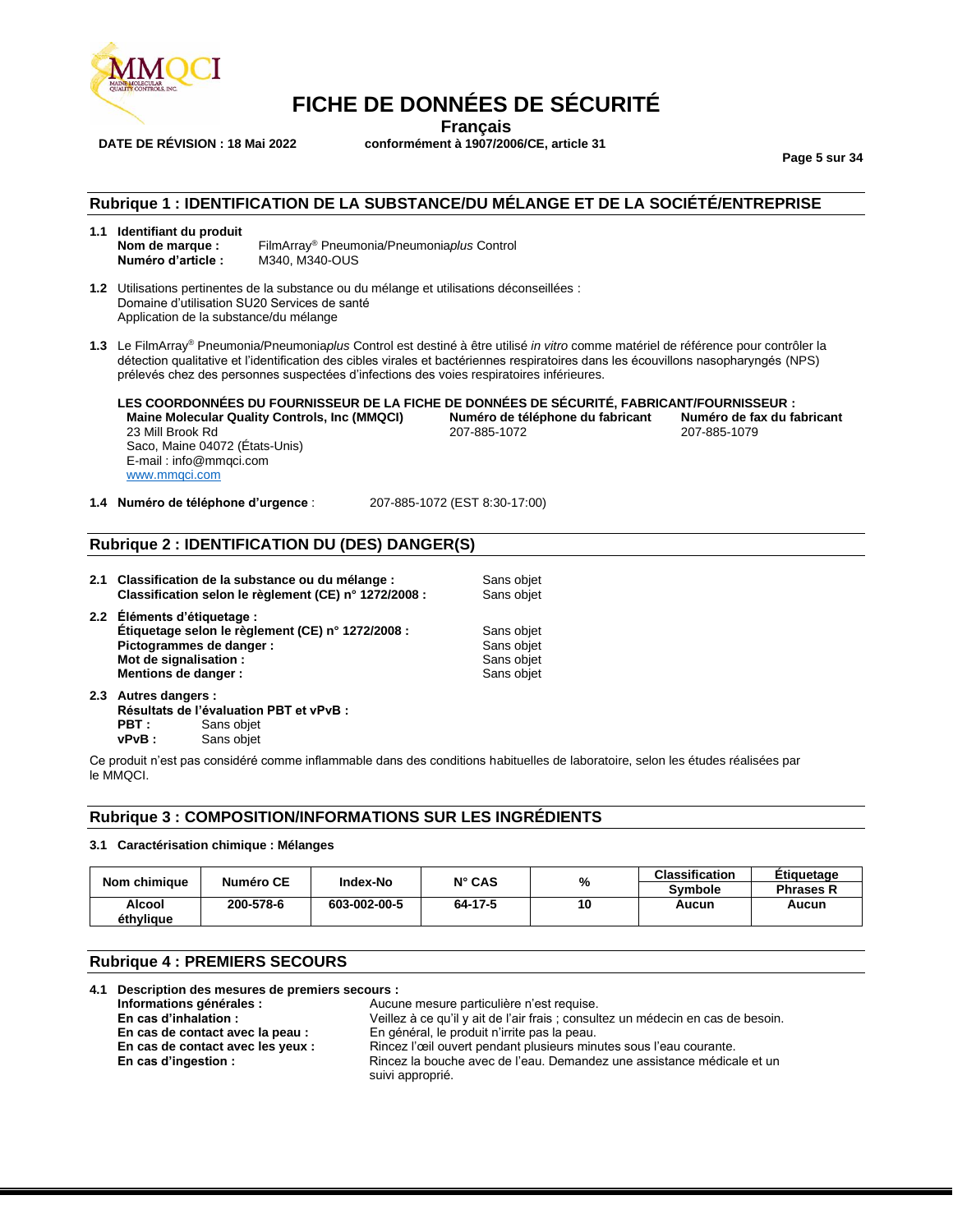

**Français**

**DATE DE RÉVISION : 18 Mai 2022 conformément à 1907/2006/CE, article 31**

**Page 6 sur 34**

**4.2 Principaux symptômes et effets, aigus et différés : Irritation des yeux** 

**4.3 Indication des éventuels soins médicaux immédiats** 

Aucune autre information pertinente n'est disponible.

|      | Rubrique 5 : MESURES DE LUTTE CONTRE L'INCENDIE                                                                                         |                                                               |                                                                                            |                                                                              |
|------|-----------------------------------------------------------------------------------------------------------------------------------------|---------------------------------------------------------------|--------------------------------------------------------------------------------------------|------------------------------------------------------------------------------|
| 5.1  | <b>Moyens d'extinction:</b><br>Moyens d'extinction appropriés :<br>Moyen d'extinction inapproprié :                                     |                                                               | Poudre sèche, sable sec<br>N'utilisez PAS de jet d'eau.                                    |                                                                              |
| 5.2  | Dangers particuliers résultant de la substance ou du mélange :                                                                          |                                                               | Oxydes de carbone                                                                          |                                                                              |
| 5.3  | Conseils pour les pompiers :                                                                                                            |                                                               | l'incendie si nécessaire.                                                                  | Portez un appareil respiratoire autonome pour lutter contre                  |
| 5.4  | Pour plus d'informations :                                                                                                              |                                                               | ouverts.                                                                                   | Utilisez de l'eau pulvérisée pour refroidir les récipients non               |
|      | Section 6 : MESURES À PRENDRE EN CAS DE DISPERSION ACCIDENTELLE                                                                         |                                                               |                                                                                            |                                                                              |
| 6.1  | Précautions personnelles :                                                                                                              |                                                               | Portez des vêtements de protection appropriés.                                             |                                                                              |
| 6.2  | Précautions environnementales :                                                                                                         |                                                               | Essuyez avec un matériau absorbant approprié.                                              |                                                                              |
| 6.3  | Méthodes et matériel de confinement et de nettoyage :                                                                                   |                                                               | Récipient d'élimination standard                                                           |                                                                              |
|      |                                                                                                                                         |                                                               |                                                                                            |                                                                              |
| 6.4. | Référence à d'autres rubriques :                                                                                                        |                                                               | Rubrique 13 Elimination                                                                    |                                                                              |
|      | <b>Rubrique 7: MANIPULATION ET STOCKAGE</b>                                                                                             |                                                               |                                                                                            |                                                                              |
| 7.1  | Précautions à prendre pour une manipulation sans danger :                                                                               |                                                               |                                                                                            | Manipulez selon les instructions de la notice d'emballage.                   |
| 7.2  | Conditions d'un stockage sûr :                                                                                                          |                                                               | A conserver entre -25 et -15 °C.                                                           |                                                                              |
| 7.3  | Utilisation(s) finale(s) particulière(s) :                                                                                              |                                                               |                                                                                            | Aucune autre information pertinente n'est disponible                         |
|      | Rubrique 8 : CONTRÔLE DE L'EXPOSITION / PROTECTION INDIVIDUELLE                                                                         |                                                               |                                                                                            |                                                                              |
| 8.1  | Valeurs limites d'exposition : Aucun                                                                                                    |                                                               |                                                                                            |                                                                              |
| 8.2  | Contrôle de l'exposition : Ce produit ne devrait pas nécessiter de contrôles de ventilation particuliers. Les installations stockant    | ou utilisant ce produit doivent être équipées d'un rince œil. |                                                                                            |                                                                              |
|      | <b>ÉQUIPEMENT DE PROTECTION INDIVIDUELLE:</b><br>Protection des voies respiratoires :<br>Protection de la peau :<br><b>Ventilation:</b> | Non requis<br>Blouse de laboratoire,<br>gants<br>Normal       | Protection des yeux :<br>Travail/Pratiques d'hygiène :<br>Autre équipement de protection : | Lunettes de sécurité<br>Précautions standard de<br>laboratoire<br>Non requis |

## **Rubrique 9 : PROPRIÉTÉS PHYSIQUES ET CHIMIQUES**

| 9.1 | Informations sur les propriétés physiques et chimiques essentielles : |                                                   |  |  |  |  |  |
|-----|-----------------------------------------------------------------------|---------------------------------------------------|--|--|--|--|--|
|     | Apparence:                                                            | Solution aqueuse. Aucune donnée disponible        |  |  |  |  |  |
|     | Odeur :                                                               | Fruité                                            |  |  |  |  |  |
|     | Seuil olfactif:                                                       | Aucune donnée disponible                          |  |  |  |  |  |
|     | pH :                                                                  | Aucune donnée disponible                          |  |  |  |  |  |
|     | Point de fusion/point de congélation :                                | Aucune donnée disponible                          |  |  |  |  |  |
|     | Point initial d'ébullition et intervalle d'ébullition :               | 86 °C (186,8 °F) (10 % d'éthanol)                 |  |  |  |  |  |
|     | Point d'éclair :                                                      | 44 °C (111 °F) — en coupe fermée (10 % d'éthanol) |  |  |  |  |  |
|     | Taux d'évaporation :                                                  | Aucune donnée disponible                          |  |  |  |  |  |
|     | Inflammabilité (solide, gaz) :                                        | Aucune donnée disponible                          |  |  |  |  |  |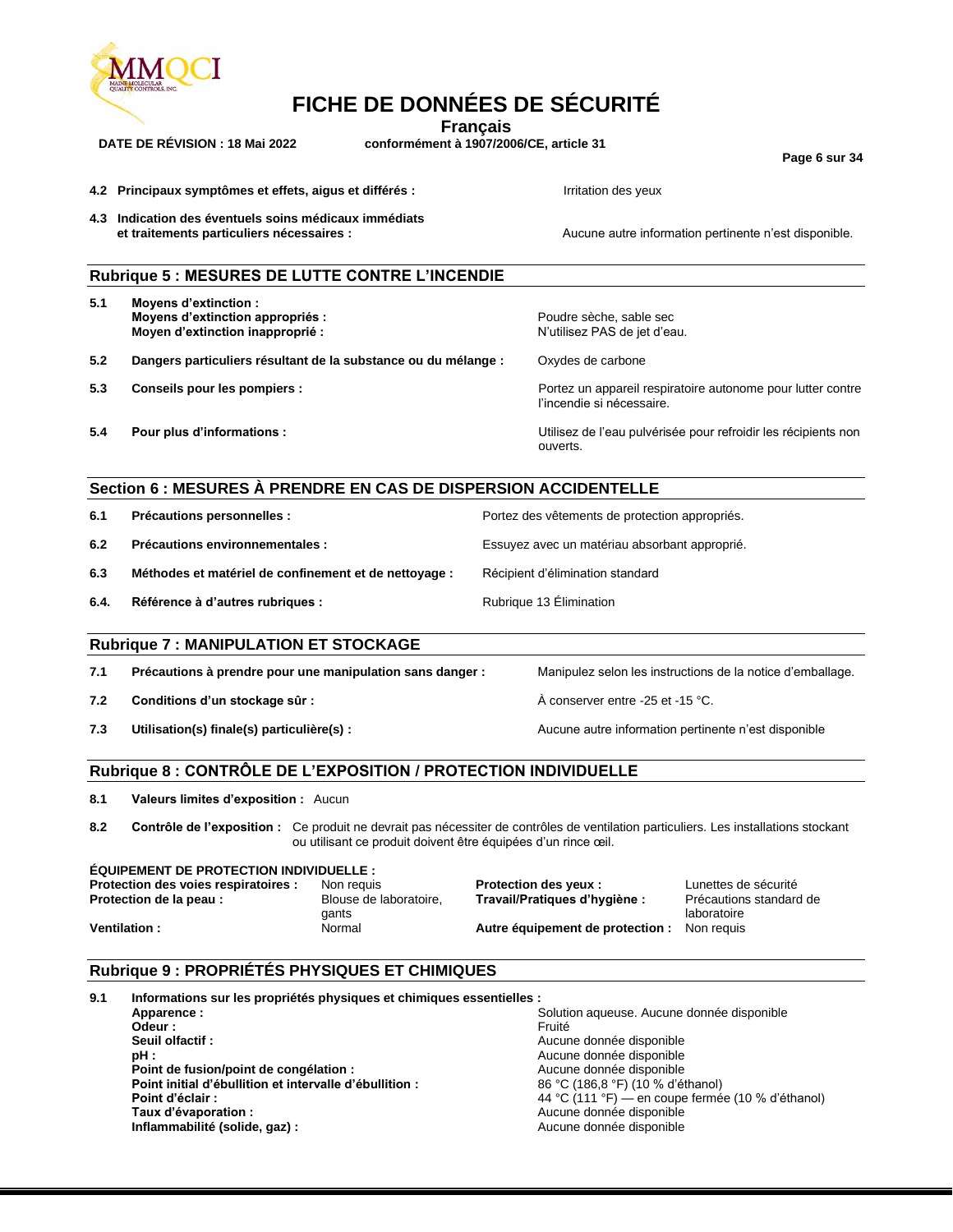

**Français**

**DATE DE RÉVISION : 18 Mai 2022 conformément à 1907/2006/CE, article 31**

**Page 7 sur 34**

| Limites supérieures/inférieures d'inflammabilité ou d'explosivité : | Aucune donnée disponible |
|---------------------------------------------------------------------|--------------------------|
| Pression de vapeur :                                                | Aucune donnée disponible |
| Densité de vapeur :                                                 | Aucune donnée disponible |
| Densité relative :                                                  | Aucune donnée disponible |
| Solubilité dans l'eau :                                             | Aucune donnée disponible |
| Coefficient de partage : n-octanol/eau :                            | Aucune donnée disponible |
| Température d'auto-inflammation :                                   | Aucune donnée disponible |
| Température de décomposition :                                      | Aucune donnée disponible |
| Viscosité :                                                         | Aucune donnée disponible |
| Propriétés explosives :                                             | Aucune donnée disponible |
| Propriétés oxydantes :                                              | Aucune donnée disponible |
|                                                                     |                          |

**9.2 Autres informations : Aucune donnée disponible Aucune donnée disponible** 

|      | Rubrique 10 : STABILITÉ ET RÉACTIVITÉ                                                                                  |  |                                                       |  |  |  |
|------|------------------------------------------------------------------------------------------------------------------------|--|-------------------------------------------------------|--|--|--|
| 10.1 | Réactivité:                                                                                                            |  | Aucune autre information pertinente n'est disponible. |  |  |  |
| 10.2 | Stabilité chimique, décomposition thermique / conditions à éviter : Pas de décomposition si l'utilisation est conforme |  | aux spécifications.                                   |  |  |  |
| 10.3 | Possibilité de réactions dangereuses :                                                                                 |  | Aucune réaction dangereuse connue.                    |  |  |  |
| 10.4 | Conditions à éviter :                                                                                                  |  | Aucune autre information pertinente n'est disponible. |  |  |  |
| 10.5 | Matériaux incompatibles :                                                                                              |  | Aucune autre information pertinente n'est disponible. |  |  |  |
| 10.6 | Produits de décomposition dangereux :                                                                                  |  | Aucun produit de décomposition dangereux connu.       |  |  |  |

### **Rubrique 11 : INFORMATIONS TOXICOLOGIQUES**

## **11.1 Informations sur les effets toxicologiques :**

Sur la base des données disponibles, les critères de classification ne sont pas remplis. **11.2 Effet primaire d'irritation :** Sur la base des données disponibles, les critères de classification ne sont pas remplis. Lésions oculaires graves/irritation oculaire : Sur la base des données disponibles, les critères de classification ne sont pas remplis. Sensibilisation des voies respiratoires ou de la peau : Sur la base des données disponibles, les critères de classification ne

sont pas remplis.

#### **11.2 Effets CMR (cancérogénicité, mutagénicité et toxicité pour la reproduction) :**

Mutagénicité sur les cellules germinales : Sur la base des données disponibles, les critères de classification ne sont pas remplis.<br>Cancérogénicité : Sur la base des données disponibles, les critères de classification ne s Sur la base des données disponibles, les critères de classification ne sont pas remplis. Toxicité pour la reproduction : Sur la base des données disponibles, les critères de classification ne sont pas remplis.<br>Simple exposition STOT : Sur la base des données disponibles, les critères de classification ne sont Sur la base des données disponibles, les critères de classification ne sont pas remplis. Exposition répétée STOT : Sur la base des données disponibles, les critères de classification ne sont pas remplis.<br>Danger par aspiration : Sur la base des données disponibles, les critères de classification ne sont pas rem Sur la base des données disponibles, les critères de classification ne sont pas remplis.

#### **Rubrique 12 : INFORMATIONS ÉCOLOGIQUES**

| 12.1 | Toxicité :<br>Toxicité aquatique :      | Considéré comme ayant une faible toxicité pour les organismes aquatiques.                                                                                  |
|------|-----------------------------------------|------------------------------------------------------------------------------------------------------------------------------------------------------------|
| 12.2 | Persistance et dégradabilité :          | Facilement biodégradable.                                                                                                                                  |
| 12.3 | Potentiel de bioaccumulation:           | Faible potentiel de bioaccumulation.                                                                                                                       |
| 12.4 | Mobilité dans le sol :                  | Soluble dans l'eau, passe en phase aqueuse. Disparaît rapidement par<br>l'évaporation et la dissolution. Faiblement absorbé par les sols et les sédiments. |
| 12.5 | Résultats de l'évaluation PBT et vPvB : |                                                                                                                                                            |

**PBT :** Sans objet. **vPvB :** Sans objet.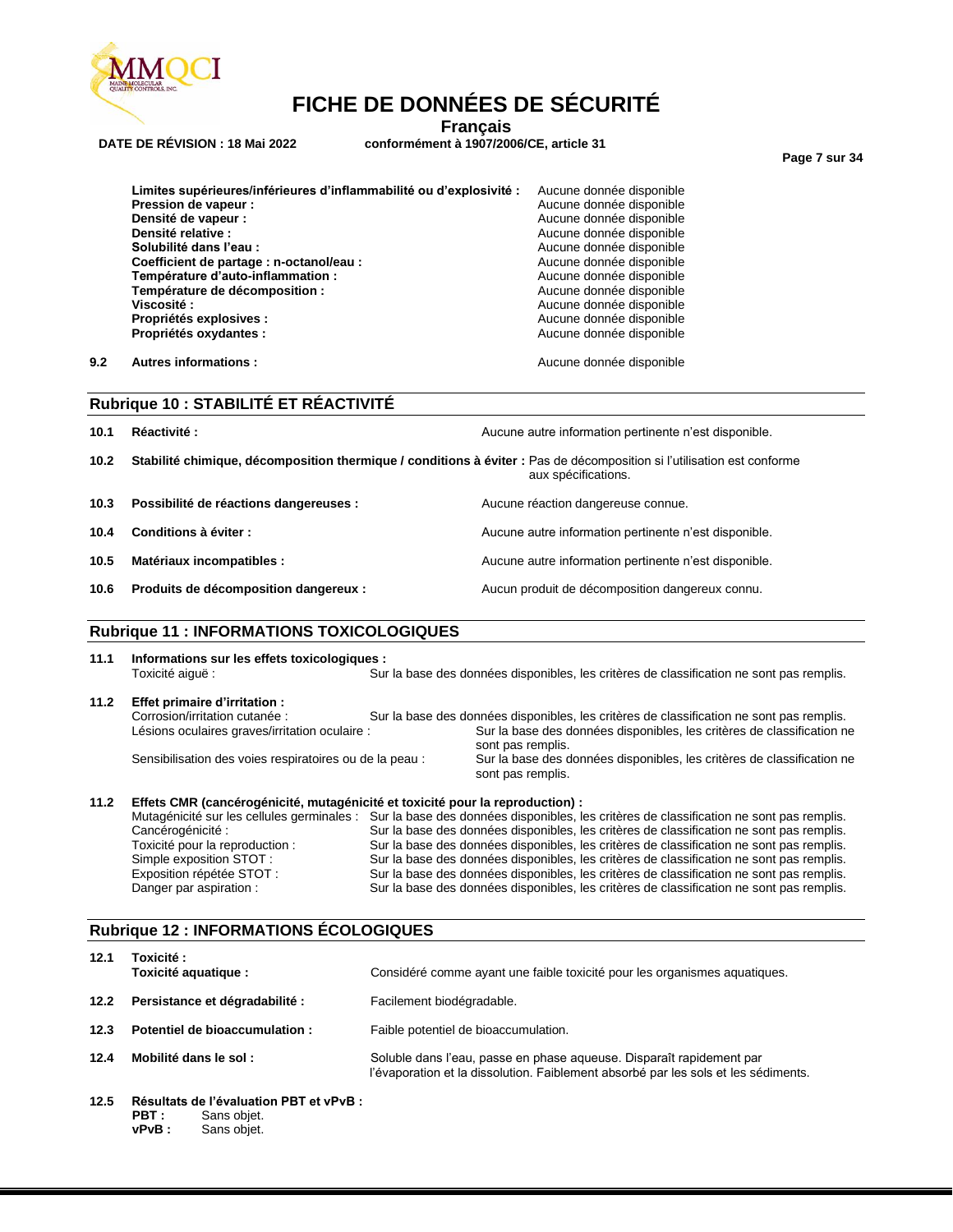

**Français**

**DATE DE RÉVISION : 18 Mai 2022 conformément à 1907/2006/CE, article 31**

**Page 8 sur 34**

**12.6 Autres effets indésirables :** Aucune autre information pertinente n'est disponible.

## **Rubrique 13 : CONSIDÉRATIONS RELATIVES À L'ÉLIMINATION**

**13.1 Méthodes de traitement des déchets :** Éliminer le produit non utilisé, la substance déversée et les déchets dans un récipient d'élimination standard.

**13.2 Emballages souillés :**

**Recommandation :** L'élimination doit se faire conformément aux réglementations officielles. **Agent nettoyant recommandé :** Eau, si nécessaire avec des agents nettoyants.

#### **Rubrique 14 : INFORMATION RELATIVES AU TRANSPORT**

| 14.1 | Numéro ONU :                                                            | ADR, ADN, IMDG, IATA:        | Non réglementé |
|------|-------------------------------------------------------------------------|------------------------------|----------------|
| 14.2 | Nom d'expédition propre à l'ONU :                                       | ADR, ADN, IMDG, IATA:        | Non réglementé |
| 14.3 | Classe(s) de danger pour le transport :                                 | Classe ADR, ADN, IMDG, IATA: | Non réglementé |
| 14.4 | Groupe d'emballage :                                                    | ADR, IMDG, IATA:             | Non réglementé |
| 14.5 | Dangers pour l'environnement :                                          | Polluant marin:              | Non            |
| 14.6 | Précautions particulières pour l'utilisateur :                          |                              | Sans objet     |
| 14.7 | Transport en vrac conformément à l'annexe II de Marpol et au code IBC : |                              |                |

#### **Rubrique 15 : INFORMATIONS RÉGLEMENTAIRES**

**15.1 Réglementation/législation en matière de sécurité, de santé et d'environnement spécifique à la substance ou au mélange : Directive 2012/18/EU : Substances dangereuses désignées — ANNEXE I :** Aucun des ingrédients n'est répertorié. **Réglementations nationales : Classe de danger pour l'eau :** Classe 1 de danger pour l'eau (auto-évaluation) : légèrement dangereux pour l'eau.

**15.2 Évaluation de la sécurité chimique :** Une évaluation de la sécurité chimique n'a pas été effectuée.

| <b>Nom</b> | Numéro CE | Index-No     | $N^{\circ}$ CAS | %  | <b>Classification</b> | Etiquetage       |
|------------|-----------|--------------|-----------------|----|-----------------------|------------------|
| chimiaue   |           |              |                 |    | <b>Symbole</b>        | <b>Phrases R</b> |
| Alcool     | 200-578-6 | 603-002-00-5 | 64-17-5         | 10 | Aucun                 | Aucun            |
| éthylique  |           |              |                 |    |                       |                  |

**Proposition 65 de la Californie :** Ce produit ne contient aucune substance figurant sur la liste californienne des substances cancérogènes connues ou potentielles.

**Évaluation de la sécurité chimique :** Respectez les règles générales de sécurité en laboratoire lors de la manipulation de produits chimiques.

#### **Rubrique 16 : AUTRES INFORMATIONS**

FDS préparée par : MMQCI<br>Date de préparation : Mai 2022 Date de préparation :

FilmArray est une marque de commerce de BioFire Diagnostics, LLC

Avis de non-responsabilité : les informations contenues dans cette FDS sont fournies uniquement à titre indicatif. La FDS a été soigneusement préparée sur la base de références et de tests jugés fiables ; toutefois, le MMQCI ne garantit pas l'exactitude et l'exhaustivité des données. Toute utilisation des données doit être conforme aux réglementations fédérales, nationales et locales en vigueur.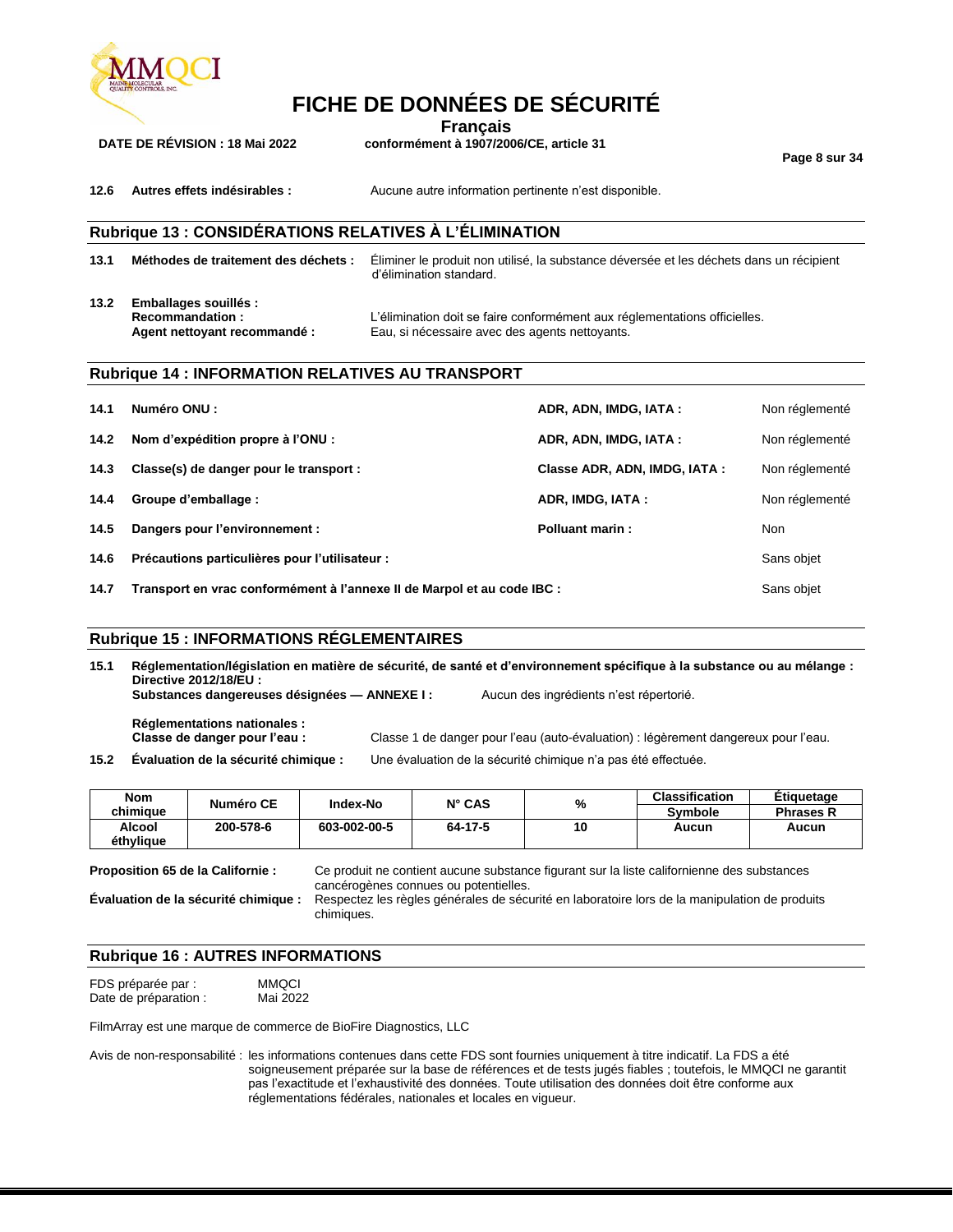

**Français**

**DATE DE RÉVISION : 18 Mai 2022 conformément à 1907/2006/CE, article 31**

**Page 9 sur 34**

#### *Abréviations et acronymes :*

- *ADR : Accord européen sur le transport des marchandises dangereuses par Route (European Agreement concerning the International Carriage of Dangerous Goods by Road)*
- *IMDG : International Maritime Code for Dangerous Goods (Code maritime international des marchandises dangereuses)*
- *IATA : International Air Transport Association (Association internationale du transport aérien)*
- Globally Harmonised System of Classification and Labelling of Chemicals (Système général harmonisé de classification et *d'étiquetage des produits chimiques)*
- *EINECS : European Inventory of Existing Commercial Chemical Substances (Inventaire européen des substances chimiques commerciales existantes)*
- *ELINCS : European List of Notified Chemical Substances (Liste européenne des substances chimiques notifiées)*
- *CAS : Chemical Abstracts Service (Service des résumés chimiques)*
- *PBT : Persistent, Bioaccumulative and Toxic (Persistant, bioaccumulable et toxique)*
- Very Persistent and very Bioaccumulative (très persistant et très bioaccumulable)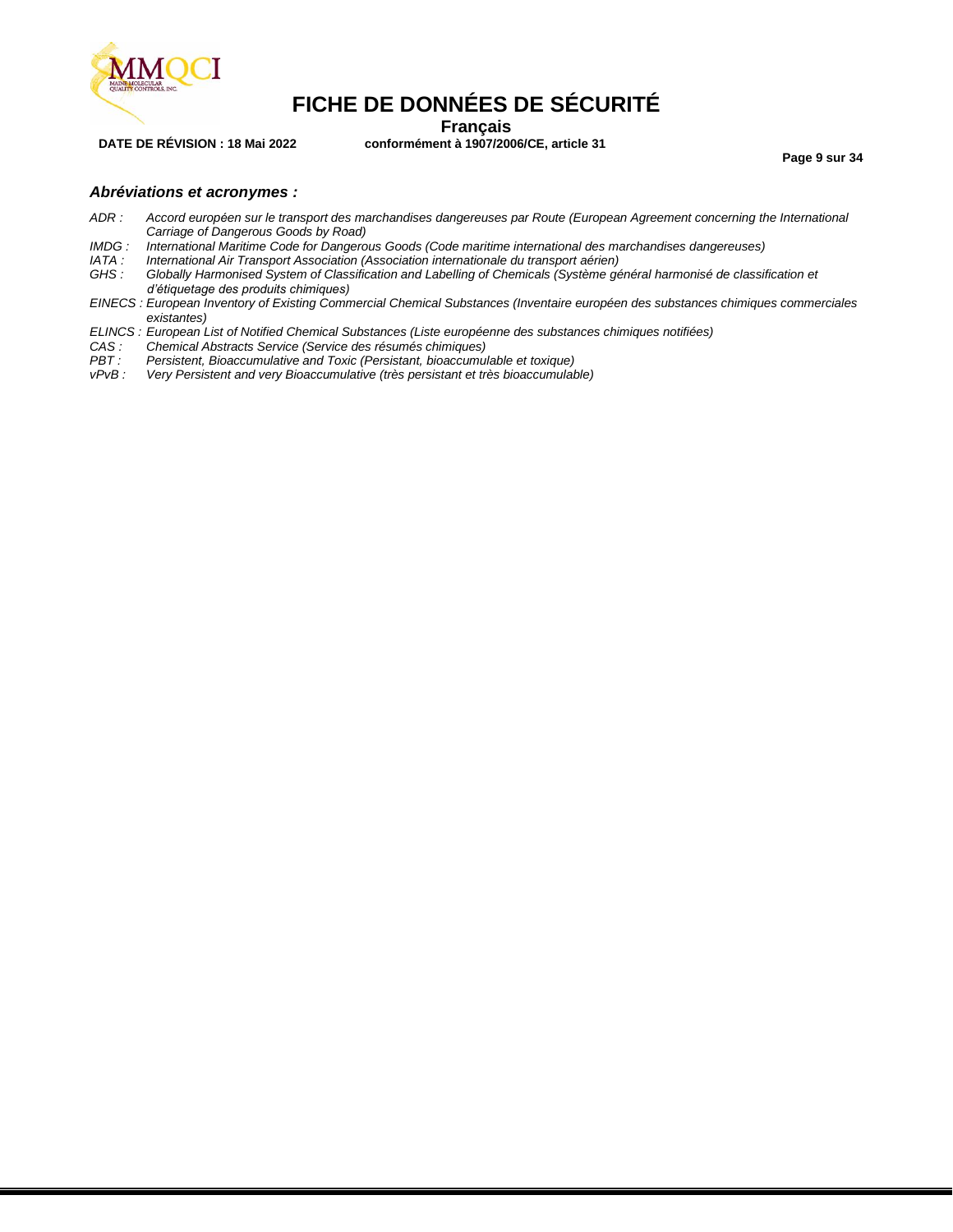

## **SICHERHEITSDATENBLATT**

**Deutsch**<br>gemäß 1907/2006/EG, Artikel 31

**Seite 10 von 34**

#### **Abschnitt 1: BEZEICHNUNG DES STOFFS BZW. DES GEMISCHS UND DES UNTERNEHMENS**

#### **1.1 Produktidentifikator Handelsname:** FilmArray® Pneumonia/Pneumonia*plus* Control **Artikelnummer:** M340, M340-OUS

- **1.2** Relevante ermittelte Verwendungszwecke des Stoffs oder Gemischs und Verwendungszwecke, von denen abgeraten wird Verwendungssektor US-Gesundheitsbehörde SU20 Verwendung des Stoffs bzw. des Gemischs
- **1.3** Das FilmArray® Pneumonia/Pneumonia*plus* Control ist für den *In-vitro*-Einsatz als Referenzmaterial zur Überwachung des qualitativen Nachweises und der Identifizierung von viralen und bakteriellen Atemwegszielen in Nasopharyngealabstrichen (NPS) bestimmt, die von Personen mit Verdacht auf Infektionen der unteren Atemwege gewonnen wurden.

**EINZELHEITEN ZUM HERSTELLER/LIEFERANTEN, DER DAS SICHERHEITSDATENBLATT BEREITSTELLT: Maine Molecular Quality Controls, Inc (MMQCI) Telefonnummer des Herstellers Hersteller-Fax**<br>207-885-1079 **Propriet Lawsen de Lawsen des Australiers** 1979 **Propriet Lawsen de Lawsen des Australiers** 1979 23 Mill Brook Rd 207-885-1072 207-885-1079 Saco, Maine 04072 (USA)

E-Mail: info@mmqci.com [www.mmqci.com](http://www.mmqci.com/)

Gefahrenhinweise:

**1.4 Notfallrufnummer:** 207-885-1072 (EST 8:30–17:00 Uhr)

## **Abschnitt 2: MÖGLICHE GEFAHR(EN)**

**2.1 Einstufung des Stoffs oder Gemischs:** Nicht anwendbar Einstufung gemäß der Verordnung (EG) Nr. 1272/2008: **2.2 Kennzeichnungselemente: Kennzeichnung gemäß der Verordnung (EG) Nr. 1272/2008:** Nicht anwendbar **Gefahrenpiktogramme:** Nicht anwendbar **Signalwort:** Nicht anwendbar and the Signalwort: Nicht anwendbar and the Signalwort and the Signalworth and the Si<br> **Gefahrenhinweise:** Nicht anwendbar anwendbar and the Signalworth and the Signalworth and the Signalworth

**2.3 Sonstige Gefahren: Ergebnisse der PBT- und vPvB-Beurteilung: PBT:** Nicht anwendbar **vPvB:** Nicht anwendbar

Dieses Produkt gilt basierend auf von MMQCI durchgeführten Studien unter normalen Laborbedingungen als nicht entflammbar.

#### **Abschnitt 3: ZUSAMMENSETZUNG/ANGABEN ZU BESTANDTEILEN**

#### **3.1 Chemische Identität: Gemische**

| <b>Chemische</b> | EG-Nr.    | CAS-Nr.<br>Index-Nr. |         | %  | Klassifizierung | Kennzeichnung |
|------------------|-----------|----------------------|---------|----|-----------------|---------------|
| Bezeichnung      |           |                      |         |    | Svmbol          | R-Sätze       |
| Ethylalkohol     | 200-578-6 | 603-002-00-5         | 64-17-5 | 10 | Keine           | Keine         |

## **Abschnitt 4: ERSTE-HILFE-MAẞNAHMEN**

| 4.1 | Beschreibung der Erste-Hilfe-Maßnahmen |                                                                              |  |  |  |
|-----|----------------------------------------|------------------------------------------------------------------------------|--|--|--|
|     | Allgemeine Informationen:              | Keine besonderen Maßnahmen erforderlich.                                     |  |  |  |
|     | <b>Bei Einatmen:</b>                   | Frischluft zuführen; bei Beschwerden Arzt aufsuchen.                         |  |  |  |
|     | Berührung mit der Haut:                | In der Regel ruft das Produkt keine Hautreizungen hervor.                    |  |  |  |
|     | Bei Kontakt mit den Augen:             | Das geöffnete Auge mehrere Minuten lang unter fließendem Wasser ausspülen.   |  |  |  |
|     | <b>Bei Verschlucken:</b>               | Mund mit Wasser ausspülen. Arzt aufsuchen und entsprechend behandeln lassen. |  |  |  |
|     |                                        |                                                                              |  |  |  |

#### **4.2 Wichtigste akute und verzögert auftretende Symptome und Wirkungen:** Augenreizung

**4.3 Hinweise auf ärztliche Soforthilfe oder Spezialbehandlung:** Keine weiteren relevanten Informationen

verfügbar.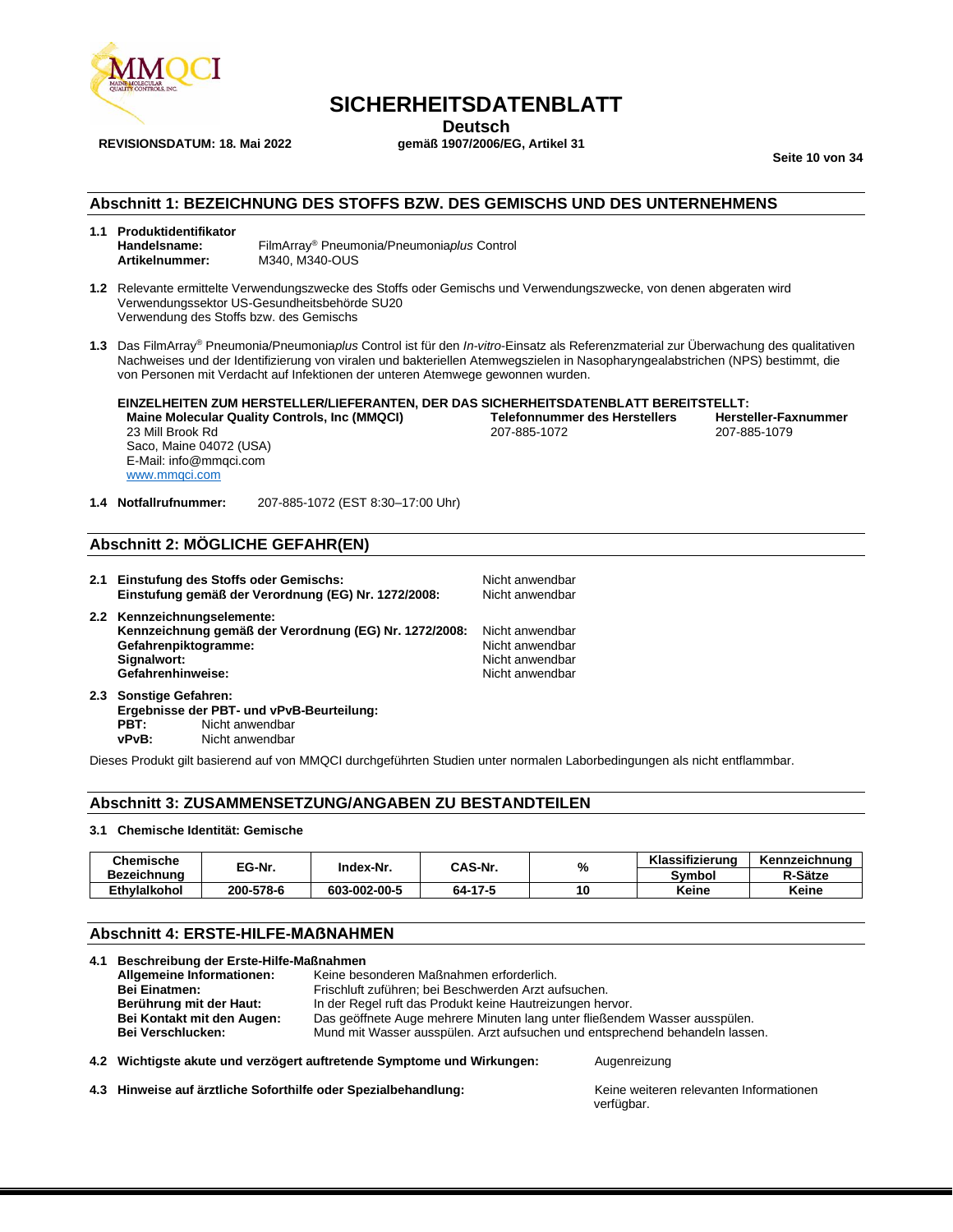

## **SICHERHEITSDATENBLATT**

**Deutsch**<br>gemäß 1907/2006/EG, Artikel 31

**Seite 11 von 34**

### **Abschnitt 5: MASSNAHMEN ZUR BRANDBEKÄMPFUNG**

**5.1 Löschmittel:**

**REVISIONSDATUM: 18. Mai 2022** 

**5.2 Besondere vom Stoff oder Gemisch ausgehende Gefahren:** Kohlenstoffoxide

- **5.3 Hinweise für die Brandbekämpfung:** Erforderlichenfalls ein umluftunabhängiges
- 

**Geeignete Löschmittel:** Löschpulver, trockener Sand KEINEN Wasserstrahl verwenden.

Atemschutzgerät tragen.

**5.4 Weitere Angaben:** Ungeöffnete Behälter mit Wassersprühstrahl kühlen.

## **Abschnitt 6: MASSNAHMEN BEI UNBEABSICHTIGTER FREISETZUNG**

| 6.1  | Personenbezogene Vorsichtsmaßnahmen:                 | Bei der Arbeit geeignete Schutzkleidung tragen. |
|------|------------------------------------------------------|-------------------------------------------------|
| 6.2  | Umweltschutzmaßnahmen:                               | Mit geeignetem saugfähigem Material aufwischen. |
| 6.3  | Methoden und Material für Rückhaltung und Reinigung: | Normaler Entsorgungsbehälter                    |
| 6.4. | Verweis auf andere Abschnitte:                       | Abschnitt 13 Entsorgung                         |

## **Abschnitt 7: HANDHABUNG UND LAGERUNG**

|     | Schutzmaßnahmen zur sicheren Handhabung: | Gemäß den Anweisungen in der Packungsbeilage handhaben. |
|-----|------------------------------------------|---------------------------------------------------------|
| 7.2 | Bedingungen zur sicheren Lagerung:       | Bei -25 °C bis -15 °C lagern.                           |

**7.3 Spezifische Endanwendung(en):** Keine weiteren relevanten Informationen verfügbar

## **Abschnitt 8: BEGRENZUNG UND ÜBERWACHUNG DER EXPOSITION/PERSÖNLICHE SCHUTZAUSRÜSTUNGEN**

**8.1 Grenzwerte für die Exposition:**Keine

**8.2 Begrenzung und Überwachung der Exposition:** Es ist nicht zu erwarten, dass dieses Produkt besondere Belüftungsmaßnahmen erfordert. Einrichtungen, in denen dieses Produkt gelagert oder verwendet wird, sollten mit einer Augenwaschstation ausgestattet sein.

## **PERSÖNLICHE SCHUTZAUSRÜSTUNG:**

Nicht erforderlich. **Augenschutz:** Schutzbrille<br>
Laborkittel, Handschuhe **Arbeits-/Hygienepraktiken:** Standard-Vo **Belüftung:** Normal **Sonstige Schutzausrüstung:** Normal **Sonstige Schutzausrüstung:** 

**Hautschutz:** Laborkittel, Handschuhe **Arbeits-/Hygienepraktiken:** Standard-Vorsichtsmaßnahmen im Labor

## **Abschnitt 9 – PHYSIKALISCHE UND CHEMISCHE EIGENSCHAFTEN**

| 9.1 | Angaben zu den grundlegenden physikalischen und chemischen Eigenschaften |                                                         |
|-----|--------------------------------------------------------------------------|---------------------------------------------------------|
|     | Aussehen:                                                                | Wässrige Lösung. Keine Daten verfügbar.                 |
|     | Geruch:                                                                  | Fruchtia.                                               |
|     | Geruchsschwelle:                                                         | Keine Daten verfügbar.                                  |
|     | pH:                                                                      | Keine Daten verfügbar.                                  |
|     | Schmelzpunkt/Gefrierpunkt:                                               | Keine Daten verfügbar.                                  |
|     | Siedebeginn und Siedebereich:                                            | 86 °C (186,8 °F) (10%iges Ethanol)                      |
|     | Flammpunkt:                                                              | 44 °C (111 °F) – geschlossener Tiegel (10%iges Ethanol) |
|     | Verdampfungsgeschwindigkeit:                                             | Keine Daten verfügbar.                                  |
|     | Entzündbarkeit (fest, gasförmig):                                        | Keine Daten verfügbar.                                  |
|     | Obere/untere Entzündbarkeits- oder Explosionsgrenzen:                    | Keine Daten verfügbar.                                  |
|     | Dampfdruck:                                                              | Keine Daten verfügbar.                                  |
|     | Dampfdichte:                                                             | Keine Daten verfügbar.                                  |
|     | <b>Relative Dichte:</b>                                                  | Keine Daten verfügbar.                                  |
|     | Wasserlöslichkeit:                                                       | Keine Daten verfügbar.                                  |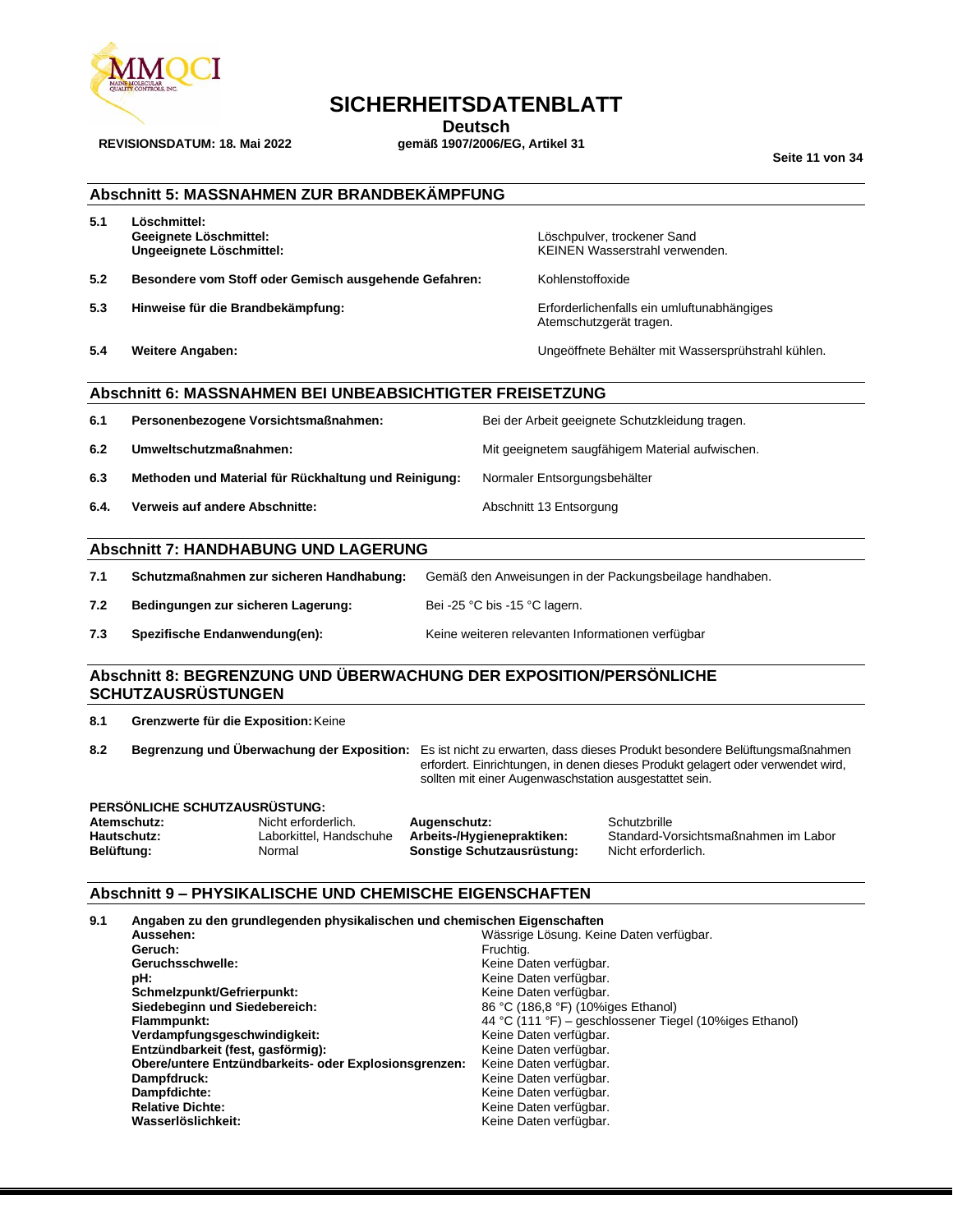

## **SICHERHEITSDATENBLATT**

**Deutsch**<br>gemäß 1907/2006/EG, Artikel 31

**Seite 12 von 34**

Verteilungskoeffizient: n-Octanol/Wasser: **Keine Daten verfügbar.** Werteilungskoeffizient: n-Octanol/Wasser: **Selbstentzündungstemperatur:** Keine Daten verfügbar.<br> **Zersetzungstemperatur:** Keine Daten verfügbar. Zersetzungstemperatur: **Viskosität:** Wiskosität:<br>
Explosive Eigenschaften: Wiskowski Keine Daten verfügbar.<br>
Keine Daten verfügbar. **Explosive Eigenschaften: Oxidierende Eigenschaften:** Keine Daten verfügbar.

**9.2 Sonstige Angaben: Constitution of the U.S. Sonstige Angaben: Keine Daten verfügbar.** 

#### **Abschnitt 10 – STABILITÄT UND REAKTIVITÄT**

**10.1 Reaktivität:** Keine weiteren relevanten Informationen verfügbar.

- **10.2 Chemische Stabilität Thermische Zersetzung/zu vermeidende Bedingungen:** Keine Zersetzung bei bestimmungsgemäßer Verwendung.
- **10.3 Möglichkeit gefährlicher Reaktionen:** Keine gefährlichen Reaktionen bekannt. **10.4 Zu vermeidende Bedingungen:** Keine weiteren relevanten Informationen verfügbar. **10.5 Unverträgliche Materialien:** Keine weiteren relevanten Informationen verfügbar. **10.6 Gefährliche Zersetzungsprodukte:** Keine gefährlichen Zersetzungsprodukte bekannt.

## **Abschnitt 11 – ANGABEN ZUR TOXIKOLOGIE**

**11.1 Angaben zu toxikologischen Wirkungen** Akute Toxizität: Auf der Grundlage der verfügbaren Daten werden die Einstufungskriterien nicht erfüllt. **11.2 Primäre Reizwirkung:** Ätz-/Reizwirkung auf die Haut: Auf der Grundlage der verfügbaren Daten werden die Einstufungskriterien nicht erfüllt. Schwere Augenschädigung/-reizung: Auf der Grundlage der verfügbaren Daten werden die Einstufungskriterien nicht erfüllt.<br>Sensibilisierung der Atemwege/Haut: Auf der Grundlage der verfügbaren Daten werden die Einstufungskri Auf der Grundlage der verfügbaren Daten werden die Einstufungskriterien nicht erfüllt. **11.2 CMR-Wirkungen (Karzinogenität, Mutagenität und Reproduktionstoxizität):** Auf der Grundlage der verfügbaren Daten werden die Einstufungskriterien nicht erfüllt. Karzinogenität: Auf der Grundlage der verfügbaren Daten werden die Einstufungskriterien nicht erfüllt.<br>Auf der Grundlage der verfügbaren Daten werden die Einstufungskriterien nicht erfüllt. Auf der Grundlage der verfügbaren Daten werden die Einstufungskriterien nicht erfüllt.<br>ger Exposition: Auf der Grundlage der verfügbaren Daten werden die Spezifische Zielorgan-Toxizität bei einmaliger Exposition: Einstufungskriterien nicht erfüllt. Spezifische Zielorgan-Toxizität bei wiederholter Exposition: Auf der Grundlage der verfügbaren Daten werden die Einstufungskriterien nicht erfüllt. Aspirationsgefahr: Auf der Grundlage der verfügbaren Daten werden die Einstufungskriterien nicht erfüllt.

## **Abschnitt 12 – ANGABEN ZUR ÖKOLOGIE**

| 12.1 | Toxizität:<br><b>Aquatische Toxizität:</b> | Gilt als geringfügig toxisch für Wasserorganismen.                                                                                                                                  |
|------|--------------------------------------------|-------------------------------------------------------------------------------------------------------------------------------------------------------------------------------------|
| 12.2 | <b>Persistenz und Abbaubarkeit:</b>        | Leicht biologisch abbaubar.                                                                                                                                                         |
| 12.3 | Bioakkumulationspotenzial:                 | Geringes Potenzial zur Bioakkumulation.                                                                                                                                             |
| 12.4 | Mobilität im Boden:                        | Wasserlöslich, geht in die wässrige Phase über. Verflüchtigt sich innerhalb kurzer<br>Zeit durch. Verdunstung und Auflösung. Wird schlecht von Böden und Sedimenten<br>aufgenommen. |
| 12.5 | Ergebnis der PBT- und vPvB-Beurteilung:    |                                                                                                                                                                                     |

- **PBT:** Nicht anwendbar.
	- **vPvB:** Nicht anwendbar.
- **12.6 Andere schädliche Wirkungen:** Keine weiteren relevanten Informationen verfügbar.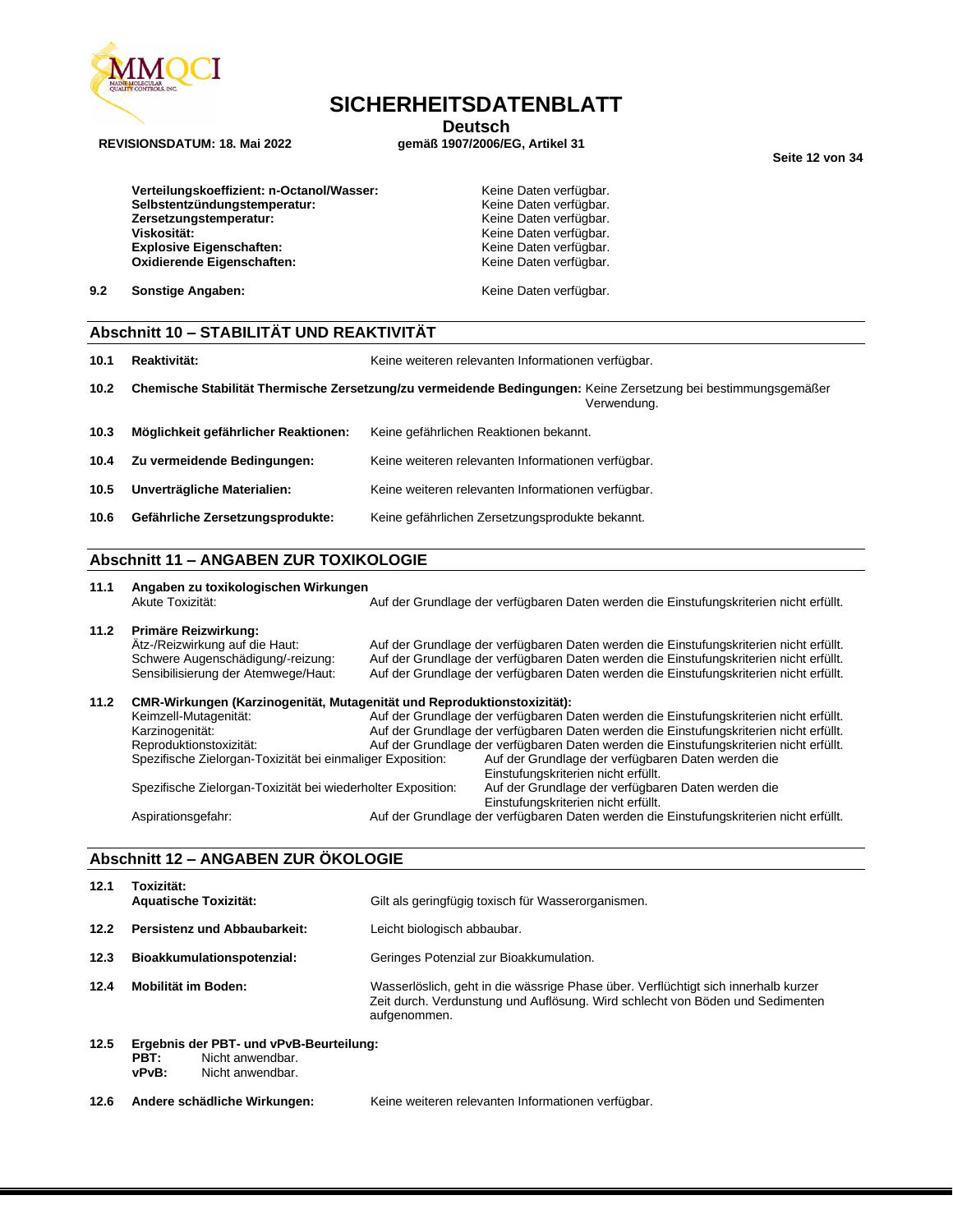

## **SICHERHEITSDATENBLATT**

**Deutsch**<br>gemäß 1907/2006/EG, Artikel 31

**Seite 13 von 34**

## **Abschnitt 13: HINWEISE ZUR ENTSORGUNG**

| 13.1 | Verfahren zur Abfallbehandlung:      | Nicht verwendetes Produkt, verschütteten Stoff und Abfälle in normalen<br>Entsorgungsbehältern entsorgen. |
|------|--------------------------------------|-----------------------------------------------------------------------------------------------------------|
| 13.2 | Verschmutzte Verpackungen:           |                                                                                                           |
|      | Empfehlung:                          | Die Entsorgung muss gemäß den behördlichen Vorschriften erfolgen.                                         |
|      | <b>Empfohlenes Reinigungsmittel:</b> | Wasser, ggf. mit Reinigungsmitteln.                                                                       |

#### **Abschnitt 14: ANGABEN ZUM TRANSPORT**

| 14.1 | <b>UN-Nummer:</b>                                                                                     | ADR, ADN, IMDG, IATA:        | Nicht reglementiert. |
|------|-------------------------------------------------------------------------------------------------------|------------------------------|----------------------|
| 14.2 | Ordnungsgemäße UN-Versandbezeichnung:                                                                 | ADR, ADN, IMDG, IATA:        | Nicht reglementiert. |
| 14.3 | Transportgefahrenklasse(n):                                                                           | Klasse ADR, ADN, IMDG, IATA: | Nicht reglementiert. |
| 14.4 | Verpackungsgruppe:                                                                                    | ADR, IMDG, IATA:             | Nicht reglementiert. |
| 14.5 | Umweltgefahren:                                                                                       | Nein.                        |                      |
| 14.6 | Besondere Vorsichtsmaßnahmen für den Verwender:                                                       | Nicht anwendbar              |                      |
| 14.7 | Massengutbeförderung gemäß Anhang II des Marpol-Übereinkommens und gemäß IBC-Code:<br>Nicht anwendbar |                              |                      |

#### **Abschnitt 15: RECHTSVORSCHRIFTEN**

**15.1 Vorschriften zu Sicherheit, Gesundheits- und Umweltschutz/spezifische Rechtsvorschriften für den Stoff oder das Gemisch Richtlinie 2012/18/EU: Benannte gefährliche Stoffe – ANHANG I:** Keine der Bestandteile sind aufgeführt.

**Nationale Vorschriften:**

**Wassergefährdungsklasse:** Wassergefährdungsklasse 1 (Selbsteinstufung): schwach wassergefährdend.

**15.2 Stoffsicherheitsbeurteilung:** Es wurde keine Stoffsicherheitsbeurteilung vorgenommen.

| <b>Chemische</b>    | EG-Nr.    | Index-Nr.    | CAS-Nr. | 7ο | Klassifizierung | Kennzeichnung |
|---------------------|-----------|--------------|---------|----|-----------------|---------------|
| Bezeichnung         |           |              |         |    | Symbol          | R-Sätze       |
| <b>Ethvlalkohol</b> | 200-578-6 | 603-002-00-5 | 64-17-5 |    | Keine           | Keine         |

**Kalifornisches Gesetz Proposition 65:** Dieses Produkt enthält keine Stoffe, die auf der kalifornischen Liste der bekannten oder potenziellen Karzinogene aufgeführt sind. **Stoffsicherheitsbeurteilung:** Halten Sie sich beim Umgang mit Chemikalien an die allgemeinen Sicherheitsbestimmungen im Labor.

## **Abschnitt 16: SONSTIGE ANGABEN**

SDB erstellt von: MMQCI Erstellungsdatum: Mai 2022

FilmArray ist ein Warenzeichen von BioFire Diagnostics, LLC

Haftungsausschluss: Die in diesem Sicherheitsdatenblatt enthaltenen Informationen dienen lediglich als Leitfaden. Das Sicherheitsdatenblatt wurde sorgfältig auf der Grundlage von Referenzen und Tests erstellt, die als zuverlässig gelten; MMQCI übernimmt jedoch keine Garantie für die Richtigkeit und Vollständigkeit der Daten. Jegliche Verwendung der Daten muss im Einklang mit den geltenden Bundes-, Landes- und Kommunalvorschriften stehen.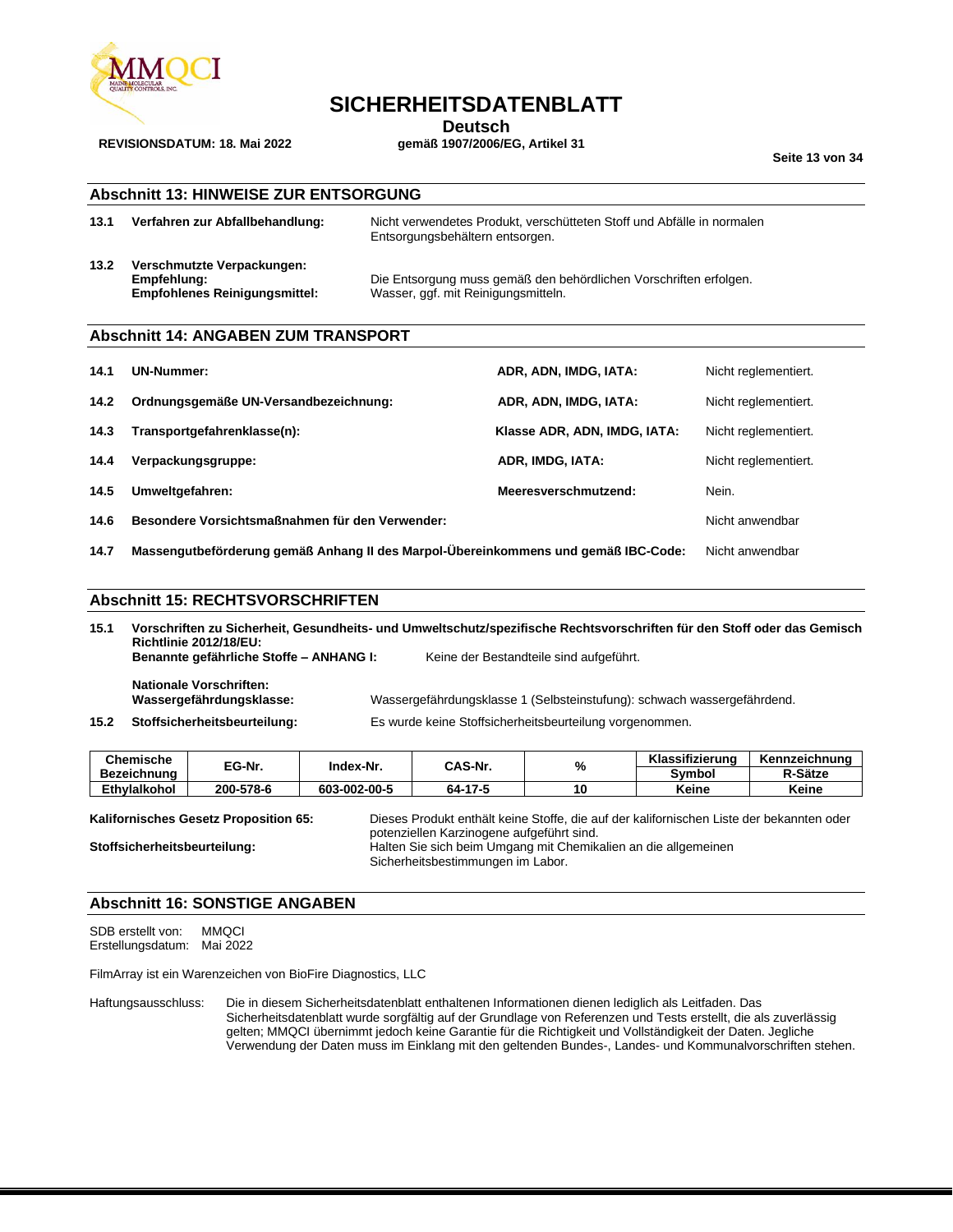

## **SICHERHEITSDATENBLATT**

**Deutsch**<br>gemäß 1907/2006/EG, Artikel 31

**Seite 14 von 34**

#### *Abkürzungen und Akronyme:*

- *ADR: Accord européen sur le transport des marchandises dangereuses par Route (Europäisches Übereinkommen über die internationale Beförderung gefährlicher Güter auf dem Landweg)*
- *IMDG: International Maritime Code for Dangerous Goods (Internationaler Code für den Seeschiffstransport gefährlicher Güter)*
- *IATA: International Air Transportation Association (Internationale Flugtransport-Vereinigung)*
- *GHS: Globally Harmonised System of Classification and Labelling of Chemicals (Globales Harmonisiertes System zur Einstufung und Kennzeichnung von Chemikalien)*
- *EINECS: European Inventory of Existing Commercial Chemical Substances (Europäisches Inventar der auf dem Markt vorhandenen chemischen Stoffe)*
- *ELINCS: European List of Notified Chemical Substances (Europäische Liste der angemeldeten chemischen Stoffe)*
- *CAS: Chemical Abstracts Service (Abteilung der American Chemical Society)*
- *PBT: Persistent, Bioaccumulative and Toxic (Persistent, bioakkumulierend und toxisch)*
- *very Persistent and very Bioaccumulative (Sehr persistent und sehr bioakkumulierend)*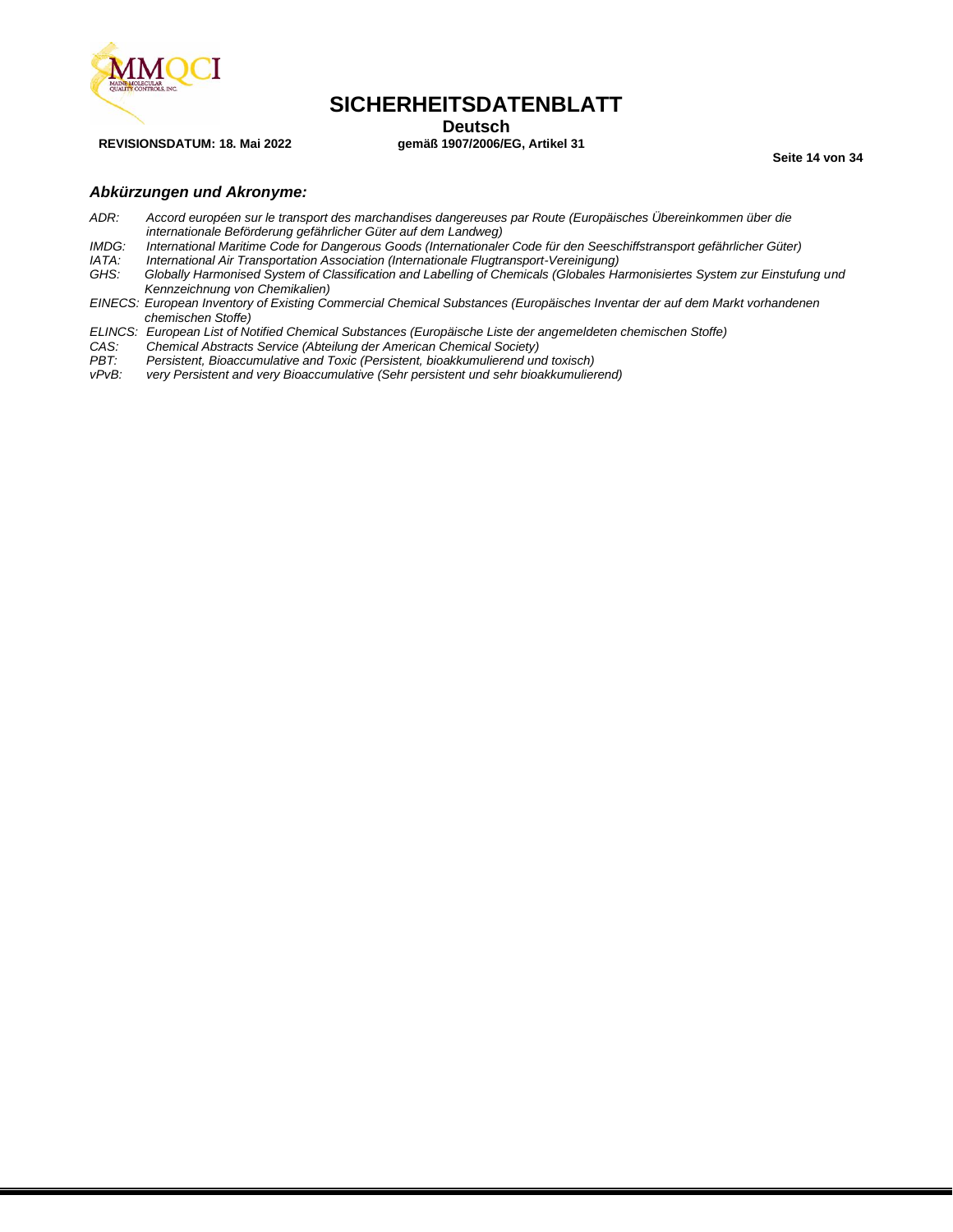

**Italiano**<br>**ITALIANO** secondo 1907/2006/CE, articolo 31

**DATA DI REVISIONE: 18 Maggio 2022** 

**Pagina 15 di 34**

#### **Sezione 1: IDENTIFICAZIONE DELLA SOSTANZA/MISCELA E DELLA SOCIETÀ/IMPRESA**

- **1.1 Identificatore del prodotto** FilmArray<sup>®</sup> Pneumonia/Pneumonia*plus* Control<br>M340, M340-OUS **Numero di articolo:**
- **1.2** Utilizzi pertinenti identificati della sostanza o miscela e utilizzi sconsigliati: Settore di utilizzo SU20 Servizi sanitari Applicazione della sostanza/della miscela
- **1.3** Il FilmArray® Pneumonia/Pneumonia*plus* Control è destinato all'uso *in vitro* come materiale di riferimento per monitorare la rilevazione e l'identificazione qualitativa dei bersagli respiratori virali e batterici nei tamponi nasofaringei (NPS) di individui con sospette infezioni del tratto respiratorio inferiore.

**DETTAGLI DEL FORNITORE DELLA SCHEDA DATI DI SICUREZZA, PRODUTTORE/FORNITORE: Maine Molecular Quality Controls, Inc (MMQCI) Numero di telefono del produttore**<br>
207-885-1072<br>
207-885-1072 23 Mill Brook Rd 207-885-1072 207-885-1079 Saco, Maine 04072 (USA) E-mail: info@mmqci.com [www.mmqci.com](http://www.mmqci.com/)

**1.4 Numero telefonico di emergenza:** 207-885-1072 (EST 8:30-17:00)

## **Sezione 2: IDENTIFICAZIONE DEI PERICOLI**

**2.1 Classificazione della sostanza o miscela:** Non applicabile<br>**Classificazione secondo la normativa (CE) N. 1272/2008:** Non applicabile **Classificazione secondo la normativa (CE) N. 1272/2008:** 

**2.2 Elementi dell'etichetta: Etichettatura secondo la normativa (CE) N. 1272/2008:** Non applicabile<br> **Pittogrammi di pericolo:** Non applicabile **Pittogrammi di pericolo:** Non applicabile<br> **Pittogrammi di segnalazione:** Non applicabile<br>
Non applicabile **Termine di segnalazione:** Non applicabile<br> **Indicazioni di pericolo:** Non applicabile<br>
Non applicabile **Indicazioni di pericolo:** 

**2.3 Altri pericoli: Risultati della valutazione PBT e vPvB: PBT:** Non applicabile **vPvB:** Non applicabile

Questo prodotto non è considerato infiammabile in condizioni di laboratorio ordinarie sulla base di studi effettuati da MMQCI.

#### **Sezione 3: COMPOSIZIONE/INFORMAZIONI SUGLI INGREDIENTI**

#### **3.1 Caratterizzazione chimica: Miscele**

| Nome chimico   | N. CE     | N. indice    | N. CAS  | %  | <b>Classificazione</b> | <b>Marcatura</b> |
|----------------|-----------|--------------|---------|----|------------------------|------------------|
|                |           |              |         |    | <b>Simbolo</b>         | Frasi R          |
| Alcool etilico | 200-578-6 | 603-002-00-5 | 64-17-5 | 10 | Nessuno                | <b>Nessuno</b>   |

### **Sezione 4: MISURE DI PRONTO SOCCORSO**

|                                                                                                                    | 4.1 Descrizione delle misure di pronto soccorso:                |                                                                                                 |                        |
|--------------------------------------------------------------------------------------------------------------------|-----------------------------------------------------------------|-------------------------------------------------------------------------------------------------|------------------------|
|                                                                                                                    | Non sono necessarie misure speciali.<br>Informazioni generali:  |                                                                                                 |                        |
|                                                                                                                    | In caso di inalazione:                                          | Fornire aria fresca; consultare il medico in caso di disturbi.                                  |                        |
| In caso di contatto con la pelle: Generalmente, il prodotto non irrita la pelle.                                   |                                                                 |                                                                                                 |                        |
| In caso di contatto con gli occhi: Tenere gli occhi aperti e sciacquare per diversi minuti sotto l'acqua corrente. |                                                                 |                                                                                                 |                        |
|                                                                                                                    | In caso di deglutizione:                                        | Sciacquare la bocca con acqua. Richiedere l'intervento di un medico e un follow-up appropriato. |                        |
|                                                                                                                    | 4.2 Sintomi ed effetti più importanti, sia acuti sia ritardati: |                                                                                                 | Irritazione agli occhi |

**4.3 Indicazione di eventuale intervento immediato di un medico e trattamento speciale:** Non sono disponibili altre informazioni

pertinenti.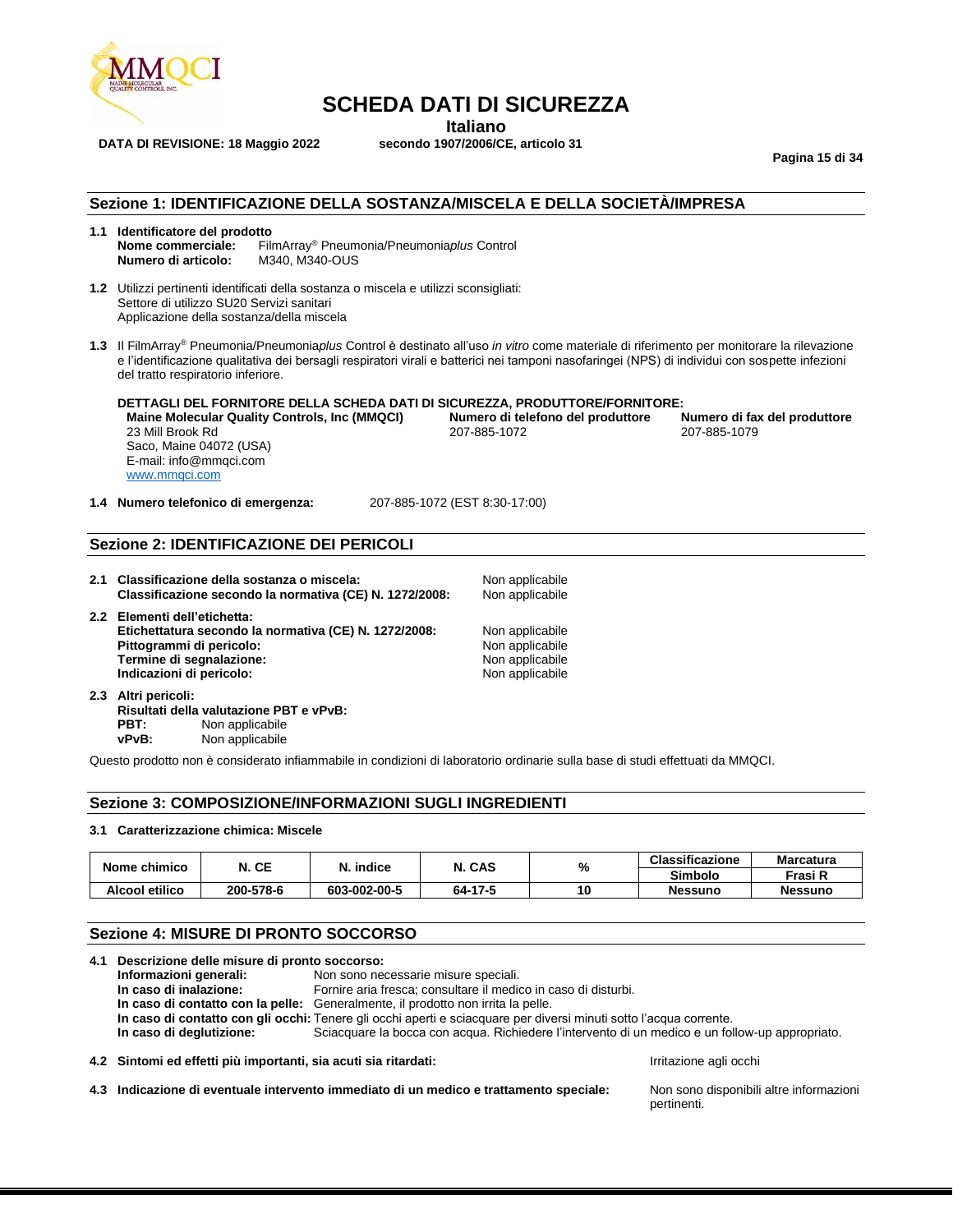

**Italiano**<br>**ITALIANO** secondo 1907/2006/CE, articolo 31

**Pagina 16 di 34**

|  |  |  | <b>Sezione 5: MISURE ANTINCENDIO</b> |  |
|--|--|--|--------------------------------------|--|
|--|--|--|--------------------------------------|--|

**DATA DI REVISIONE: 18 Maggio 2022** 

| 5.1 | Mezzi estinguenti:                          |  |
|-----|---------------------------------------------|--|
|     | Materiali da utilizzare per lo spegnimento: |  |
|     | Mezzi estinguenti non adatti:               |  |

- **5.2 Pericoli speciali derivanti dalla sostanza o miscela:** Ossidi di carbonio
- 

Polvere secca, sabbia secca **NON utilizzare getti d'acqua.** 

**5.3 Consigli per i vigili del fuoco:** In caso di incendio, indossare un autorespiratore autonomo, se necessario.

**5.4 Ulteriori informazioni:** Utilizzare acqua nebulizzata per raffreddare i contenitori non aperti.

## **Sezione 6: MISURE IN CASO DI RILASCIO ACCIDENTALE**

| 6.1  | Precauzioni personali:                               | Indossare indumenti protettivi appropriati.     |
|------|------------------------------------------------------|-------------------------------------------------|
| 6.2  | Precauzioni per l'ambiente:                          | Asciugare con materiale assorbente appropriato. |
| 6.3  | Metodi e materiali per il contenimento e la pulizia: | Contenitore dei rifiuti normale                 |
| 6.4. | Riferimento ad altre sezioni:                        | Sezione 13 Smaltimento                          |

## **Sezione 7: MANIPOLAZIONE E CONSERVAZIONE**

| 7.1 | Precauzione per una manipolazione sicura: | Manipolare secondo le istruzioni riportate nel foglietto illustrativo. |
|-----|-------------------------------------------|------------------------------------------------------------------------|
| 7.2 | Condizioni per una conservazione sicura:  | Conservare a una temperatura compresa tra -25 °C e -15 °C.             |
| 7.3 | Utilizzi finali specifici:                | Non sono disponibili altre informazioni pertinenti                     |

## **Sezione 8: CONTROLLI RELATIVI ALL'ESPOSIZIONE/PROTEZIONE DEL PERSONALE**

**8.1 Valori limite di esposizione:** Nessuno

**8.2 Controlli relativi all'esposizione:** Non si prevede che questo prodotto richieda controlli speciali della ventilazione. Le strutture che conservano o utilizzano questo prodotto devono essere dotate di una stazione per il lavaggio oculare.

#### **DISPOSITIVI DI PROTEZIONE INDIVIDUALE:**

**Protezione respiratoria:** Nessuno richiesto **Protezione per gli occhi:** Occhiali di sicurezza<br>**Protezione della pelle:** Camice da laboratorio, guanti **Pratiche di lavoro/igiene:** Precauzioni standard di laboratorio **Protezione della pelle:** Camice da laboratorio, guanti **Ventilazione:** Normale **Altri dispositivi di protezione:** Nessuno richiesto

### **Sezione 9: PROPRIETÀ FISICHE E CHIMICHE**

| 9.1 | Informazioni sulle proprietà fisiche e chimiche di base:   |                                                    |
|-----|------------------------------------------------------------|----------------------------------------------------|
|     | Aspetto:                                                   | Soluzione acquosa Nessun dato disponibile          |
|     | Odore:                                                     | Fruttato                                           |
|     | Soglia di odore:                                           | Nessun dato disponibile                            |
|     | pH:                                                        | Nessun dato disponibile                            |
|     | Punto di fusione/punto di congelamento:                    | Nessun dato disponibile                            |
|     | Punto di ebollizione iniziale e intervallo di ebollizione: | 86 °C (186,8 °F) (etanolo al 10%)                  |
|     | Punto di infiammabilità:                                   | 44 °C (111 °F), recipiente chiuso (etanolo al 10%) |
|     | Tasso di evaporazione:                                     | Nessun dato disponibile                            |
|     | Infiammabilità (solido, gas):                              | Nessun dato disponibile                            |
|     | Limiti massimi/minimi di infiammabilità o esplosività:     | Nessun dato disponibile                            |
|     | Pressione del vapore:                                      | Nessun dato disponibile                            |
|     | Densità del vapore:                                        | Nessun dato disponibile                            |
|     | Densità relativa:                                          | Nessun dato disponibile                            |
|     | Solubilità in acqua:                                       | Nessun dato disponibile                            |
|     | Coefficiente di ripartizione: n-ottanolo/acqua:            | Nessun dato disponibile                            |
|     | Temperatura di ignizione automatica:                       | Nessun dato disponibile                            |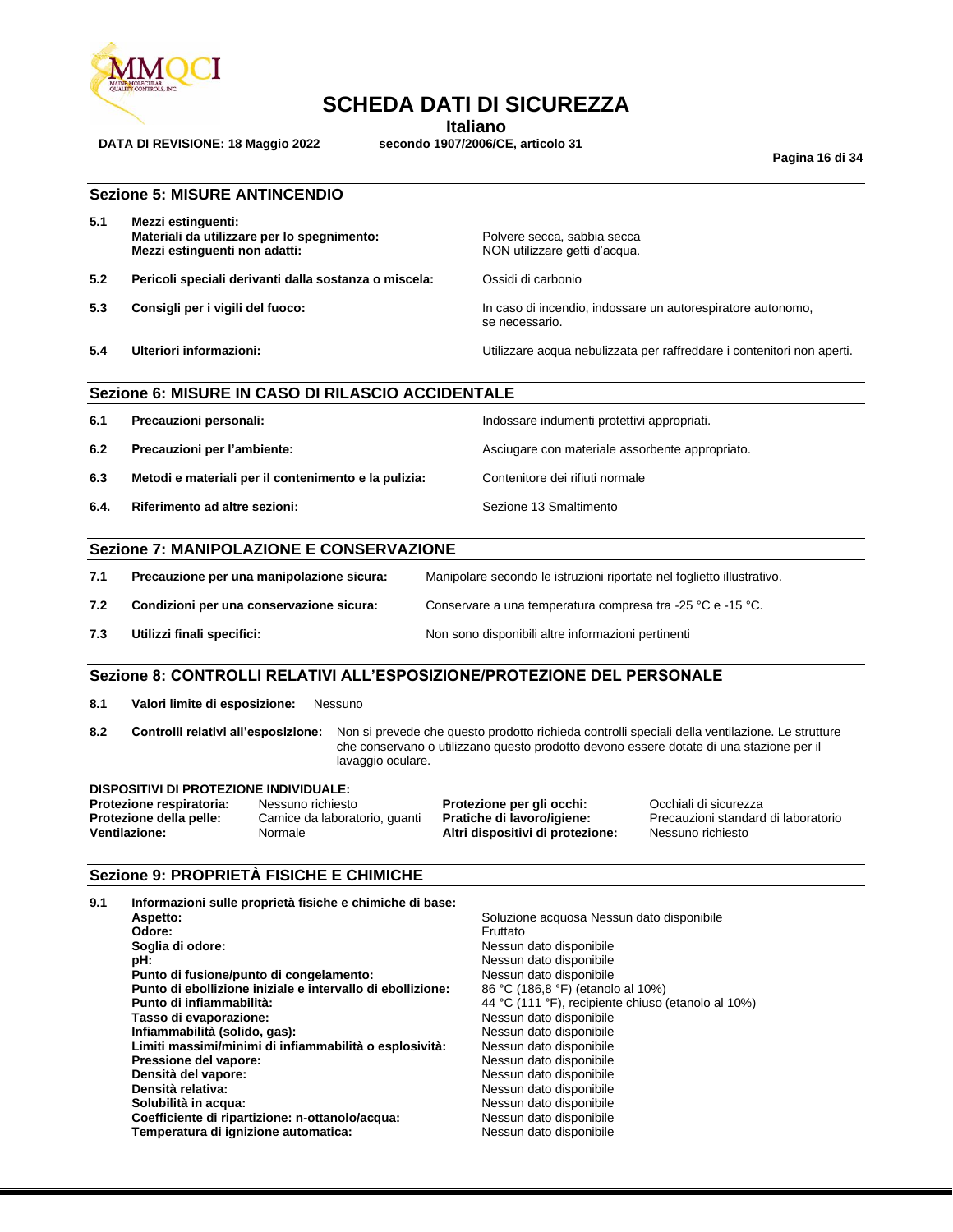

**Italiano**<br>**ITALIANO** secondo 1907/2006/CE, articolo 31

**Pagina 17 di 34**

| Temperatura di decomposizione: |
|--------------------------------|
| Viscosità:                     |
| Proprietà esplosive:           |
| Proprietà ossidanti:           |

**DATA DI REVISIONE: 18 Maggio 2022** 

**Nessun dato disponibile Viscosità:** Nessun dato disponibile **Proprietà esplosive:** Nessun dato disponibile **Nessun dato disponibile** 

**9.2 Altre informazioni: Nessun dato disponibile Nessun dato disponibile** 

#### **Sezione 10: STABILITÀ E REATTIVITÀ**

- **10.1 Reattività:** Non sono disponibili altre informazioni pertinenti. **10.2 Stabilità chimica Decomposizione termica/condizioni da evitare:** Nessuna decomposizione se utilizzato secondo le specifiche. **10.3 Possibilità di reazioni pericolose:** Non sono note reazioni pericolose. **10.4 Condizioni da evitare:** Non sono disponibili altre informazioni pertinenti. **10.5 Materiali incompatibili:** Non sono disponibili altre informazioni pertinenti.
- **10.6 Prodotti pericolosi della decomposizione:** Non si conoscono prodotti pericolosi della decomposizione.

## **Sezione 11: INFORMAZIONI TOSSICOLOGICHE**

| 11.1 | Informazioni sugli effetti tossicologici:<br>Tossicità acuta:                                                                                                 | Sulla base dei dati disponibili, i criteri di classificazione non sono soddisfatti.                                                                                                                                                                               |
|------|---------------------------------------------------------------------------------------------------------------------------------------------------------------|-------------------------------------------------------------------------------------------------------------------------------------------------------------------------------------------------------------------------------------------------------------------|
| 11.2 | Effetto irritante primario:<br>Corrosione/irritazione della pelle:<br>Gravi danni/irritazioni oculari:<br>Sensibilizzazione a livello respiratorio o cutaneo: | Sulla base dei dati disponibili, i criteri di classificazione non sono soddisfatti.<br>Sulla base dei dati disponibili, i criteri di classificazione non sono soddisfatti.<br>Sulla base dei dati disponibili, i criteri di classificazione non sono soddisfatti. |
| 11.2 | Effetti CMR (cancerogenicità, mutagenicità e tossicità per la riproduzione):                                                                                  |                                                                                                                                                                                                                                                                   |

Mutagenicità delle cellule germinali: Sulla base dei dati disponibili, i criteri di classificazione non sono soddisfatti. Cancerogenicità: Sulla base dei dati disponibili, i criteri di classificazione non sono soddisfatti. Tossicità riproduttiva: Sulla base dei dati disponibili, i criteri di classificazione non sono soddisfatti. Sulla base dei dati disponibili, i criteri di classificazione non sono soddisfatti. Tossicità specifica per organi bersaglio, esposizione ripetuta: Sulla base dei dati disponibili, i criteri di classificazione non sono soddisfatti. Pericolo di aspirazione: Sulla base dei dati disponibili, i criteri di classificazione non sono soddisfatti.

#### **Sezione 12: INFORMAZIONI ECOLOGICHE**

| 12.6 | Altri effetti avversi:                                                                           | Non sono disponibili altre informazioni pertinenti.                                                                                                                   |
|------|--------------------------------------------------------------------------------------------------|-----------------------------------------------------------------------------------------------------------------------------------------------------------------------|
| 12.5 | Risultati della valutazione PBT e vPvB:<br>PBT:<br>Non applicabile.<br>vPvB:<br>Non applicabile. |                                                                                                                                                                       |
| 12.4 | Mobilità nel suolo:                                                                              | Solubile in acqua, si scinde in fase acquosa. Perso entro un breve periodo tramite<br>evaporazione e dissoluzione. Scarsamente assorbito nei terreni e nei sedimenti. |
| 12.3 | Potenziale bioaccumulativo:                                                                      | Basso potenziale di bioaccumulo.                                                                                                                                      |
| 12.2 | Persistenza e degradabilità:                                                                     | Facilmente biodegradabile.                                                                                                                                            |
| 12.1 | Tossicità:<br>Tossicità acquatica:                                                               | Considerato a bassa tossicità per gli organismi acquatici.                                                                                                            |

## **Sezione 13: CONSIDERAZIONI SULLO SMALTIMENTO**

**13.1 Metodi di trattamento dei rifiuti:** Smaltimento del prodotto inutilizzato, della sostanza versata e i rifiuti in un normale contenitore dei rifiuti.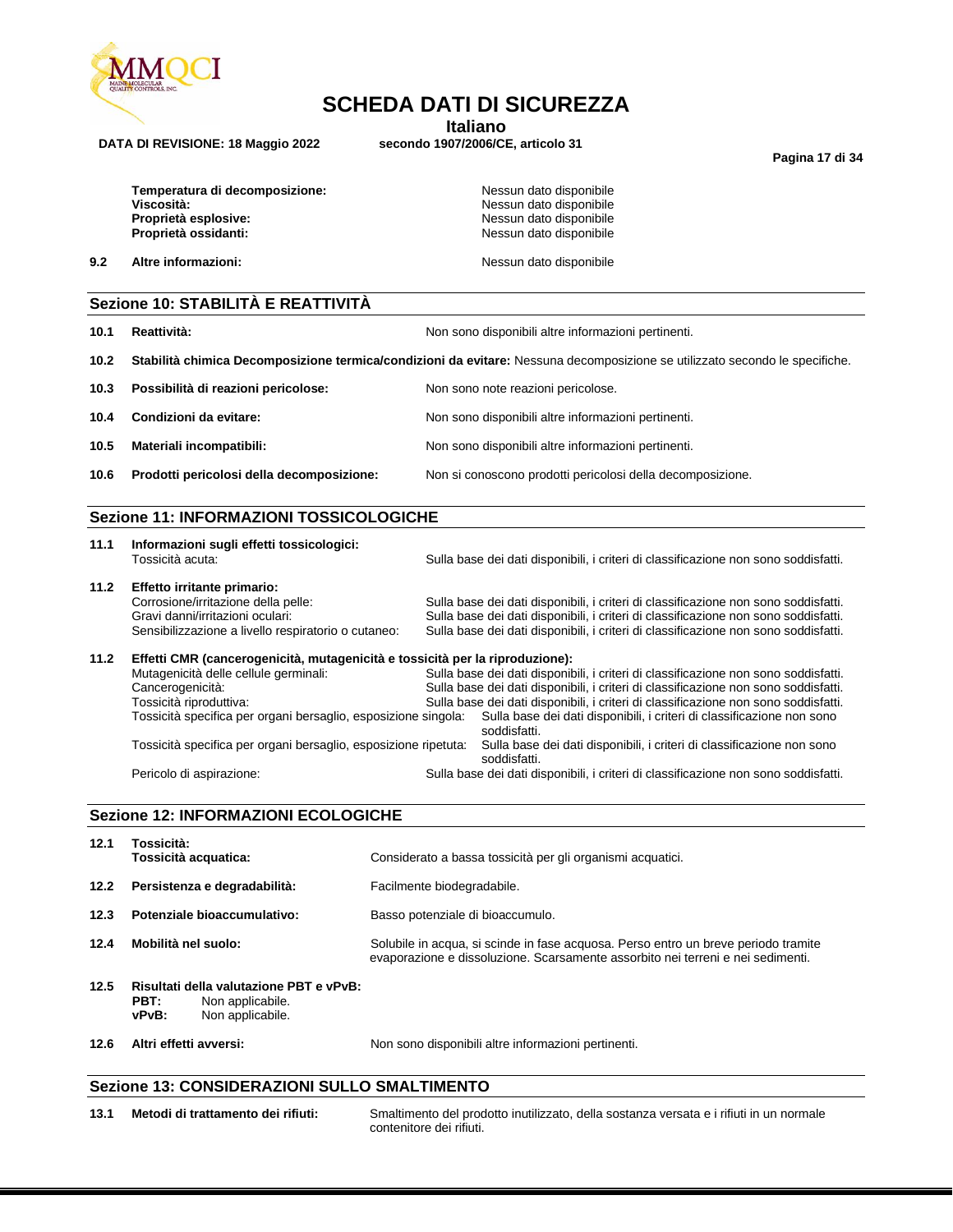

**Italiano**<br>**ITALIANO** secondo 1907/2006/CE, articolo 31

**Pagina 18 di 34**

**DATA DI REVISIONE: 18 Maggio 2022** 

**13.2 Imballaggi non puliti:**

**Raccomandazione:** Lo smaltimento deve essere eseguito in base alle normative ufficiali.<br> **Detergente raccomandato:** Acqua, se necessario con detergenti. Acqua, se necessario con detergenti.

### **Sezione 14: INFORMAZIONI SUL TRASPORTO**

| 14.1 | Numero UN:                                                       | ADR, ADN, IMDG, IATA:        | Non regolato    |
|------|------------------------------------------------------------------|------------------------------|-----------------|
| 14.2 | Nome di spedizione corretto UN:                                  | ADR, ADN, IMDG, IATA:        | Non regolato    |
| 14.3 | Classi di pericolo per il trasporto:                             | Classe ADR, ADN, IMDG, IATA: | Non regolato    |
| 14.4 | Gruppo di imballaggio:                                           | ADR, IMDG, IATA:             | Non regolato    |
| 14.5 | Pericoli per l'ambiente:                                         | Inquinante marino:           | No.             |
| 14.6 | Precauzioni speciali per l'utente:                               |                              | Non applicabile |
| 14.7 | Trasporto sfuso secondo l'allegato II di Marpol e il codice IBC: |                              | Non applicabile |

## **Sezione 15: INFORMAZIONI SULLE NORMATIVE**

| 15.1<br>Normative/legislazione in materia di salute, sicurezza e ambiente specifiche per la sostanza o miscela:<br>Direttiva 2012/18/UE: |                                                                                         |  |
|------------------------------------------------------------------------------------------------------------------------------------------|-----------------------------------------------------------------------------------------|--|
| Sostanze pericolose specificate, ALLEGATO I:                                                                                             | Nessuno degli ingredienti è elencato.                                                   |  |
| Normative nazionali:<br>Classe di pericolo per l'acqua:                                                                                  | Classe di pericolo per l'acqua 1 (autovalutazione): leggermente pericoloso per l'acqua. |  |
| Valutazione della sicurezza chimica:                                                                                                     | Non è stata effettuata una valutazione della sicurezza chimica.                         |  |
|                                                                                                                                          |                                                                                         |  |

| <b>Nome</b>    | N. CE     | N. indice    | N. CAS  | %  | <b>Classificazione</b> | <b>Marcatura</b> |
|----------------|-----------|--------------|---------|----|------------------------|------------------|
| chimico        |           |              |         |    | <b>Simbolo</b>         | Frasi R          |
| Alcool etilico | 200-578-6 | 603-002-00-5 | 64-17-5 | 10 | <b>Nessuno</b>         | <b>Nessuno</b>   |

**Proposizione 65 della California:** Questo prodotto non contiene alcuna sostanza indicata nell'elenco delle sostanze cancerogene note o potenziali della California.

**Valutazione della sicurezza chimica:** Osservare le normative generali di sicurezza del laboratorio quando si manipolano prodotti chimici.

### **Sezione 16: ALTRE INFORMAZIONI**

SDS preparata da: MMQCI Data di preparazione: Maggio, 2022

FilmArray è un marchio di BioFire Diagnostics, LLC

Esclusione di responsabilità: Le informazioni contenute nella presente SDS sono fornite esclusivamente come guida. La SDS è stata accuratamente preparata sulla base di riferimenti e test ritenuti affidabili; tuttavia, MMQCI non garantisce l'accuratezza e la completezza dei dati. Qualsiasi utilizzo dei dati deve essere conforme alle normative federali, statali e locali applicabili.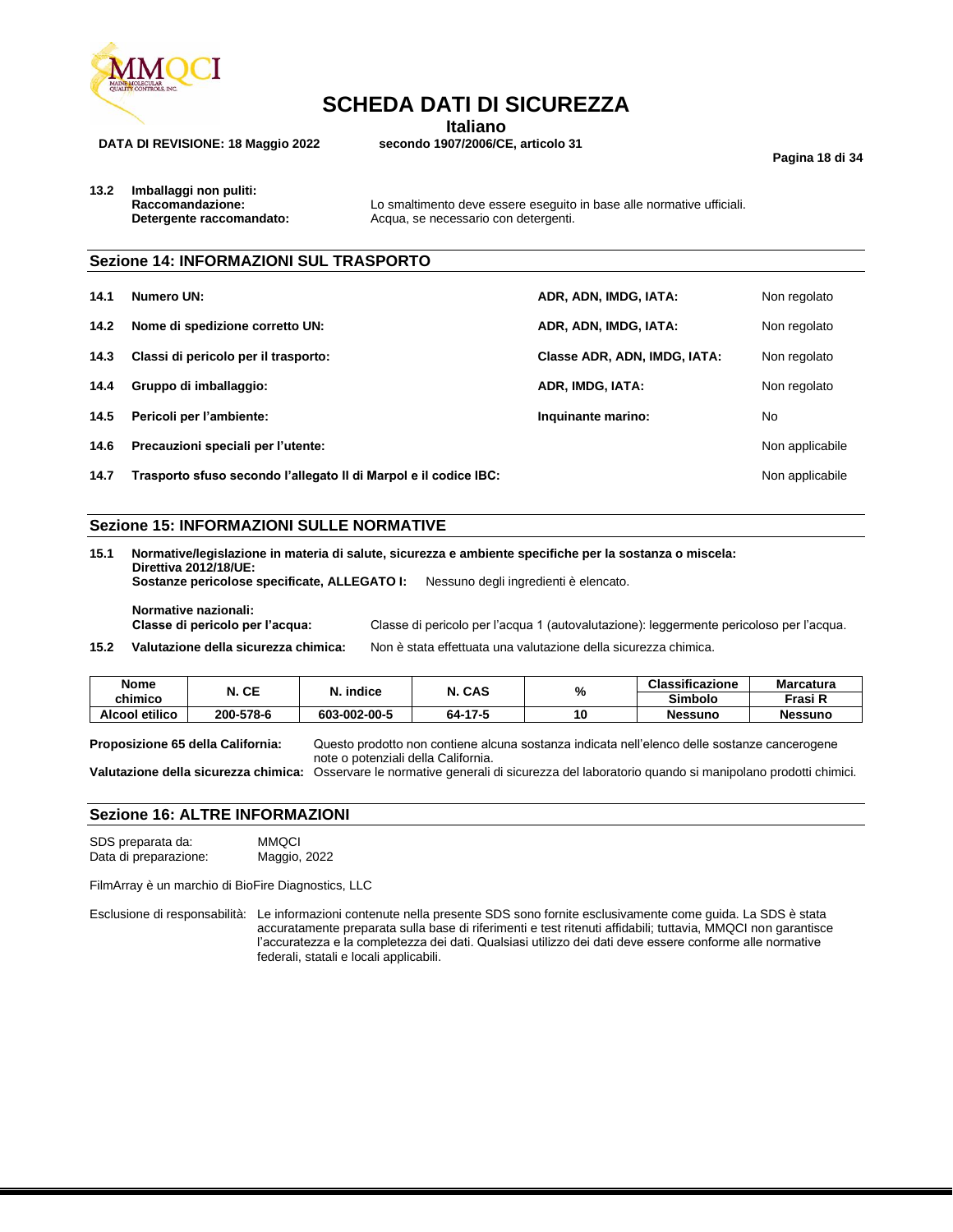

**Italiano**<br>**ITALIANO** secondo 1907/2006/CE, articolo 31

**Pagina 19 di 34**

### *Abbreviazioni e acronimi:*

**DATA DI REVISIONE: 18 Maggio 2022** 

- *ADR: Accord européen sur le transport des marchandises dangereuses par Route (Accordo europeo relativo al trasporto internazionale su strada di merci pericolose)*
- *IMDG: International Maritime Code for Dangerous Goods (Codice marittimo internazionale sulle merci pericolose)*
- *IATA: International Air Transport Association (Associazione di trasporto aereo internazionale)*
- *GHS: Globally Harmonised System of Classification and Labelling of Chemicals (Sistema mondiale armonizzato di classificazione ed etichettatura delle sostanze chimiche)*
- *EINECS: European Inventory of Existing Commercial Chemical Substances (Inventario europeo delle sostanze chimiche commerciali esistenti)*
- *ELINCS: European List of Notified Chemical Substances (Elenco europeo delle sostanze chimiche dichiarate)*
- *CAS: Chemical Abstracts Service (Servizio di estratti chimici) (divisione dell'American Chemical Society)*
- *PBT: Persistent, Bioaccumulative and Toxic (Persistente, bioaccumulabile e tossico)*
- very Persistent and very Bioaccumulative (Molto persistente e molto bioaccumulabile)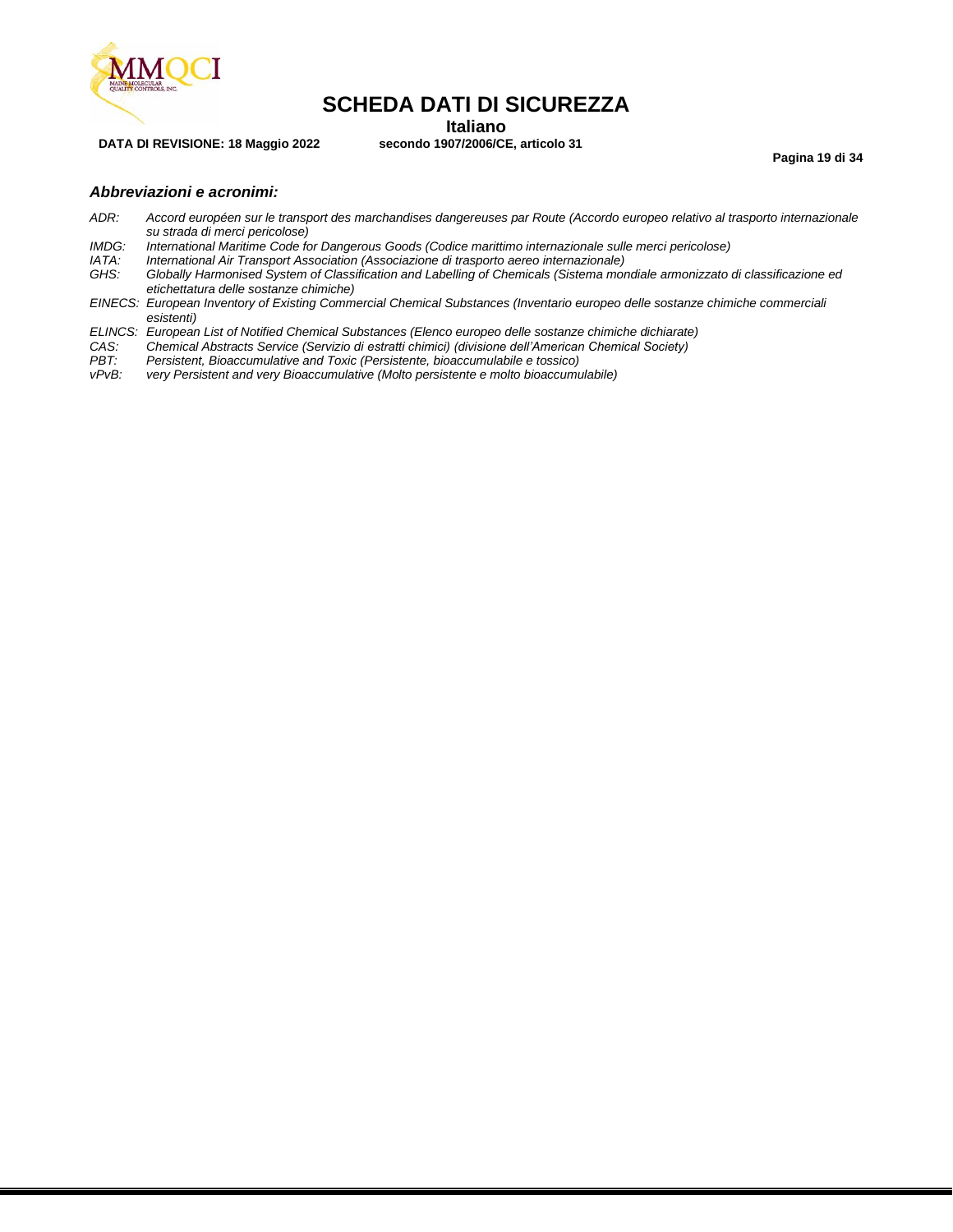

**DATA DE REVISÃO: 18 de Maio de 2022** 

**Português**<br>de acordo com o artigo 31.º do **Regulamento (CE) n.º 1907/2006**

**Página 20 de 34**

#### **Secção 1: IDENTIFICAÇÃO DA SUBSTÂNCIA/MISTURA E DA SOCIEDADE/EMPRESA**

- **1.1 Identificador do produto Nome comercial:** FilmArray® Pneumonia/Pneumonia*plus* Control **Referência:** M340, M340-OUS
- **1.2** Utilizações identificadas relevantes da substância ou mistura e utilizações desaconselhadas: Setor de uso SU20 Serviços de Saúde Aplicação da substância/mistura
- **1.3** O FilmArray® Pneumonia/Pneumonia*plus* Control destina-se à utilização *in vitro* como material de referência para monitorizar a deteção qualitativa e identificação de alvos virais e bacterianos respiratórios em esfregaços nasofaríngeos obtidos a partir de indivíduos suspeitos de infeções do trato respiratório inferior.

**IDENTIFICAÇÃO DO FORNECEDOR DA FICHA DE DADOS DE SEGURANÇA, FABRICANTE/FORNECEDOR: Maine Molecular Quality Controls, Inc (MMQCI) Número de telefone do fabricante Fax do fabricante** 23 Mill Brook Rd Saco, Maine 04072 (EUA) E-mail: info@mmqci.com [www.mmqci.com](http://www.mmqci.com/)

**1.4 Número de telefone de emergência:** 207-885-1072 (08:30–17:00 [EST])

## **Secção 2: IDENTIFICAÇÃO DOS PERIGOS**

**2.1 Classificação da substância ou mistura:** Não aplicável **Classificação em conformidade com o Regulamento (CE) n.º 1272/2008:** Não aplicável **2.2 Elementos do rótulo: Rotulagem conforme o regulamento (CE) N.º 1272/2008:** Não aplicável **Pictogramas de perigo:** Não aplicável e perigo:<br>**Palavra-sinal:** Não aplicável e perigo de perigo de persoas e persoas de persoas de Não aplicável e Persoas de N **Palavra-sinal: Advertências de perigo:** Não aplicável

**2.3 Outros perigos: Resultados da avaliação PBT e mPmB: PBT:** Não aplicável<br> **mPmB:** Não aplicável **mPmB:** Não aplicável

Este produto não é considerado inflamável em condições laboratoriais normais com base em estudos realizados pela MMQCI.

## **Secção 3: COMPOSIÇÃO/INFORMAÇÃO SOBRE OS COMPONENTES**

#### **3.1 Caracterização química: Misturas**

|                | N.º CE    | N.º de índice | N.º CAS | %  | Classificação | Rotulagem      |
|----------------|-----------|---------------|---------|----|---------------|----------------|
| Nome guímico   |           |               |         |    | Símbolo       | Frases R       |
| Alcool etílico | 200-578-6 | 603-002-00-5  | 64-17-5 | 10 | Nenhuma       | <b>Nenhuma</b> |

## **Secção 4: MEDIDAS DE PRIMEIROS SOCORROS**

| 4.1 Descrição das medidas de primeiros socorros: |                                                                                |                                                                                              |
|--------------------------------------------------|--------------------------------------------------------------------------------|----------------------------------------------------------------------------------------------|
| Informações gerais:                              | Não são necessárias medidas especiais.                                         |                                                                                              |
| Após inalação:                                   |                                                                                | Deslocar a pessoa exposta para uma zona ao ar livre. Consultar um médico em caso de queixas. |
| Após contacto com a pele:                        | O produto não costuma irritar a pele.                                          |                                                                                              |
| Após contacto com os olhos:                      | Enxaguar com os olhos abertos durante vários minutos debaixo de água corrente. |                                                                                              |
| Depois ingestão:                                 |                                                                                | Enxaguar a boca com água. Procurar cuidados médicos e acompanhamento adequado.               |
|                                                  | 4.2 Sintomas e efeitos mais importantes, tanto agudos e retardados:            | Irritação ocular                                                                             |

**4.3 Indicação sobre cuidados médicos urgentes e tratamentos especiais necessários:** Não há mais informações relevantes

disponíveis.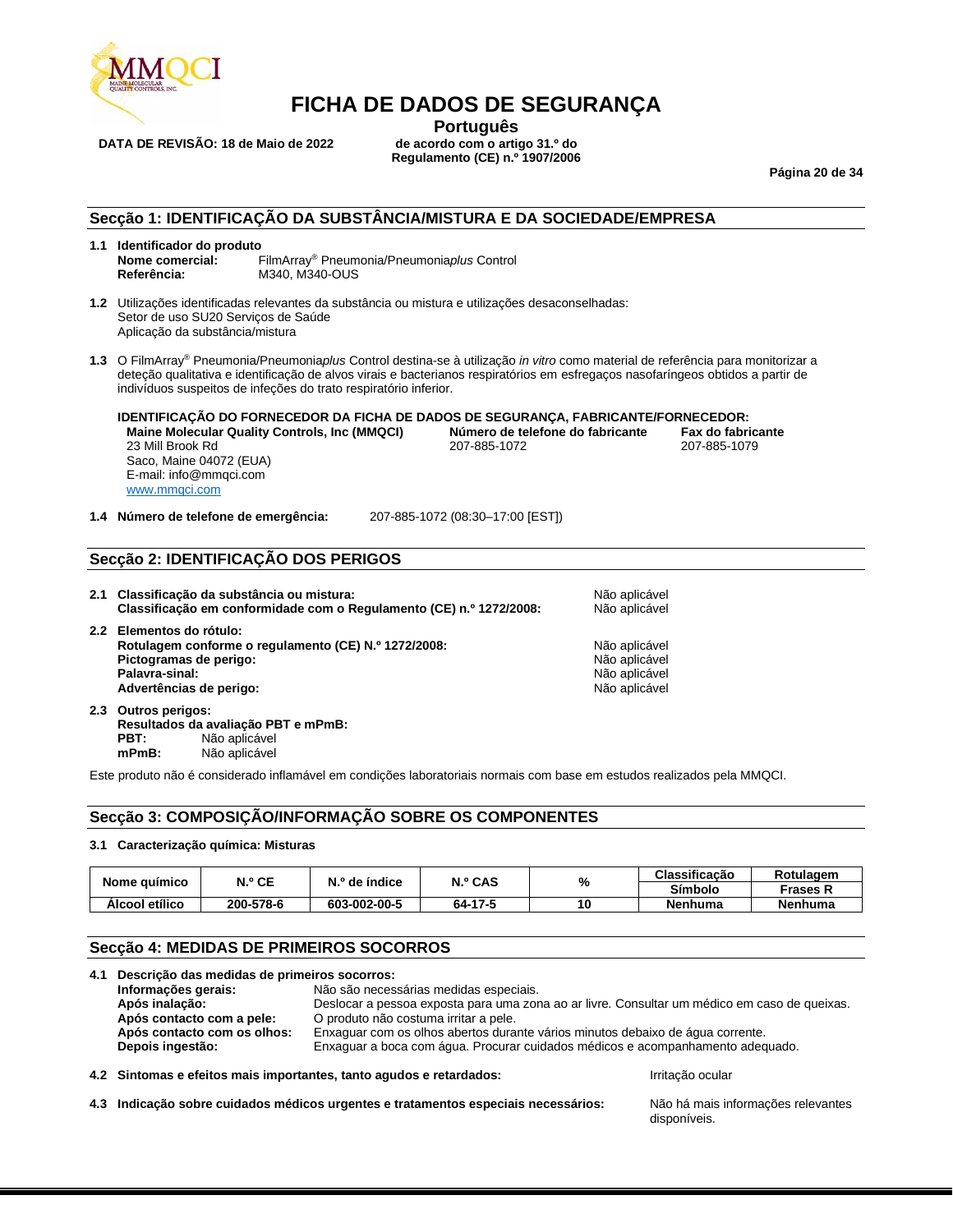

**DATA DE REVISÃO: 18 de Maio de 2022** 

**Português**<br>de acordo com o artigo 31.º do **Regulamento (CE) n.º 1907/2006**

**Página 21 de 34**

## **Secção 5: MEDIDAS DE COMBATE A INCÊNDIOS**

| 5.1 | Meios de extinção:<br>Meios adequados de extinção:<br>Meios inadequados de extinção: | Pó seco, areia seca<br>NÃO utilizar jato de água.                                        |
|-----|--------------------------------------------------------------------------------------|------------------------------------------------------------------------------------------|
| 5.2 | Perigos especiais decorrentes da substância ou mistura: Oxidos de carbono            |                                                                                          |
| 5.3 | Recomendações para o pessoal de combate a incêndios:                                 | Usar aparelhos de respiração autónomos para o combate a<br>incêndios, se for necessário. |
| 5.4 | Mais informações:                                                                    | Pulverizar os recipientes por abrir com água a fim de os arrefecer.                      |

### **Secção 6: MEDIDAS A TOMAR EM CASO DE FUGAS ACIDENTAIS**

| 6.1  | Precauções individuais:                        | Usar vestuário de proteção adequado.             |
|------|------------------------------------------------|--------------------------------------------------|
| 6.2  | Precauções a nível ambiental:                  | Limpar com material absorvente adequado.         |
| 6.3  | Métodos e materiais de confinamento e limpeza: | Recipiente de eliminação normal                  |
| 6.4. | Remissão para outras secções:                  | Secção 13 «Considerações relativas à eliminação» |

#### **Secção 7: MANUSEAMENTO E ARMAZENAGEM**

| 7.1 | Precauções para um manuseamento seguro: | Manusear de acordo com as instruções presentes no folheto informativo. |
|-----|-----------------------------------------|------------------------------------------------------------------------|
| 7.2 | Condições de armazenagem segura:        | Armazenar entre -25 °C e -15°C.                                        |
| 7.3 | Utilizações finais específicas:         | Não há mais informações relevantes disponíveis                         |

## **Secção 8: CONTROLO DA EXPOSIÇÃO/PROTEÇÃO INDIVIDUAL**

**8.1 Parâmetros de controlo:** Nenhuma

**8.2 Controlo da exposição:** Não se prevê que este produto exija controlos especiais de ventilação. As instalações onde se armazena ou utiliza este produto devem estar equipadas com uma estação de lavagem de olhos.

#### **EQUIPAMENTO DE PROTEÇÃO INDIVIDUAL:**

**Proteção respiratória:** Não é necessário **Proteção ocular:** Óculos de segurança **Proteção da pele:** Bata de laboratório, luvas **Práticas de trabalho/higiene:** Precauções laboratoriais padrão **Ventilação:** Normal **Outro equipamento de proteção:** Não é necessário

#### **Secção 9 — PROPRIEDADES FÍSICAS E QUÍMICAS**

| Informações sobre propriedades físicas e químicas de base:<br>9.1 |                                              |
|-------------------------------------------------------------------|----------------------------------------------|
| Aspeto:                                                           | Solução aquosa. Não há dados disponíveis     |
| Odor:                                                             | Frutado                                      |
| Limiar olfativo:                                                  | Não há dados disponíveis                     |
| pH:                                                               | Não há dados disponíveis                     |
| Ponto de fusão/ponto de congelação:                               | Não há dados disponíveis                     |
| Ponto de ebulição inicial e intervalo de ebulição:                | 86 °C (186,8 °F) (etanol a 10%)              |
| Ponto de inflamação:                                              | 44 °C (111 °F) — copo fechado (etanol a 10%) |
| Taxa de evaporação:                                               | Não há dados disponíveis                     |
| Inflamabilidade (sólido, gás):                                    | Não há dados disponíveis                     |
| Limites superior/inferior de inflamabilidade ou explosividade:    | Não há dados disponíveis                     |
| Pressão de vapor:                                                 | Não há dados disponíveis                     |
| Densidade de vapor:                                               | Não há dados disponíveis                     |
| Densidade relativa:                                               | Não há dados disponíveis                     |
| Solubilidade em água:                                             | Não há dados disponíveis                     |
| Coeficiente de partição n-octanol/água:                           | Não há dados disponíveis                     |
| Temperatura de autoignição:                                       | Não há dados disponíveis                     |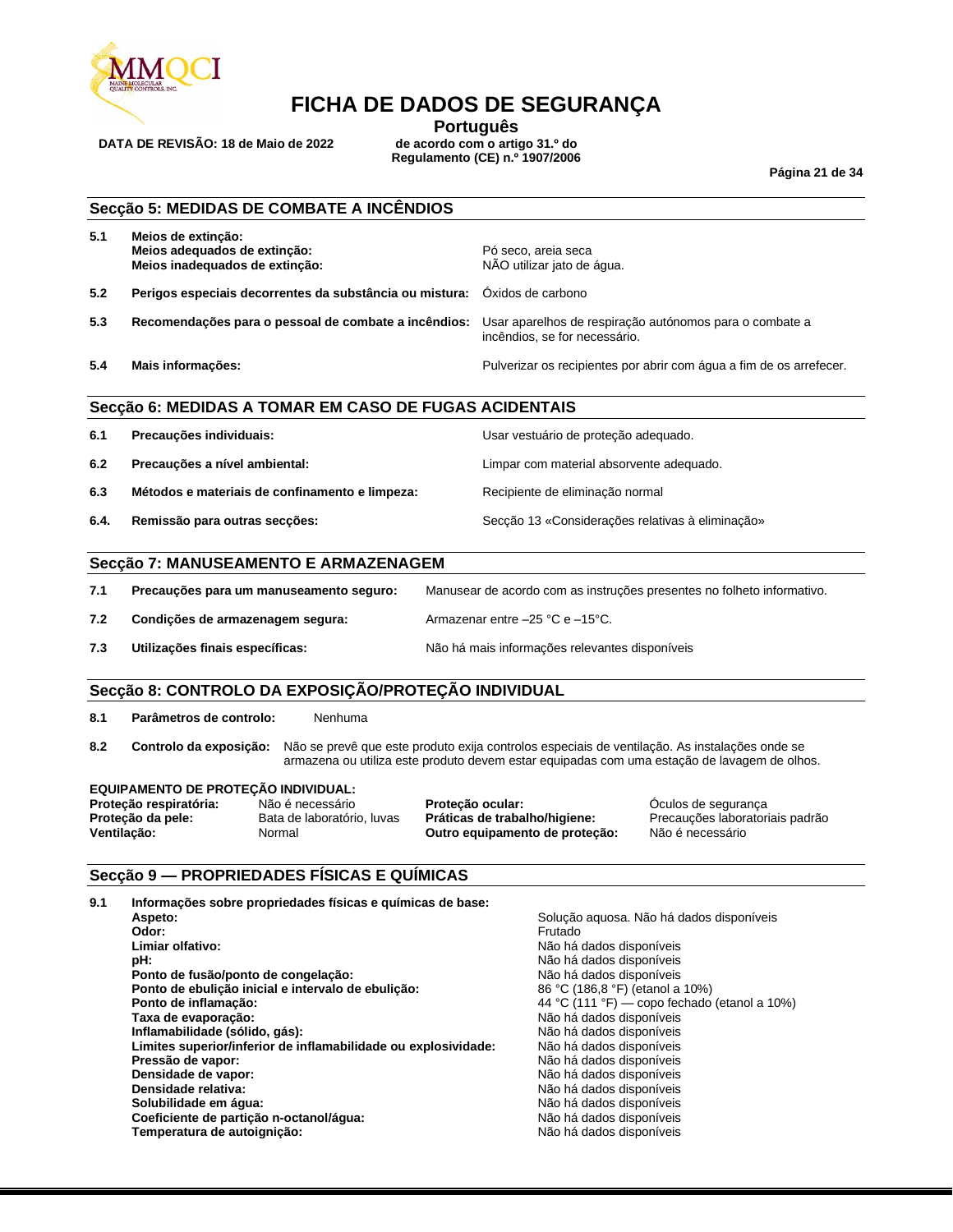

**DATA DE REVISÃO: 18 de Maio de 2022** 

**Português**<br>de acordo com o artigo 31.º do **Regulamento (CE) n.º 1907/2006**

**Página 22 de 34**

**Temperatura de decomposição:**  $\overline{a}$  **Não há dados disponíveis**<br> **Viscosidade:** Não há dados disponíveis **Propriedades explosivas:** Não há dados disponíveis<br> **Propriedades comburentes:** Não há dados disponíveis **Propriedades comburentes:** 

**9.2 Outras informações:**  $\bullet$  **N**  $\bullet$  **N**  $\bullet$  **N**  $\bullet$  **N**  $\bullet$  **N**  $\bullet$  dados disponíveis

**Viscosidade:** Não há dados disponíveis

#### **Secção 10 — ESTABILIDADE E REATIVIDADE**

**10.1 Reatividade:** Não há mais informações relevantes disponíveis.

- **10.2 Estabilidade química/decomposição térmica/condições a evitar:** Não ocorre decomposição se se utilizar de acordo com as especificações.
- **10.3 Possibilidade de reações perigosas:** Nenhuma reação perigosa conhecida.
- **10.4 Condições a evitar:** Não há mais informações relevantes disponíveis.
- **10.5 Materiais incompatíveis:** Não há mais informações relevantes disponíveis.
- **10.6 Produtos de decomposição perigosos:** Nenhum produto de decomposição perigoso conhecido.

### **Secção 11 — INFORMAÇÃO TOXICOLÓGICA**

**11.1 Informações sobre os efeitos toxicológicos:** Com base nos dados disponíveis, não se satisfazem os critérios de classificação.

#### **11.2 Efeito de irritabilidade primário:** Corrosão/irritação cutânea: Com base nos dados disponíveis, não se satisfazem os critérios de classificação.<br>Lesões oculares graves/irritação ocular: Com base nos dados disponíveis, não se satisfazem os critérios de classi Com base nos dados disponíveis, não se satisfazem os critérios de classificação. Sensibilização respiratória ou cutânea: Com base nos dados disponíveis, não se satisfazem os critérios de classificação.

| 11.2 | Efeitos de carcinogenidade e mutagenicidade e efeitos tóxicos na reprodução: | Mutagenicidade em células germinativas: Com base nos dados disponíveis, não se satisfazem os critérios de classificação. |
|------|------------------------------------------------------------------------------|--------------------------------------------------------------------------------------------------------------------------|
|      | Carcinogenicidade:                                                           | Com base nos dados disponíveis, não se satisfazem os critérios de classificação.                                         |
|      | Toxicidade reprodutiva:                                                      | Com base nos dados disponíveis, não se satisfazem os critérios de classificação.                                         |
|      | toxicidade para órgãos-alvo específicos (STOT) — exposição única:            | Com base nos dados disponíveis, não se satisfazem os<br>critérios de classificação.                                      |
|      | toxicidade para órgãos-alvo específicos (STOT) — exposição repetida:         | Com base nos dados disponíveis, não se satisfazem os<br>critérios de classificação.                                      |
|      | Perigo de aspiração:                                                         | Com base nos dados disponíveis, não se satisfazem os critérios de classificação.                                         |

## **Secção 12 — INFORMAÇÃO ECOLÓGICA**

| 12.1 | Toxicidade:<br>Toxicidade aquática:                                                         | Considerado como sendo pouco tóxico para os organismos aquáticos.                                                                                    |
|------|---------------------------------------------------------------------------------------------|------------------------------------------------------------------------------------------------------------------------------------------------------|
| 12.2 | Persistência e degradabilidade:                                                             | Facilmente biodegradável.                                                                                                                            |
| 12.3 | Potencial de bioacumulação:                                                                 | Baixo potencial de bioacumulação.                                                                                                                    |
| 12.4 | Mobilidade no solo:                                                                         | Solúvel em água. Ocorrerá partição na fase aguosa. Desaparece num curto período.<br>Evaporação e dissolução. Pouco absorvido por solos e sedimentos. |
| 12.5 | Resultados da avaliação PBT e mPmB:<br>Não aplicável.<br>PBT:<br>$mPmB$ :<br>Não aplicável. |                                                                                                                                                      |
| 12.6 | <b>Outros efeitos adversos:</b>                                                             | Não há mais informações relevantes disponíveis.                                                                                                      |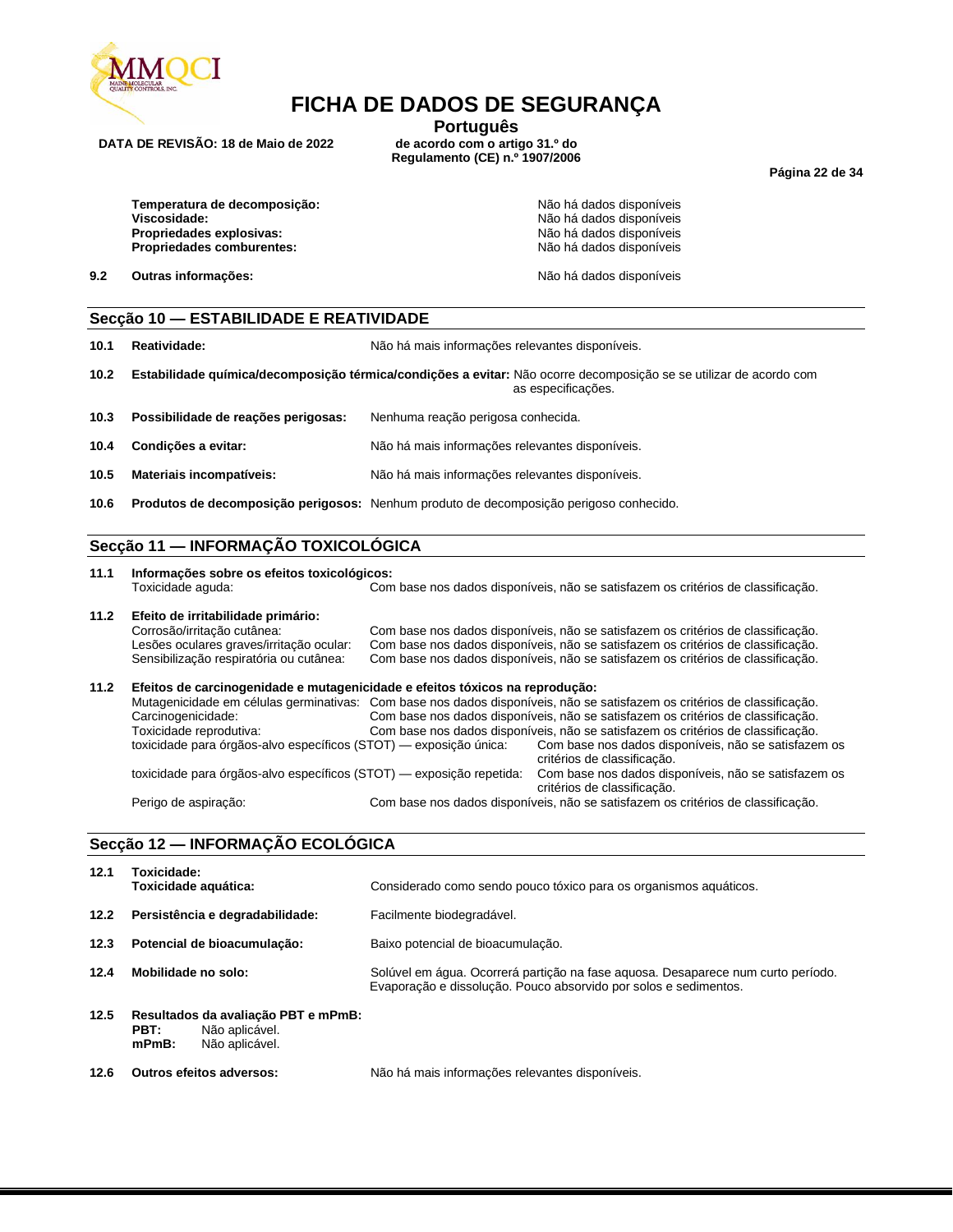

**DATA DE REVISÃO: 18 de Maio de 2022** 

**Português**<br>de acordo com o artigo 31.º do **Regulamento (CE) n.º 1907/2006**

**Página 23 de 34**

### **Secção 13: CONSIDERAÇÕES RELATIVAS À ELIMINAÇÃO**

- **13.1 Métodos de tratamento de resíduos:** Eliminar o produto não utilizado, a substância derramada e os resíduos num recipiente
- **13.2 Embalagens contaminadas:**

de eliminação normal.

**Recomendação:** Tem de se eliminar de acordo com os regulamentos oficiais. **Produto de limpeza recomendado:** Água com produtos de limpeza, se for necessário.

## **Secção 14: INFORMAÇÕES RELATIVAS AO TRANSPORTE**

| 14.1 | Número ONU:                                                                            | ADR, ADN, IMDG, IATA:        | Não regulado  |
|------|----------------------------------------------------------------------------------------|------------------------------|---------------|
| 14.2 | Designação oficial de transporte da ONU:                                               | ADR, ADN, IMDG, IATA:        | Não regulado  |
| 14.3 | Classes de perigo para efeitos de transporte:                                          | Classe ADR, ADN, IMDG, IATA: | Não regulado  |
| 14.4 | Grupo de embalagem:                                                                    | ADR, IMDG, IATA:             | Não regulado  |
| 14.5 | Perigos para o ambiente:                                                               | Poluente marinho:            | Não           |
| 14.6 | Precauções especiais para o utilizador:                                                |                              | Não aplicável |
| 14.7 | Transporte a granel em conformidade com o anexo II da Convenção Marpol e o Código IBC: |                              | Não aplicável |

### **Secção 15: INFORMAÇÃO SOBRE REGULAMENTAÇÃO**

**15.1 Regulamentação/legislação específica para a substância ou mistura em matéria de saúde, segurança e ambiente: Diretiva 2012/18/UE: Substâncias designadas perigosas — ANEXO I:** Nenhum dos componentes se encontra listado.

**Regulamentos nacionais:**

**Classe de perigo para a água:** Classe de perigo para a água 1 (autoavaliação): ligeiramente perigoso para a água. **15.2 Avaliação da segurança química:** Não se efetuou uma avaliação da segurança química.

| 15.2 |  | Avaliação da segurança química: |  |
|------|--|---------------------------------|--|
|------|--|---------------------------------|--|

| Nome           | N.º CE    | N.º de índice | N.º CAS | %  | Classificação | Rotulagem |
|----------------|-----------|---------------|---------|----|---------------|-----------|
| auímico        |           |               |         |    | Símbolo       | Frases R  |
| Álcool etílico | 200-578-6 | 603-002-00-5  | 64-17-5 | 10 | Nenhuma       | Nenhuma   |

**Proposta 65 da Califórnia:** Este produto não contém nenhuma substância presente na lista de agentes cancerígenos conhecidos ou potenciais da Califórnia. **Avaliação da segurança química:** Respeitar as normas gerais de segurança laboratorial ao manusear produtos químicos.

## **Secção 16: OUTRAS INFORMAÇÕES**

FDS preparada por: MMQCI Data de preparação:

FilmArray é uma marca registada da BioFire Diagnostics, LLC

Declaração de exoneração de responsabilidade: As informações contidas nesta FDS são fornecidas apenas para orientação. A FDS foi cuidadosamente preparada com base em referências e testes que se acredita serem fiáveis. Contudo, a MMQCI não garante a exatidão e completude dos dados. Qualquer utilização dos dados tem de estar em conformidade com os regulamentos federais, estatais e locais aplicáveis.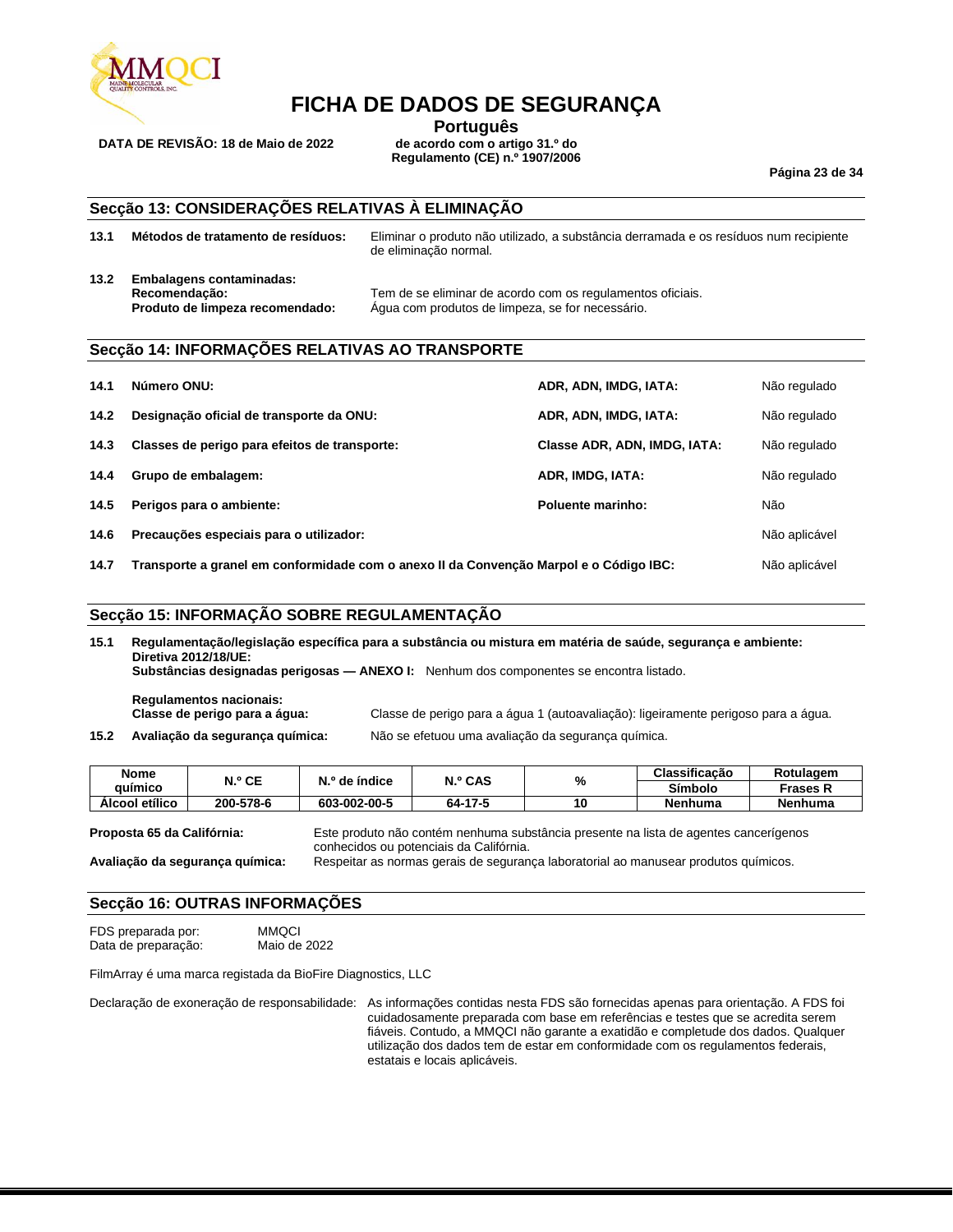

**DATA DE REVISÃO: 18 de Maio de 2022** 

**Português**<br>de acordo com o artigo 31.º do **Regulamento (CE) n.º 1907/2006**

**Página 24 de 34**

### *Abreviaturas e acrónimos:*

- *ADR: Accord européen sur le transport des marchandises dangereuses par Route (Acordo Europeu relativo ao Transporte Internacional de Mercadorias Perigosas por Estrada)*
- *IMDG: International Maritime Code for Dangerous Goods (Código Marítimo Internacional para o Transporte de Mercadorias Perigosas)*
- *IATA: International Air Transport Association (Associação Internacional de Transporte Aéreo) GHS: Globally Harmonised System of Classification and Labelling of Chemicals (Sistema Globalmente Harmonizado de Classificação e Rotulagem de Produtos Químicos)*
- *EINECS: European Inventory of Existing Commercial Chemical Substances (Inventário Europeu das Substâncias Químicas Existentes no Mercado)*
- *ELINCS: European List of Notified Chemical Substances (Lista Europeia de Substâncias Químicas Notificadas)*
- *CAS: Chemical Abstracts Service (divisão da American Chemical Society [Sociedade Americana de Química])*
- *PBT: Substância Persistente, Bioacumulável e Tóxica*
- *mPmB: muito persistente e muito bioacumulável*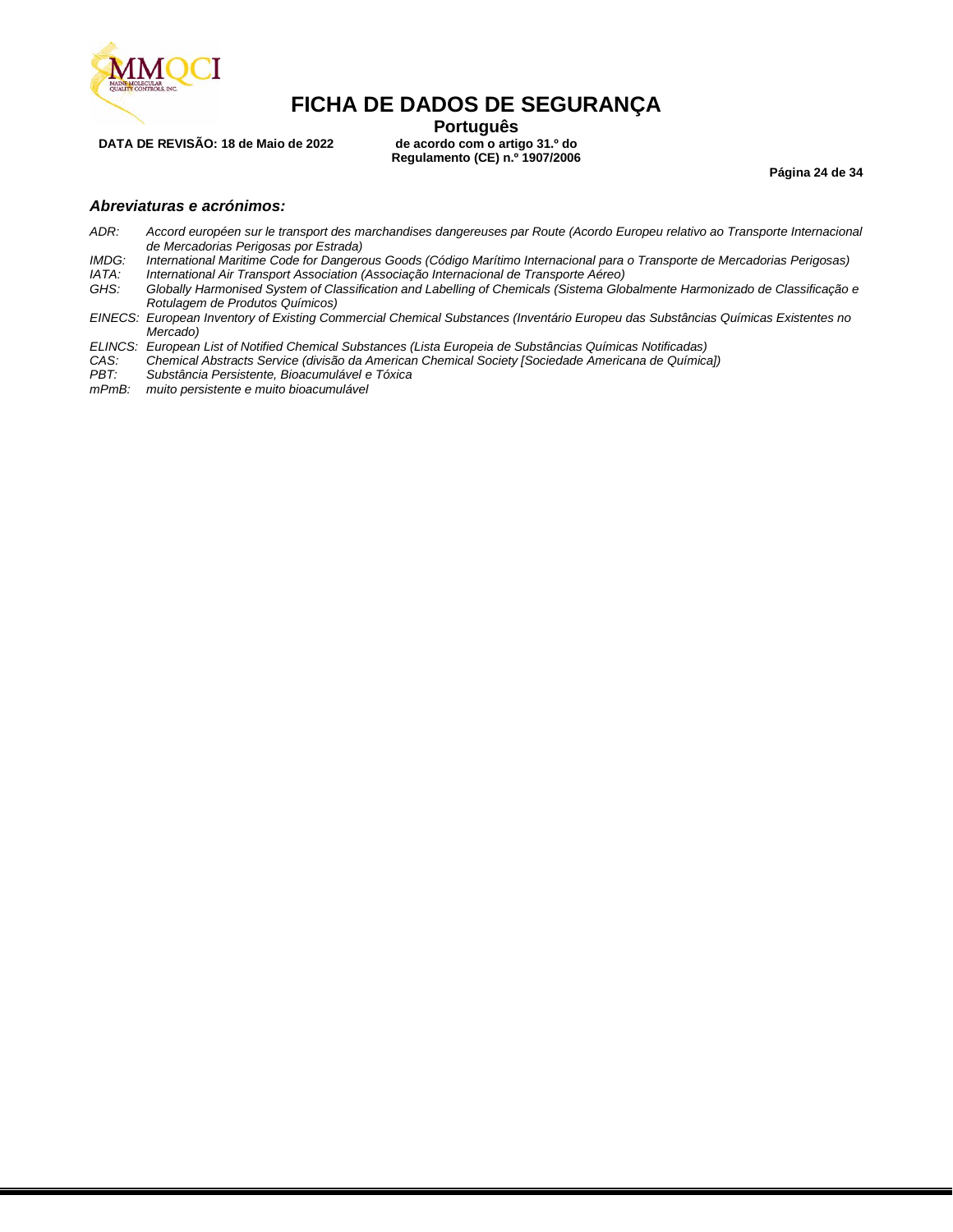

**Español**<br>**Español** según 1907/2006/CE, artículo 31

**FECHA DE REVISIÓN: 18 de Mayo de 2022** 

**Página 25 de 34**

### **Sección 1: IDENTIFICACIÓN DE LA SUSTANCIA/MEZCLA Y DE LA SOCIEDAD/EMPRESA**

- **1.1 Identificador del producto Nombre comercial:** FilmArray® Pneumonia/Pneumonia*plus* Control **Número de artículo:** M340, M340-OUS
- **1.2** Usos pertinentes identificados de la sustancia o mezcla y usos desaconsejados: Sector de uso SU20 Servicios sanitarios Aplicación de la sustancia/mezcla
- **1.3** El FilmArray® Pneumonia/Pneumonia*plus* Control está destinado al uso *in vitro* como material de referencia para supervisar la detección cualitativa y la identificación de objetivos virales y bacterianos respiratorios en hisopos nasofaríngeos (NPS) obtenidos de individuos con sospecha de sufrir infecciones de las vías respiratorias inferiores.

**DATOS DEL PROVEEDOR DE LA HOJA DE DATOS DE SEGURIDAD, FABRICANTE/PROVEEDOR: Maine Molecular Quality Controls, Inc (MMQCI) Número de teléfono del fabricante Número de teléfono del fabricante**<br>207-885-1072 23 Mill Brook Rd 207-885-1072 207-885-1079 Saco, Maine 04072 (EE. UU.) Correo electrónico: info@mmqci.com [www.mmqci.com](http://www.mmqci.com/)

**1.4 Número de teléfono de emergencia**: 207-885-1072 (EST 8:30-17:00)

#### **Sección 2: IDENTIFICACIÓN DE LOS PELIGROS**

**2.1 Clasificación de la sustancia o mezcla:** No procede **Clasificación según el Reglamento (CE) n.º 1272/2008:** No procede **2.2 Elementos de etiquetado: Etiquetado según el Reglamento (CE) n.º 1272/2008:** No procede **Pictogramas de peligro:** No procede **Palabra de advertencia:** No procede **Palabra de advertencia:** No procede **No procede Palabra de advertencia:** No procede indicaciones de peligro:<br> **Indicaciones de peligro:** No procede indicaciones de peligro:

**2.3 Otros peligros: Resultados de la valoración PBT y mPmB:** No procede **mPmB:** No procede

Este producto no se considera inflamable en condiciones ordinarias de laboratorio según los estudios realizados por MMQCI.

#### **Sección 3: COMPOSICIÓN/INFORMACIÓN SOBRE LOS INGREDIENTES**

#### **3.1 Caracterización química: Mezclas**

**Indicaciones de peligro:** 

| <b>Nombre</b>   | N.º CE    | N.º índice   | N.º CAS | %  | Clasificación  | Etiauetado      |
|-----------------|-----------|--------------|---------|----|----------------|-----------------|
| quimico         |           |              |         |    | Símbolo        | <b>Frases K</b> |
| Alcohol etílico | 200-578-6 | 603-002-00-5 | 64-17-5 | 10 | <b>Ninguna</b> | <b>Ninguna</b>  |

## **Sección 4: MEDIDAS DE PRIMEROS AUXILIOS**

| 4.1 Descripción de las medidas de primeros auxilios:                                         |                                                                              |  |
|----------------------------------------------------------------------------------------------|------------------------------------------------------------------------------|--|
| Información general:<br>No se requieren medidas especiales.                                  |                                                                              |  |
| Suministrar aire fresco; consultar al médico en caso de molestias.<br>En caso de inhalación: |                                                                              |  |
| Por regla general, el producto no irrita la piel.<br>En caso de contacto con la piel:        |                                                                              |  |
| En caso de contacto con los ojos:                                                            | Limpiar el ojo abierto durante varios minutos con agua corriente.            |  |
| En caso de ingestión:                                                                        | Enjuagar la boca con agua. Buscar atención médica y un seguimiento adecuado. |  |
|                                                                                              |                                                                              |  |

**4.2 Principales síntomas y efectos, agudos y retardados:** Irritación ocular

**4.3 Indicación de toda atención médica y de los tratamientos especiales que deban dispensarse inmediatamente:** No se dispone de más información pertinente.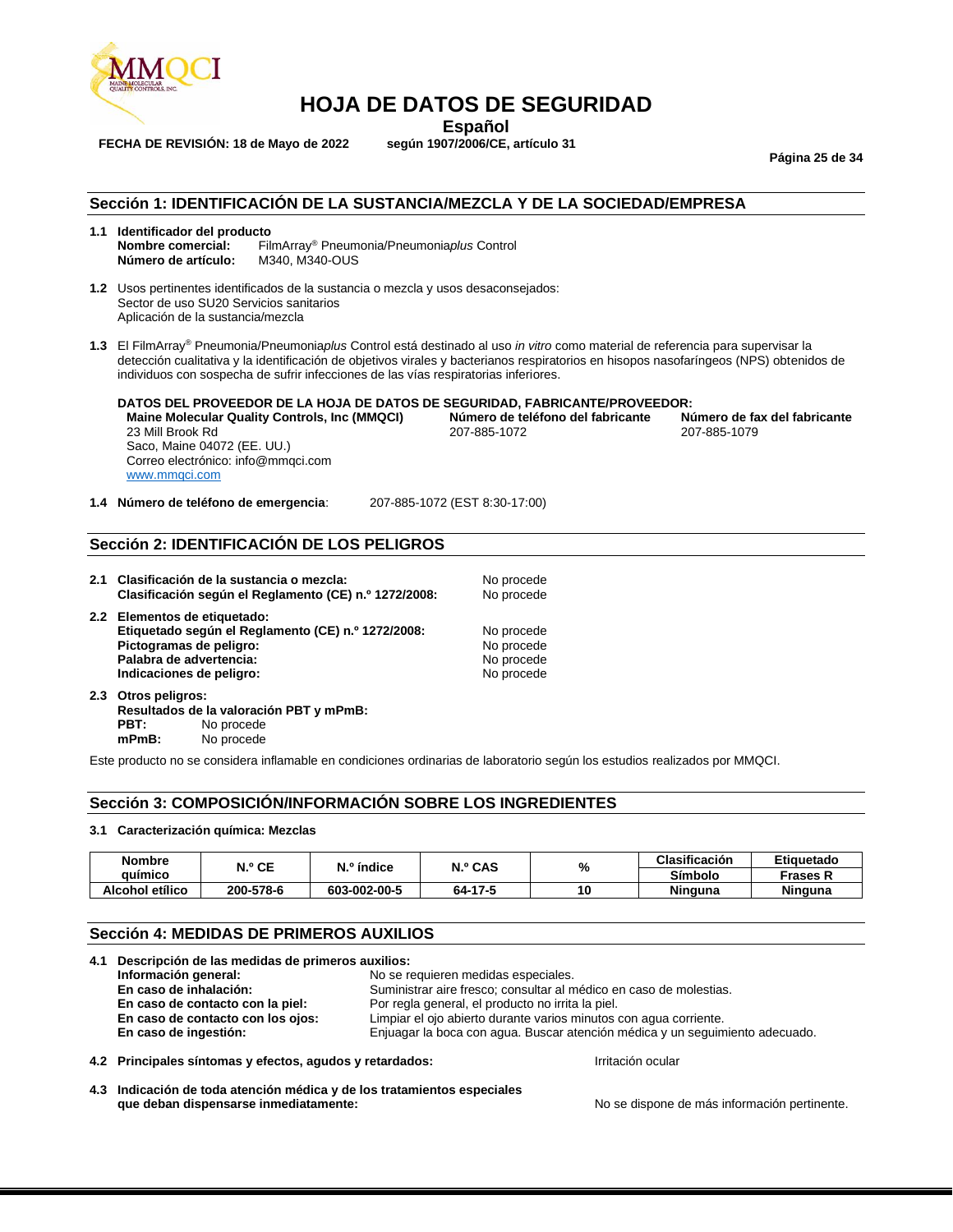

**FECHA DE REVISIÓN: 18 de Mayo de 2022 según 1907/2006/CE, artículo 31**

**Español**<br>**según 1907/2006/CE**, artículo 31

**Página 26 de 34**

### **Sección 5: MEDIDAS DE LUCHA CONTRA INCENDIOS**

| 5.1 | Medios de extinción:<br>Medios de extinción adecuados:<br>Medios de extinción inadecuados: | Polvo seco, arena seca<br>NO utilizar chorros de aqua.                                     |
|-----|--------------------------------------------------------------------------------------------|--------------------------------------------------------------------------------------------|
| 5.2 | Peligros especiales derivados de la sustancia o la mezcla: Oxidos de carbono               |                                                                                            |
| 5.3 | Recomendaciones para los bomberos:                                                         | Llevar un equipo de respiración autónomo para la lucha contra el<br>fuego si es necesario. |
| 5.4 | Más información:                                                                           | Utilizar agua pulverizada para enfriar los contenedores no abiertos.                       |

## **Sección 6: MEDIDAS EN CASO DE VERTIDO ACCIDENTAL**

| 6.1 | <b>Precauciones personales:</b>              | Llevar ropa de protección adecuada.          |
|-----|----------------------------------------------|----------------------------------------------|
| 6.2 | Precauciones relativas al medio ambiente:    | Limpiar con un material absorbente adecuado. |
| 6.3 | Métodos y material de contención y limpieza: | Contenedor adecuado para la eliminación      |
| 6.4 | Referencia a otras secciones:                | Sección 13 Eliminación                       |

## **Sección 7: MANIPULACIÓN Y ALMACENAMIENTO**

| 7.1 | Precauciones para una manipulación segura: | Manipular según las instrucciones del prospecto.       |
|-----|--------------------------------------------|--------------------------------------------------------|
| 7.2 | Condiciones de almacenamiento seguro:      | Almacenar a una temperatura entre $-25$ °C y $-15$ °C. |
| 7.3 | Usos finales específicos:                  | No se dispone de más información pertinente.           |

### **Sección 8: CONTROLES DE EXPOSICIÓN/PROTECCIÓN INDIVIDUAL**

**8.1 Valores límite de exposición:** Ninguna

**8.2 Controles de exposición:** No se espera que este producto requiera controles especiales de ventilación. Las instalaciones que almacenan o utilizan este producto deben estar equipadas con una estación de lavado de ojos.

### **EQUIPO DE PROTECCIÓN INDIVIDUAL:**

| Protección respiratoria: | No se requiere | Protección de los ojos:                                           | Gafas de seguridad                   |
|--------------------------|----------------|-------------------------------------------------------------------|--------------------------------------|
| Protección de la piel:   |                | Bata de laboratorio, quantes <b>Prácticas de trabajo/higiene:</b> | Precauciones estándar de laboratorio |
| Ventilación:             | Normal         | Otros equipos de protección:                                      | No se requiere                       |
|                          |                |                                                                   |                                      |

### **Sección 9: PROPIEDADES FÍSICAS Y QUÍMICAS**

| 9.1 | Información sobre propiedades físicas y químicas básicas:                            |                                                |  |
|-----|--------------------------------------------------------------------------------------|------------------------------------------------|--|
|     | Aspecto:                                                                             | Solución acuosa No hay datos disponibles       |  |
|     | Olor:                                                                                | Afrutado                                       |  |
|     | <b>Umbral olfativo:</b>                                                              | No hay datos disponibles                       |  |
|     | pH:                                                                                  | No hay datos disponibles                       |  |
|     | Punto de fusión/punto de congelación:                                                | No hay datos disponibles                       |  |
|     | Punto inicial de ebullición e intervalo de ebullición:                               | 86 °C (186,8 °F) (10 % de etanol)              |  |
|     | Punto de inflamación:                                                                | 44 °C (111 °F) - vaso cerrado (10 % de etanol) |  |
|     | Tasa de evaporación:                                                                 | No hay datos disponibles                       |  |
|     | Inflamabilidad (sólido, gas):                                                        | No hay datos disponibles                       |  |
|     | Límites superior/inferior de inflamabilidad o explosividad: No hay datos disponibles |                                                |  |
|     | Presión de vapor:                                                                    | No hay datos disponibles                       |  |
|     | Densidad de vapor:                                                                   | No hay datos disponibles                       |  |
|     | Densidad relativa:                                                                   | No hay datos disponibles                       |  |
|     | Solubilidad en agua:                                                                 | No hay datos disponibles                       |  |
|     | Coeficiente de reparto: n-octanol/agua:                                              | No hay datos disponibles                       |  |
|     | Temperatura de autoinflamación:                                                      | No hay datos disponibles                       |  |
|     | Temperatura de descomposición:                                                       | No hay datos disponibles                       |  |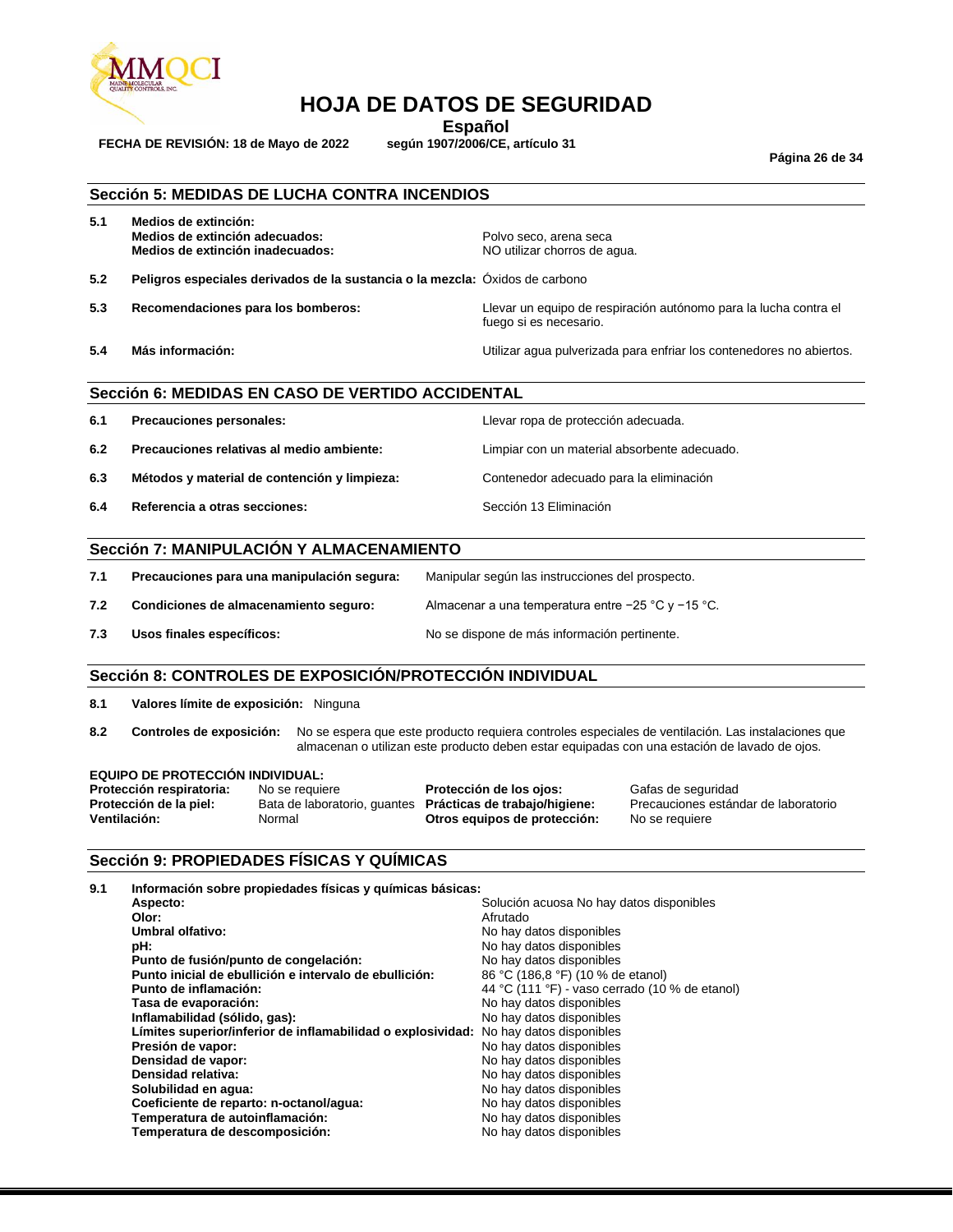

**Español**<br>**según 1907/2006/CE**, artículo 31

**FECHA DE REVISIÓN: 18 de Mayo de 2022 según 1907/2006/CE, artículo 31**

**Página 27 de 34**

Viscosidad: Viscosidad: No hay datos disponibles **Propiedades explosivas:** No hay datos disponibles<br> **Propiedades comburentes:** No hay datos disponibles Propiedades comburentes:

**9.2 Información adicional: No hay datos disponibles No hay datos disponibles** 

## **Sección 10: ESTABILIDAD Y REACTIVIDAD**

**10.1 Reactividad:** No se dispone de más información pertinente. **10.2 Estabilidad química Descomposición térmica/condiciones que deben evitarse:** No se descompone si se utiliza según las especificaciones. **10.3 Posibilidad de reacciones peligrosas:** No se conocen reacciones peligrosas. **10.4 Condiciones que deben evitarse:** No se dispone de más información pertinente. **10.5 Materiales incompatibles:** No se dispone de más información pertinente. **10.6 Productos de descomposición peligrosos:** No se conocen productos de descomposición peligrosos.

## **Sección 11: INFORMACIÓN TOXICOLÓGICA**

| 11.1 | Información sobre los efectos toxicológicos:                                    |                                                                            |                                                                               |  |  |
|------|---------------------------------------------------------------------------------|----------------------------------------------------------------------------|-------------------------------------------------------------------------------|--|--|
|      | Toxicidad aguda:                                                                | Según los datos disponibles, no se cumplen los criterios de clasificación. |                                                                               |  |  |
| 11.2 | Efecto irritante primario:                                                      |                                                                            |                                                                               |  |  |
|      | Corrosión/irritación cutánea:                                                   | Según los datos disponibles, no se cumplen los criterios de clasificación. |                                                                               |  |  |
|      | Lesión/irritación ocular grave:                                                 | Según los datos disponibles, no se cumplen los criterios de clasificación. |                                                                               |  |  |
|      | Sensibilización respiratoria o cutánea:                                         | Según los datos disponibles, no se cumplen los criterios de clasificación. |                                                                               |  |  |
| 11.2 | Efectos CMR (carcinogenicidad, mutagenicidad y toxicidad para la reproducción): |                                                                            |                                                                               |  |  |
|      | Mutagenicidad en células germinales:                                            | Según los datos disponibles, no se cumplen los criterios de clasificación. |                                                                               |  |  |
|      | Carcinogenicidad:                                                               | Según los datos disponibles, no se cumplen los criterios de clasificación. |                                                                               |  |  |
|      | Toxicidad para la reproducción:                                                 | Según los datos disponibles, no se cumplen los criterios de clasificación. |                                                                               |  |  |
|      | Toxicidad específica en determinados órganos (STOT) - exposición única:         |                                                                            | Según los datos disponibles, no se cumplen los<br>criterios de clasificación. |  |  |
|      | Toxicidad específica en determinados órganos (STOT) - exposición repetida:      |                                                                            | Según los datos disponibles, no se cumplen los<br>criterios de clasificación. |  |  |
|      | Peligro de aspiración:                                                          | Según los datos disponibles, no se cumplen los criterios de clasificación. |                                                                               |  |  |

## **Sección 12: INFORMACIÓN ECOLÓGICA**

| 12.1 | Toxicidad:<br>Toxicidad acuática:                                                         | Se considera que tiene una baja toxicidad para los organismos acuáticos.                                                                                        |
|------|-------------------------------------------------------------------------------------------|-----------------------------------------------------------------------------------------------------------------------------------------------------------------|
| 12.2 | Persistencia y degradabilidad:                                                            | Fácilmente biodegradable.                                                                                                                                       |
| 12.3 | Potencial de bioacumulación:                                                              | Bajo potencial de bioacumulación.                                                                                                                               |
| 12.4 | Movilidad en el suelo:                                                                    | Soluble en aqua, reparto en fase acuosa. Desaparece en un corto periodo de<br>tiempo mediante. Evaporación y disolución. Se absorbe mal en suelos y sedimentos. |
| 12.5 | Resultados de la valoración PBT y mPmB:<br>No procede.<br>PBT:<br>$mPmB$ :<br>No procede. |                                                                                                                                                                 |

**12.6 Otros efectos adversos:** No se dispone de más información pertinente.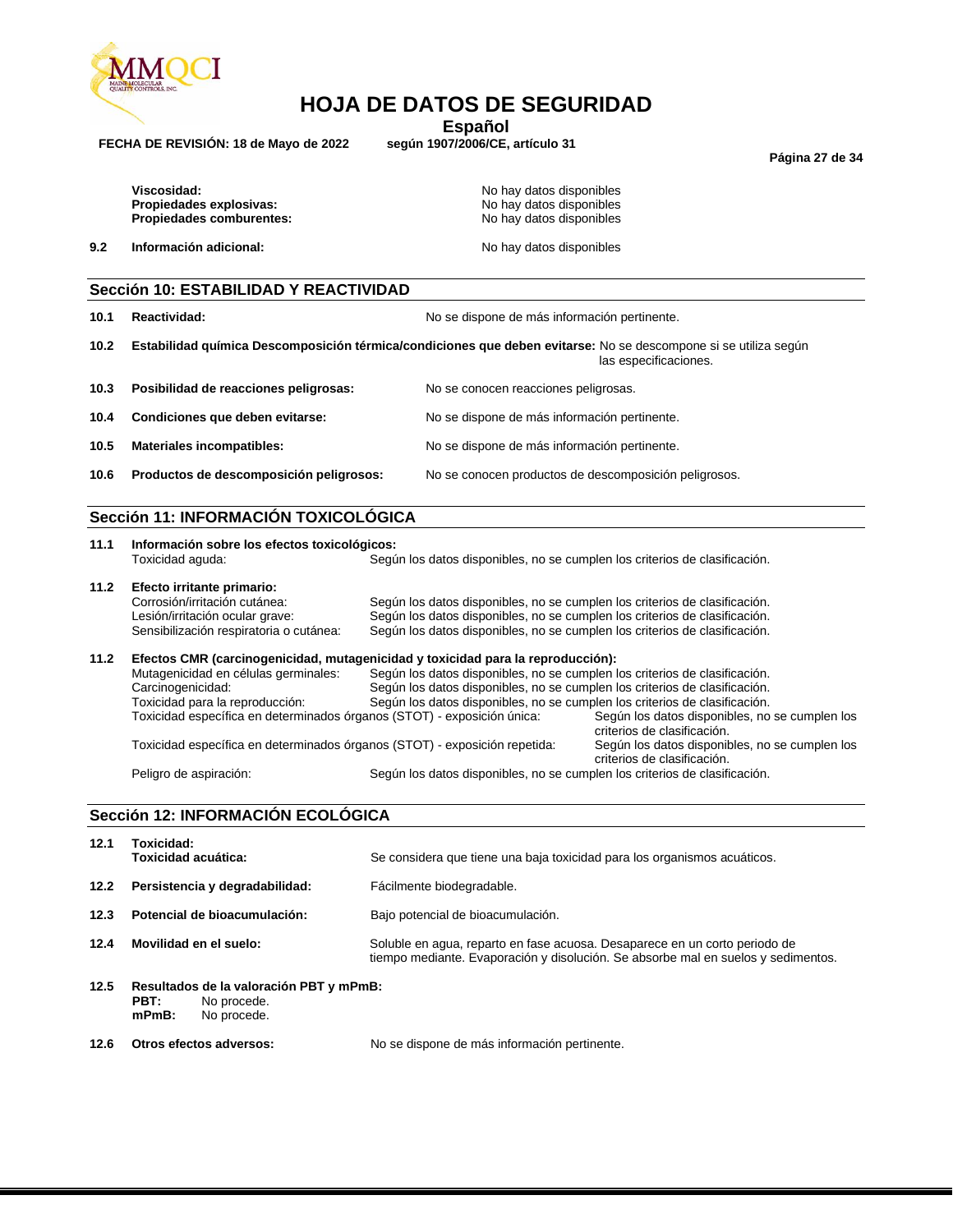

**FECHA DE REVISIÓN: 18 de Mayo de 2022** 

**Español**<br>**según 1907/2006/CE**, artículo 31

**Página 28 de 34**

## **Sección 13: CONSIDERACIONES RELATIVAS A LA ELIMINACIÓN**

- **13.1 Métodos para el tratamiento de residuos:** Deseche el producto no utilizado, la sustancia derramada y los residuos en el contenedor de basura normal.
- **13.2 Envases contaminados:**

**Recomendación:** Eliminar de acuerdo con la normativa oficial. **Producto de limpieza recomendado:** Agua, si es necesario con productos de limpieza.

#### **Sección 14: INFORMACIÓN RELATIVA AL TRANSPORTE**

| 14.1 | Número de las Naciones Unidas:                                              | ADR, ADN, IMDG, IATA:       | No regulado |
|------|-----------------------------------------------------------------------------|-----------------------------|-------------|
| 14.2 | Designación oficial de transporte de las Naciones Unidas:                   | ADR, ADN, IMDG, IATA:       | No regulado |
| 14.3 | Clase(s) de peligro para el transporte:                                     | Clase ADR, ADN, IMDG, IATA: | No regulado |
| 14.4 | Grupo de embalaje:                                                          | ADR, IMDG, IATA:            | No regulado |
| 14.5 | Peligros para el medio ambiente:                                            | Contaminante marino:        | No.         |
| 14.6 | Precauciones particulares para el usuario:                                  |                             |             |
| 14.7 | Transporte a granel según el Anexo II del Convenio Marpol y del Código IBC: |                             |             |

#### **Sección 15: INFORMACIÓN REGLAMENTARIA**

**15.1 Reglamentación y legislación en materia de seguridad, salud y medio ambiente específicas para la sustancia o la mezcla: Directiva 2012/18/UE: Sustancias peligrosas designadas - ANEXO I:** Ninguno de los ingredientes aparece en la lista.

**Normativa nacional:** Clase de peligro para el agua 1 (autoclasificación): ligeramente peligroso para el agua. **15.2 Evaluación de la seguridad química:** No se ha llevado a cabo ninguna evaluación de la seguridad química.

| <b>Nombre</b> | N.º CE    | $No$ índice  | <b>N.º CAS</b> | %  | Clasificación | Etiguetado      |
|---------------|-----------|--------------|----------------|----|---------------|-----------------|
| auímico       |           |              |                |    | Símbolo       | <b>Frases R</b> |
| Alcohol       | 200-578-6 | 603-002-00-5 | 64-17-5        | 10 | Ninguna       | Ninguna         |
| etílico       |           |              |                |    |               |                 |

**Propuesta 65 de California:** Este producto no contiene ninguna sustancia incluida en la lista de California de posibles carcinógenos o carcinógenos conocidos.

**Evaluación de la seguridad química:** Respete las normas generales de seguridad del laboratorio al manipular productos químicos.

### **Sección 16: OTRA INFORMACIÓN**

| Hoja de datos de seguridad preparada por: | <b>MMQCI</b> |
|-------------------------------------------|--------------|
| Fecha de preparación:                     | Mayo de 2022 |

FilmArray es una marca comercial de BioFire Diagnostics, LLC

Descargo de responsabilidad: La información contenida en esta hoja de datos de seguridad se proporciona solo para uso a modo de guía. La hoja de datos de seguridad ha sido cuidadosamente preparada a partir de referencias y pruebas que se consideran fiables; sin embargo, MMQCI no garantiza la exactitud e integridad de los datos. Cualquier uso de los datos debe seguir la normativa federal, estatal y local aplicable.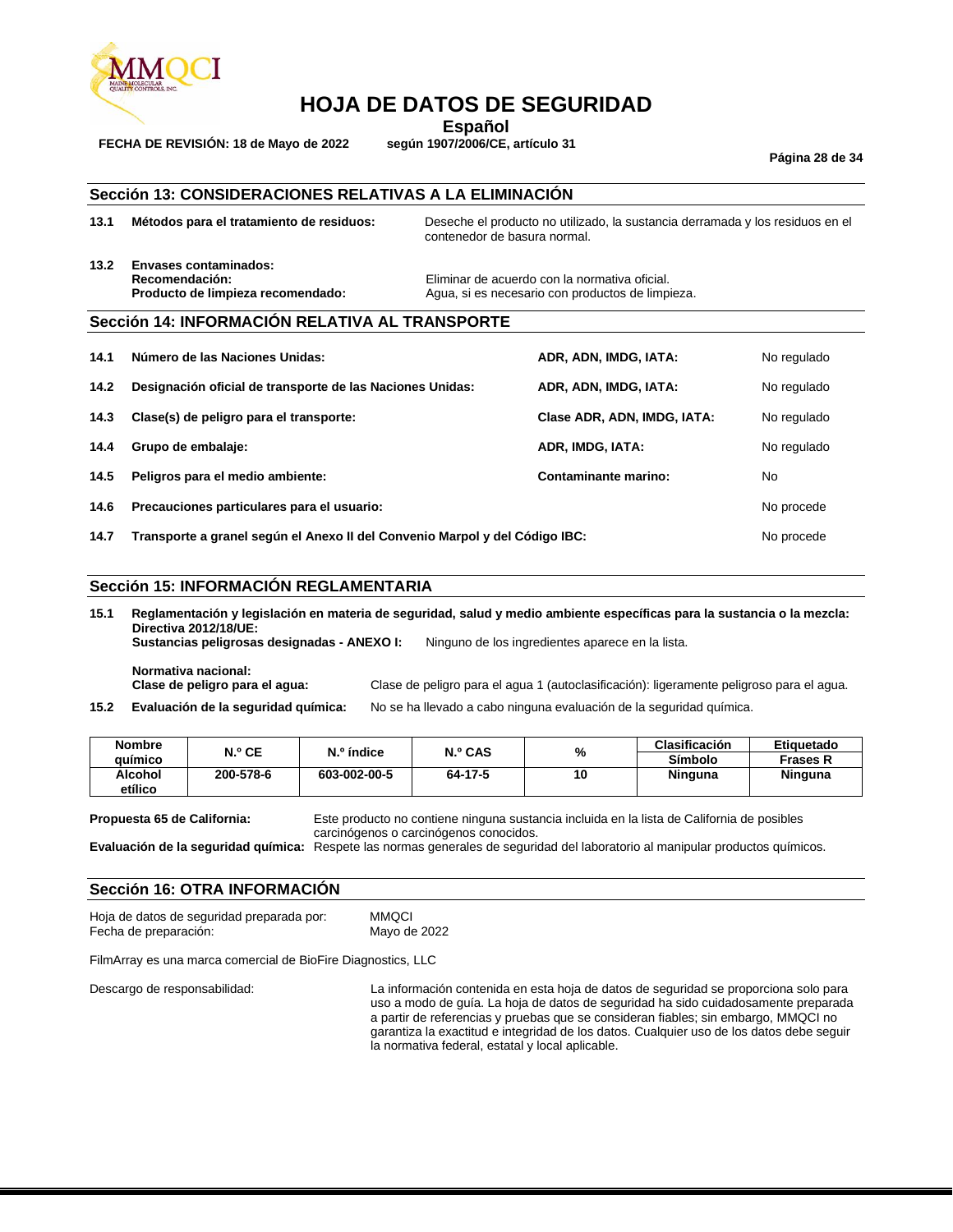

**FECHA DE REVISIÓN: 18 de Mayo de 2022 según 1907/2006/CE, artículo 31**

**Español**<br>**Español** según 1907/2006/CE, artículo 31

**Página 29 de 34**

### *Abreviaturas y acrónimos:*

- *ADR: Accord européen sur le transport des marchandises dangereuses par Route (Acuerdo europeo relativo al transporte internacional de mercancías peligrosas por carretera)*
- *IMDG: Código marítimo internacional de mercancías peligrosas*
- *IATA: Asociación Internacional de Transporte Aéreo*
- *GHS: Sistema Globalmente Armonizado de clasificación y etiquetado de productos químicos*
- *EINECS: Inventario europeo de sustancias químicas comerciales existentes*
- *ELINCS: Lista europea de sustancias químicas notificadas*
- *CAS: Servicio de resúmenes químicos (división de la American Chemical Society)*
- *PBT: Persistente, Bioacumulable y Tóxico*
- *mPmB: Muy persistente y muy bioacumulable*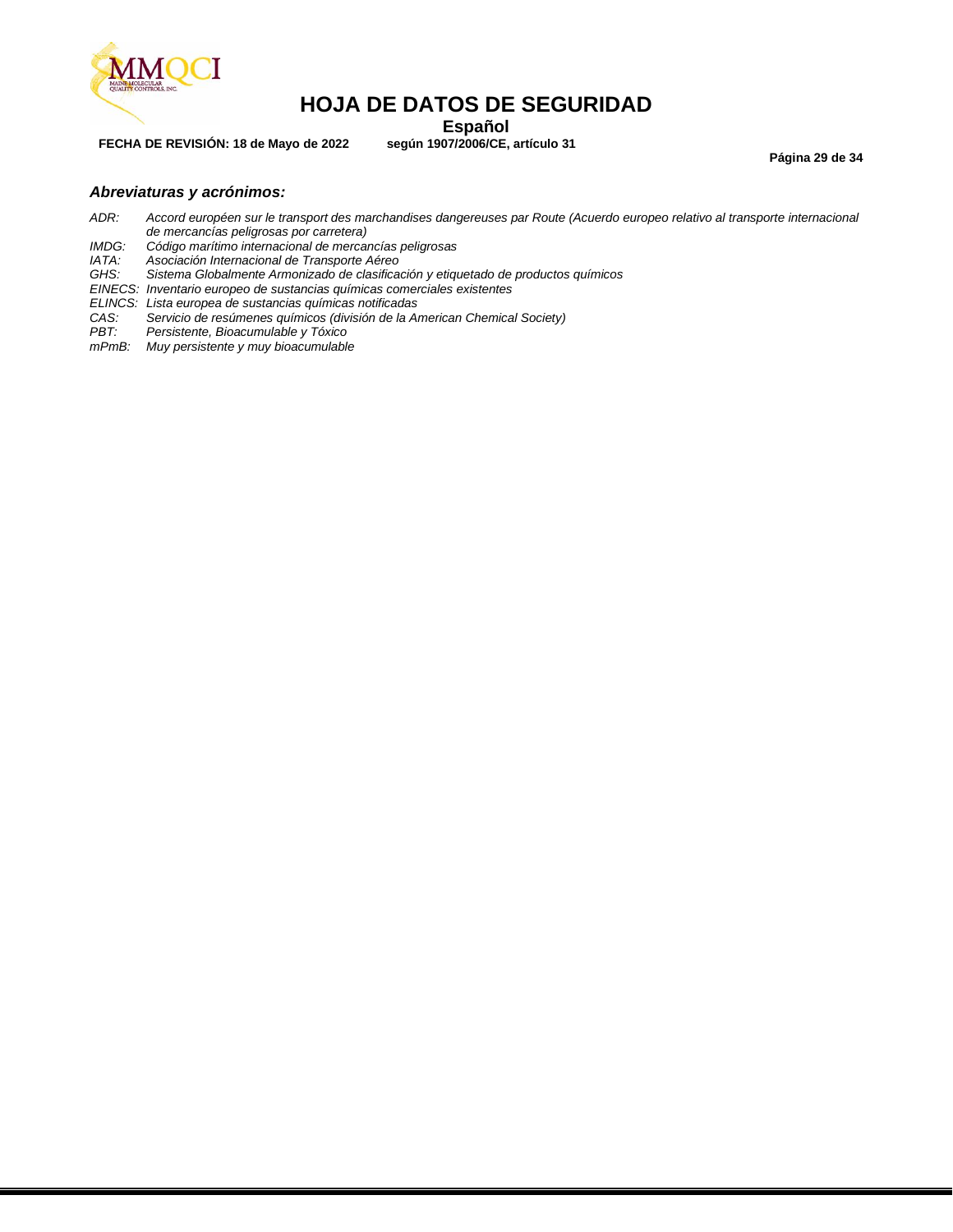

**HERZIENINGSDATUM: 18 Mei 2022** 

# **Nederlands**<br>volgens 1907/2006/EG, Artikel 31

**Pagina 30 van 34**

## **Sectie 1: IDENTIFICATIE VAN DE STOF OF HET MENGSEL EN VAN DE VENNOOTSCHAP/ONDERNEMING**

- **1.1 Productidentificatiecode Handelsnaam:** FilmArray® Pneumonia/Pneumonia*plus* Control **Artikelnummer:** M340, M340-OUS
- **1.2** Relevant geïdentificeerd gebruik van de stof of het mengsel en ontraden gebruik: Gebruikssector SU20 Gezondheidsdiensten Toepassing van de stof of het mengsel
- **1.3** De FilmArray® Pneumonia/Pneumonia*plus* Control is bedoeld voor in-vitrogebruik als referentiemateriaal om de detectie en identificatie te controleren van virale en bacteriële targets van de ademhalingswegen in nasofarynxswabs (NPS), verkregen van personen die worden verdacht van infecties van de lagere ademhalingswegen.

#### **GEGEVENS OVER DE VERSTREKKER VAN HET VEILIGHEIDSINFORMATIEBLAD, FABRIKANT/LEVERANCIER: Maine Molecular Quality Controls, Inc (MMQCI) Telefoonnummer fabrikant Faxnummer fabrikant** 23 Mill Brook Rd Saco, Maine 04072 (USA) E-mail: info@mmqci.com [www.mmqci.com](http://www.mmqci.com/)

**1.4 Telefoonnummer voor noodgevallen**: 207-885-1072 (EST 8:30-17:00)

## **Sectie 2: IDENTIFICATIE VAN GEVA(A)R(EN)**

**2.1 Indeling van de stof of het mengsel:** Niet van toepassing **Klassificatie overeenkomstig Verordening (EG) nr. 1272/2008:** Niet van toepassing **2.2 Label-elementen: Etikettering overeenkomstig Verordening (EG) nr. 1272/2008:** Niet van toepassing **Gevarenpictogrammen:** Niet van toepassing<br> **Signaalwoord:** Niet van toepassing<br>
Niet van toepassing **Niet van toepassing Gevarenaanduidingen:** Niet van toepassing

**2.3 Andere gevaren: Resultaten van PBT- en zPzB-beoordeling: PBT:** Niet van toepassing **vPvB:** Niet van toepassing

Dit product wordt niet beschouwd als ontvlambaar onder normale laboratoriumomstandigheden, gebaseerd op studies uitgevoerd door MMQCI.

#### **Sectie 3: SAMENSTELLING/INFORMATIE OVER INGREDIËNTEN**

#### **3.1 Scheikundige karakterisering: Mengsels**

| <b>Scheikundiae</b> | EC-nr.    | Index-nr.    | CAS-nr. |    | %              | Indeling | <b>Etikettering</b> |
|---------------------|-----------|--------------|---------|----|----------------|----------|---------------------|
| naam                |           |              |         |    | <b>Symbool</b> | R-frasen |                     |
| <b>Ethvlaicohol</b> | 200-578-6 | 603-002-00-5 | 64-17-5 | 10 | Geen           | Geen     |                     |

### **Sectie 4: EERSTEHULPMAATREGELEN**

#### **4.1 Beschrijving van de eerstehulpmaatregelen:**

| Algemene informatie: | Geen speciale maatregelen nodig.                                          |
|----------------------|---------------------------------------------------------------------------|
| Na inademing:        | Zorg voor frisse lucht; raadpleeg een arts in geval van klachten.         |
| Na huidcontact:      | Over het algemeen irriteert het product de huid niet.                     |
| Na oogcontact:       | Spoel het geopende oog gedurende enkele minuten onder stromend water.     |
| Na het inslikken:    | Spoel de mond met water. Zoek medische hulp en zorg voor passende nazorg. |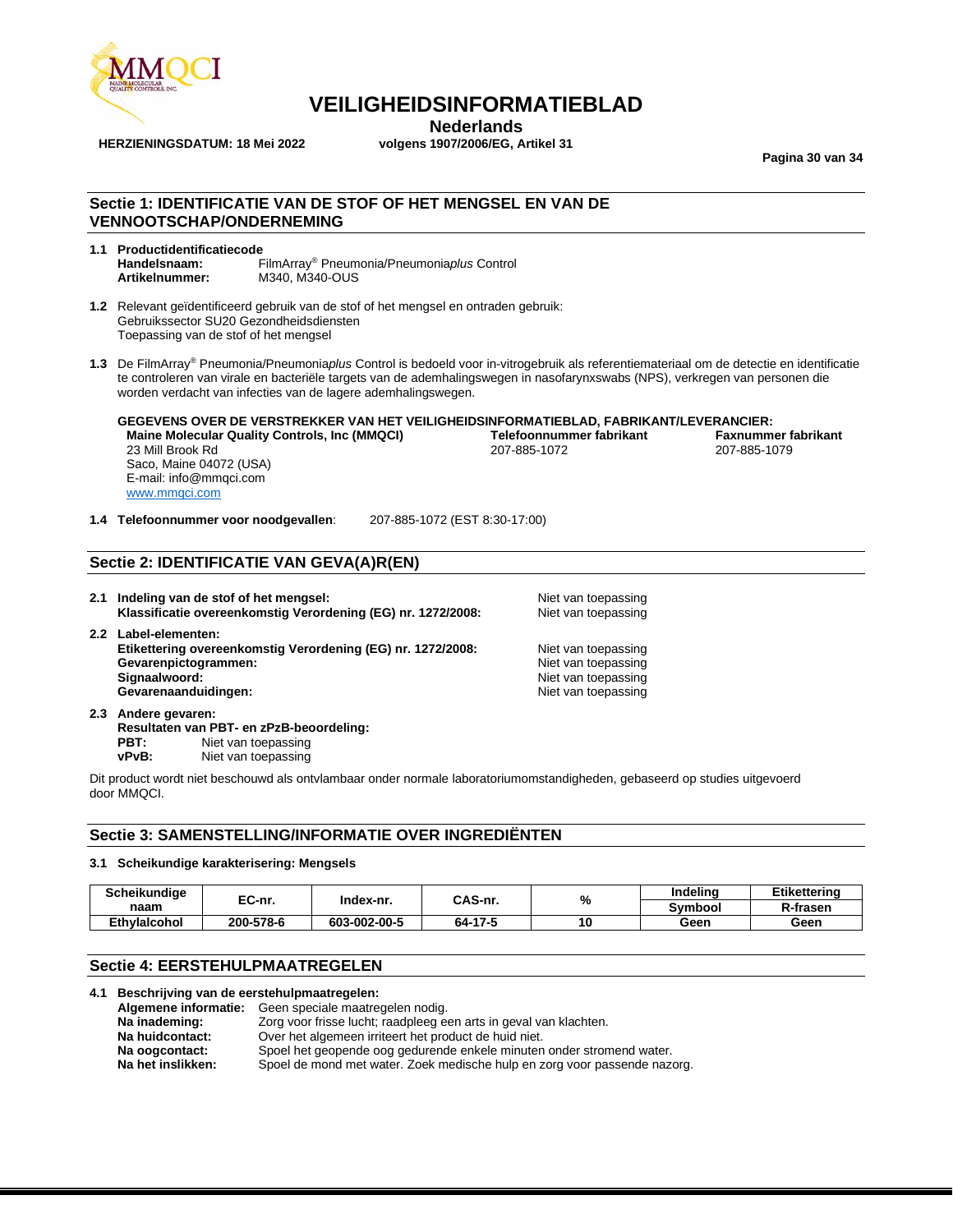

**Nederlands**

**HERZIENINGSDATUM: 18 Mei 2022 volgens 1907/2006/EG, Artikel 31**

**Pagina 31 van 34**

| 4.2 Belangrijkste symptomen en effecten, zowel acuut als vertraagd: | Oogirritatie |
|---------------------------------------------------------------------|--------------|
|                                                                     |              |

**4.3 Indicatie van onmiddellijke medische aandacht en speciale vereiste behandeling:** Geen verdere relevante informatie beschikbaar.

#### **Sectie 5: BRANDBESTRIJDINGSMAATREGELEN**

| 5.1 | <b>Blusmiddelen:</b>      |
|-----|---------------------------|
|     | Geschikte blusmiddelen:   |
|     | Ongeschikte blusmiddelen: |

- **5.2 Speciale gevaren die door de stof of het mengsel worden veroorzaakt:** Koolstofoxiden
- **5.3 Advies voor brandweerlieden:** Draag indien nodig onafhankelijke
- 

#### Droog poeder, Droog zand Gebruik GEEN waterstraal.

ademhalingsapparatuur voor brandbestrijding.

**5.4 Verdere informatie:** Gebruik waterspray om ongeopende containers te koelen.

### **Sectie 6: MAATREGELEN BIJ ONBEDOELD VRIJKOMEN**

**6.1 Persoonlijke voorzorgsmaatregelen:** Draag geschikte beschermende kleding.

**6.2 Voorzorgsmaatregelen m.b.t. het milieu:** Opvegen met geschikt absorberend materiaal.

**6.3 Insluitings- en reinigingsmethoden en -materiaal:** Normale afvalcontainer

**6.4. Verwijzing naar andere secties: Sectie 13 Verwijdering Sectie 13 Verwijdering** 

#### **Sectie 7: BEHANDELING EN OPSLAG**

| 7.1 | Voorzorgsmaatregel voor het veilig hanteren van de stof: Hanteren volgens de instructies op de bijsluiter. |                                                |
|-----|------------------------------------------------------------------------------------------------------------|------------------------------------------------|
| 7.2 | Voorwaarden voor een veilige opslag:                                                                       | Bewaren bij $-25$ °C tot $-15$ °C.             |
| 7.3 | Specifiek(e) eindgebruik(en):                                                                              | Geen verdere relevante informatie beschikbaar. |

#### **Sectie 8: BLOOTSTELLINGSCONTROLES / PERSOONLIJKE BESCHERMING**

**8.1 Grenswaarden voor blootstelling:** Geen

**8.2 Blootstellingscontroles:** Dit product zal naar verwachting geen speciale ventilatiemaatregelen vereisen. Inrichtingen waar dit product wordt opgeslagen of gebruikt, moeten zijn uitgerust met een oogspoelstation.

**PERSOONLIJKE BESCHERMENDE UITRUSTING: Bescherming ademhalingswegen:** Geen vereist **Oogbescherming:** Veiligheidsbril **Huidbescherming:** Laboratoriumjas, handschoenen **Ventilatie:** Normaal **Andere beschermingsmiddelen:** Geen vereist

Standaardvoorzorgsmaatregelen laboratorium

## **Sectie 9 – NATUURKUNDIGE EN SCHEIKUNDIGE EIGENSCHAPPEN**

| 9.1 | Informatie over basale natuurkundige en scheikundige eigenschappen: |                                                  |  |  |
|-----|---------------------------------------------------------------------|--------------------------------------------------|--|--|
|     | Verschijning:                                                       | Waterachtige oplossing Geen gegevens beschikbaar |  |  |
|     | Geur:                                                               | Fruitachtig                                      |  |  |
|     | Geurdrempel:                                                        | Geen gegevens beschikbaar                        |  |  |
|     | pH:                                                                 | Geen gegevens beschikbaar                        |  |  |
|     | Smeltpunt/vriespunt:                                                | Geen gegevens beschikbaar                        |  |  |
|     | Initieel kookpunt en kooktraject:                                   | 86 °C (186,8 °F) (10% ethanol)                   |  |  |
|     | Vlampunt:                                                           | 44 °C (111 °F) – gesloten beker (10% ethanol)    |  |  |
|     | Verdampingssnelheid:                                                | Geen gegevens beschikbaar                        |  |  |
|     | Ontvlambaarheid (vast, gas):                                        | Geen gegevens beschikbaar                        |  |  |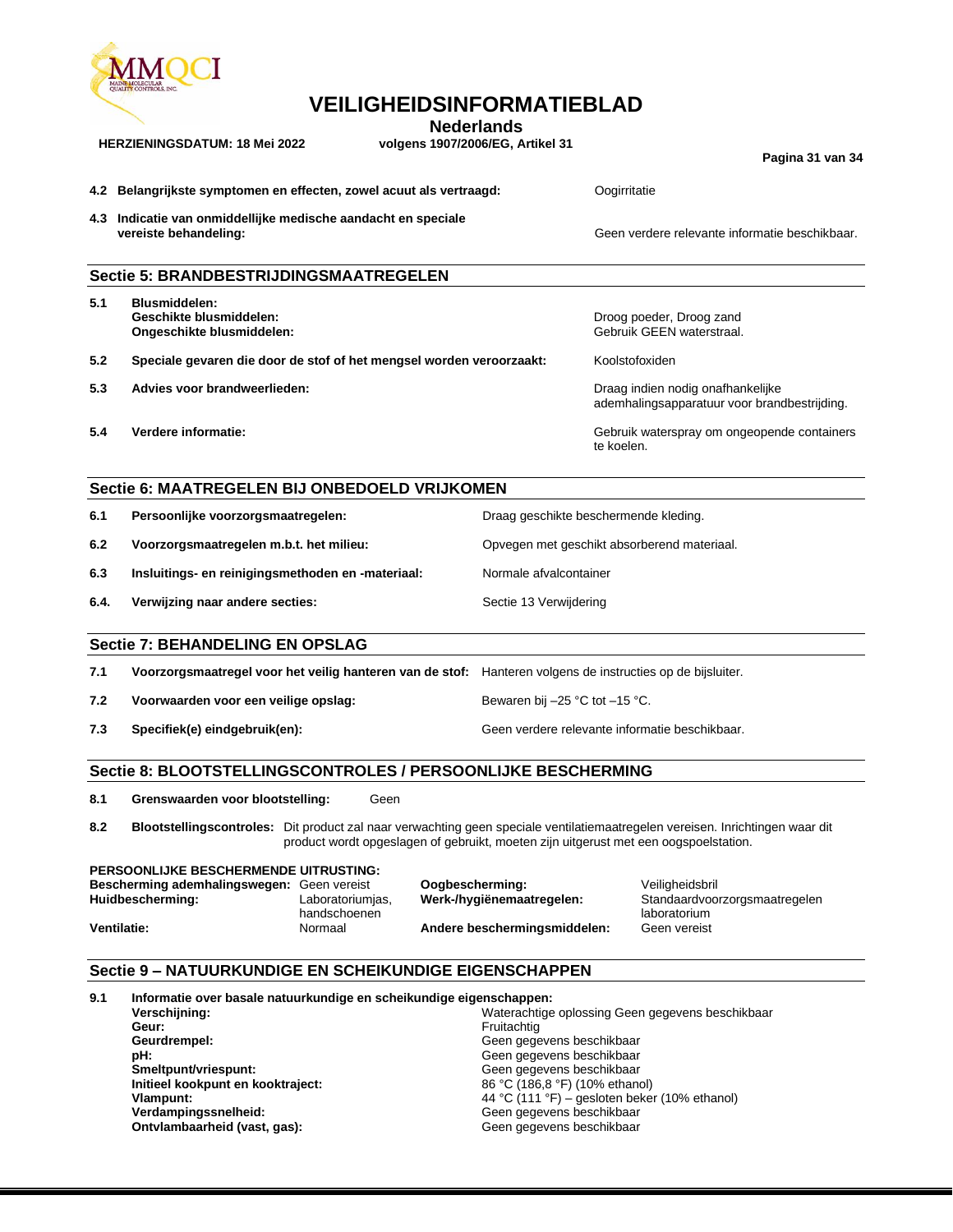

**HERZIENINGSDATUM: 18 Mei 2022** 

**Nederlands**<br>volgens 1907/2006/EG, Artikel 31

**Pagina 32 van 34**

| Bovenste/onderste limieten ontvlambaarheid of explosie: | Geen gegevens beschikbaar |
|---------------------------------------------------------|---------------------------|
| Dampspanning:                                           | Geen gegevens beschikbaar |
| Dampdichtheid:                                          | Geen gegevens beschikbaar |
| Relatieve dichtheid:                                    | Geen gegevens beschikbaar |
| Oplosbaarheid in water:                                 | Geen gegevens beschikbaar |
| Partitiecoëfficiënt: n-octanol/water:                   | Geen gegevens beschikbaar |
| Zelfontbrandingstemperatuur:                            | Geen gegevens beschikbaar |
| Ontledingstemperatuur:                                  | Geen gegevens beschikbaar |
| <b>Viscositeit:</b>                                     | Geen gegevens beschikbaar |
| Explosieve eigenschappen:                               | Geen gegevens beschikbaar |
| Oxidatie-eigenschappen:                                 | Geen gegevens beschikbaar |
|                                                         |                           |

**9.2 Overige informatie: Geen gegevens beschikbaar Geen gegevens beschikbaar** 

| Sectie 10 - STABILITEIT EN REACTIVITEIT |  |
|-----------------------------------------|--|
|-----------------------------------------|--|

| 10.1              | <b>Reactiviteit:</b>                                                                                                              | Geen verdere relevante informatie beschikbaar. |  |
|-------------------|-----------------------------------------------------------------------------------------------------------------------------------|------------------------------------------------|--|
| 10.2 <sub>1</sub> | Chemische stabiliteit Thermische ontleding / te vermijden omstandigheden: Geen ontleding bij gebruik volgens<br>de specificaties. |                                                |  |
| 10.3              | Mogelijkheid van gevaarlijke reacties:                                                                                            | Geen gevaarlijke reacties bekend.              |  |
| 10.4              | Te vermijden omstandigheden:                                                                                                      | Geen verdere relevante informatie beschikbaar. |  |
| 10.5              | Onverdraagzame stoffen:                                                                                                           | Geen verdere relevante informatie beschikbaar. |  |
| 10.6              | Gevaarlijke ontledingsproducten:                                                                                                  | Geen gevaarlijke ontledingsproducten bekend.   |  |
|                   |                                                                                                                                   |                                                |  |

#### **Sectie 11 – TOXICOLOGISCHE INFORMATIE**

| 11.1 | Informatie over toxicologische effecten:<br>Acute toxiciteit:                     | Gebaseerd op beschikbare gegevens wordt niet voldaan aan de classificatiecriteria. |
|------|-----------------------------------------------------------------------------------|------------------------------------------------------------------------------------|
| 11.2 | <b>Primair irriterend effect:</b>                                                 |                                                                                    |
|      | Huidcorrosie/-irritatie:                                                          | Gebaseerd op beschikbare gegevens wordt niet voldaan aan de classificatiecriteria. |
|      | Ernstig oogletsel/-irritatie:                                                     | Gebaseerd op beschikbare gegevens wordt niet voldaan aan de classificatiecriteria. |
|      | Prikkeling van de ademhalingswegen of huid:                                       | Gebaseerd op beschikbare gegevens wordt niet voldaan aan de classificatiecriteria. |
| 11.2 | CMR-effecten (carcinogeniteit, mutageniteit en giftigheid voor de voortplanting): |                                                                                    |
|      | Mutageniciteit in geslachtscellen:                                                | Gebaseerd op beschikbare gegevens wordt niet voldaan aan de classificatiecriteria. |
|      | Coroinnanioiteit.                                                                 | Cabonnard on benebilihare geomena werdt niet veldeen een de eleccificationiteria   |

Carcinogeniciteit: Gebaseerd op beschikbare gegevens wordt niet voldaan aan de classificatiecriteria. Reproductieve toxiciteit: Gebaseerd op beschikbare gegevens wordt niet voldaan aan de classificatiecriteria.<br>STOT-éénmalige blootstelling: Gebaseerd op beschikbare gegevens wordt niet voldaan aan de classificatiecriteria. STOT-éénmalige blootstelling: Gebaseerd op beschikbare gegevens wordt niet voldaan aan de classificatiecriteria.<br>STOT-herhaaldelijke blootstelling: Gebaseerd op beschikbare gegevens wordt niet voldaan aan de classificatiec STOT-herhaaldelijke blootstelling: Gebaseerd op beschikbare gegevens wordt niet voldaan aan de classificatiecriteria. Gebaseerd op beschikbare gegevens wordt niet voldaan aan de classificatiecriteria.

### **Sectie 12 – ECOLOGISCHE INFORMATIE**

| 12.1 | Toxiciteit:<br><b>Aquatische toxiciteit:</b> | Wordt beschouwd als een stof met een lage toxiciteit voor in het water levende<br>organismen.                                                                                  |
|------|----------------------------------------------|--------------------------------------------------------------------------------------------------------------------------------------------------------------------------------|
| 12.2 | Persistentie en afbreekbaarheid:             | Snel biologisch afbreekbaar.                                                                                                                                                   |
| 12.3 | <b>Bioaccumulatief potentieel:</b>           | Laag bioaccumulatief potentieel.                                                                                                                                               |
| 12.4 | Mobiliteit in de bodem:                      | In water oplosbaar, valt uiteen naar waterachtige fase. Verloren binnen korte<br>periode door verdamping en verspreiding. Wordt slecht geabsorbeerd in bodem en<br>sedimenten. |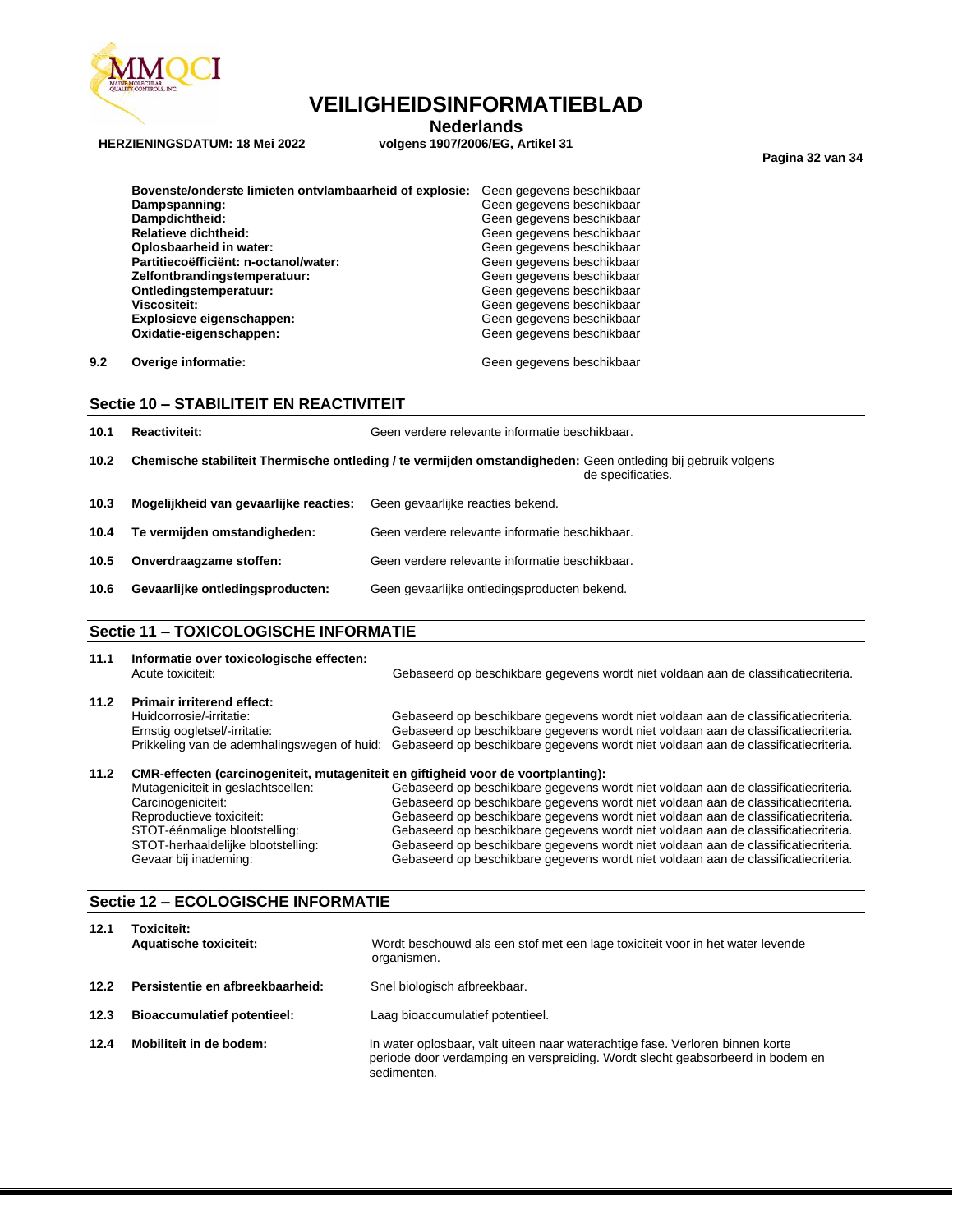

**Nederlands**<br>volgens 1907/2006/EG, Artikel 31

**Pagina 33 van 34**

## **12.5 Resultaten van PBT- en vPvB-beoordeling:**

**PBT:** Niet van toepassing.<br> **vPvB:** Niet van toepassing. Niet van toepassing.

**HERZIENINGSDATUM: 18 Mei 2022** 

**12.6 Andere bijwerkingen:** Geen verdere relevante informatie beschikbaar.

## **Sectie 13: AANDACHTPUNTEN BIJ VERWIJDERING**

**13.1 Afvalverwerkingsmethoden:** Gooi ongebruikt product, gemorste stof en afval in de normale afvalcontainer. **13.2 Ongereinigde verpakkingen: Aanbeveling:** Moet worden verwijderd met inachtneming van geldende voorschriften. Water, indien nodig met reinigingsmiddelen.

## **Sectie 14: TRANSPORTINFORMATIE**

| 14.1 | UN-nummer:                                                           | ADR, ADN, IMDG, IATA:             | Niet gereglementeerd |
|------|----------------------------------------------------------------------|-----------------------------------|----------------------|
| 14.2 | Eigen aanduiding verzending UN:                                      | ADR, ADN, IMDG, IATA:             | Niet gereglementeerd |
| 14.3 | Transportgevarenklasse(n):                                           | ADR, ADN, IMDG, IATA<br>klasse:   | Niet gereglementeerd |
| 14.4 | Verpakkingsgroep:                                                    | ADR. IMDG. IATA:                  | Niet gereglementeerd |
| 14.5 | Milieurisico's:                                                      | Verontreiniging<br>zeeën/oceanen: | Geen                 |
| 14.6 | Speciale voorzorgsmaatregelen voor de gebruiker:                     | Niet van toepassing               |                      |
| 14.7 | Vervoer in bulk overeenkomstig bijlage II bij MARPOL en de IBC-code: | Niet van toepassing               |                      |

## **Sectie 15: INFORMATIE OVER REGELGEVING**

| 15.1 | Specifieke veiligheids-, gezondheids- en milieureglementen en -wetgeving voor de stof of het mengsel:<br><b>Richtlijn 2012/18/EU:</b> |                                                                             |  |  |
|------|---------------------------------------------------------------------------------------------------------------------------------------|-----------------------------------------------------------------------------|--|--|
|      | Genoemde gevaarlijke stoffen - BIJLAGE I:                                                                                             | Geen van de ingrediënten zijn vermeld.                                      |  |  |
|      | Nationale voorschriften:<br>Gevarenklasse water:                                                                                      | Gevarenklasse 1 water (eigen beoordeling): enigszins gevaarlijk voor water. |  |  |
| 15.2 | Chemische veiligheidsbeoordeling:                                                                                                     | Er is geen chemische veiligheidsbeoordeling uitgevoerd.                     |  |  |
|      |                                                                                                                                       |                                                                             |  |  |

| <b>Scheikundiae</b> | EC-nr.    | Index-nr.    | CAS-nr. | $\mathbf{0}$<br>70 | Indeling | Etikettering |
|---------------------|-----------|--------------|---------|--------------------|----------|--------------|
| naam                |           |              |         |                    | Svmbool  | R-frasen     |
| <b>Ethvlaicohol</b> | 200-578-6 | 603-002-00-5 | 64-17-5 | 10                 | Geen     | Geen         |

**California Proposition 65:** Dit product bevat geen stoffen die voorkomen op de Californische lijst van bekende of potentiële carcinogenen.

**Chemische veiligheidsbeoordeling:** Neem de algemene veiligheidsvoorschriften voor laboratoria in acht bij de omgang met chemicaliën.